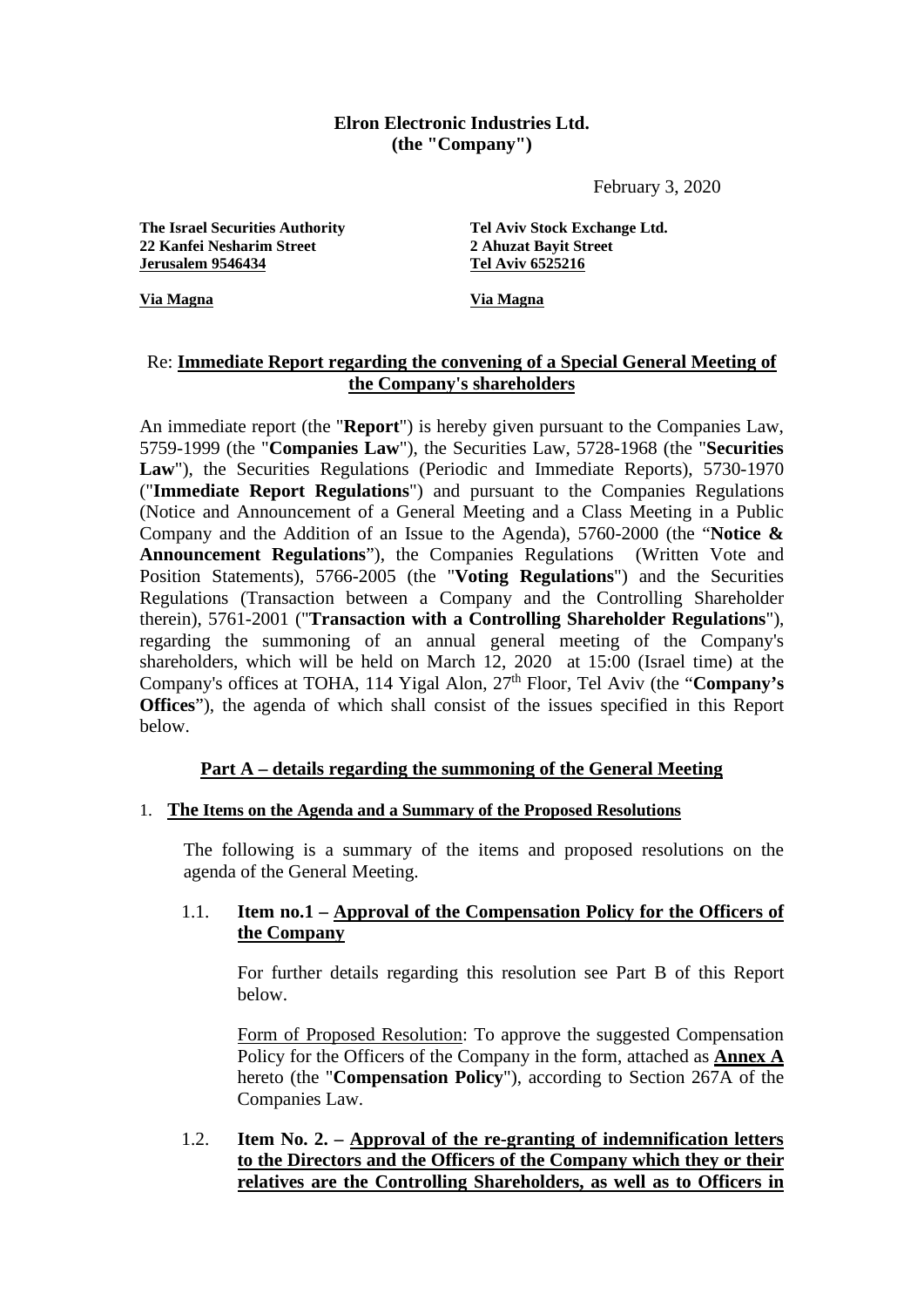### **the Company with respect to whom the Controlling Shareholders may be considered to have personal interest in the provision of indemnification letters**

For further details regarding this resolution, including in accordance with the Transaction with a Controlling Shareholder Regulations, see Part C of this Report below.

Form of Proposed Resolution: To approve the re-granting of indemnification letters to the Directors and the Officers of the Company, who are, and/or their relatives are, Controlling Shareholders, as they may be from time to time, serving or who will serve as Officers of the Company from time to time, as well as to Officers of the Company with respect to whom the Controlling Shareholders may be considered to have a personal interest in the provision of the indemnification letter, who are serving or who will serve as Officers of the Company from time to time, for their actions (even prior to the granting of the indemnification letter) in the capacity of their office at the Company and for their actions in the capacity of their office upon the Company's request, as the officers in another company, in which the Company holds shares, directly or indirectly, or that the Company has any interest in, under the identical terms of the current indemnification letter existing in the Company and attached as **Annex B** hereto, for three years commencing from the date of approval of the shareholders meeting convened hereby.

## 2. **Record Date**

The record date entitling a shareholder to participate in and vote at the general meeting and the Adjourned Meeting, in accordance with Section 182 of the Companies Law and Regulation 3 of the Voting Regulations, is the close of trading on the Tel Aviv Stock Exchange Ltd. (TASE) on February 13, 2020 (henceforth: the "**Record Date**"). If there is no trading on the Record Date, the record date will be the last trading day preceding such date.

## 3. **Legal Quorum and Adjourned Meeting**

- 3.1. A legal quorum shall be constituted upon the presence, either in person or by proxy, of at least two shareholders holding collectively at least 33.3% of the issued shares conferring voting rights in the Company, within half an hour from the time set for the Meeting (the: "**Legal Quorum**"). If a Legal Quorum is not present within half an hour from the time set for the meeting, the meeting shall stand adjourned to the same day of the following week at the same time and place, or to a later date if indicated in the notice convening the meeting ("**Adjourned Meeting**"), that is, March 19, 2020 at 15:00. If a Legal Quorum is not present at the adjourned meeting within half an hour from the time set for the meeting, one shareholder, holding at least 25% of the voting rights, present in person or by proxy, shall constitute a Legal Quorum.
- 3.2. A General Meeting at which a Legal Quorum is present is entitled to resolve on the postponement of the Meeting for another date and place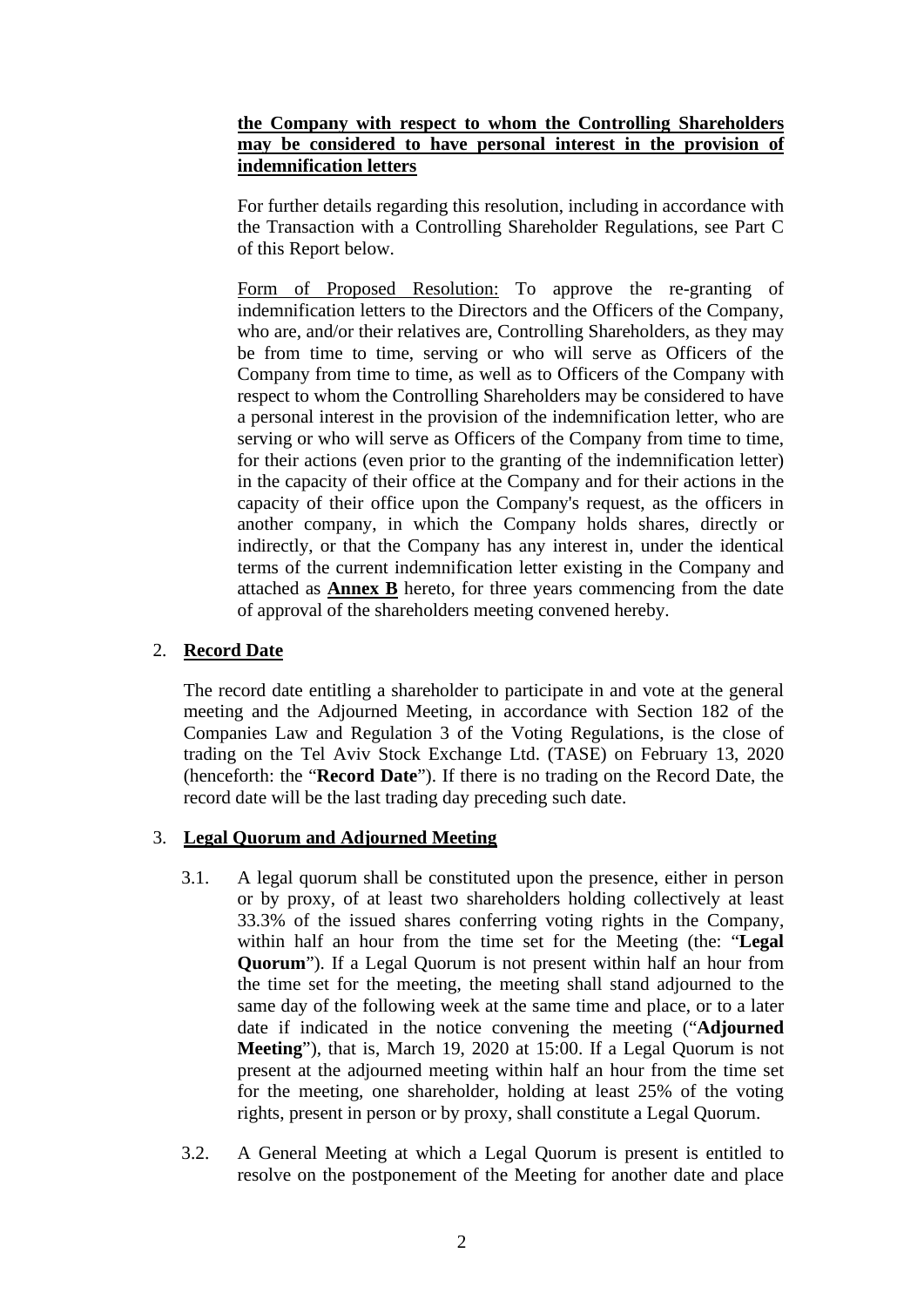that will be determined; The Adjourned Meeting will not discuss an item that was on the agenda for the original meeting and which no resolution was passed on.

## 4. **Required Majority**

- 4.1. The required majority for the approval of the proposed resolution specified in Item No.1 on the Agenda (According to Section 1.1 above), is a simple majority of the shareholders who are entitled to vote and who voted at the meeting, in person or by proxy (including via ballot), without taking into account the abstaining votes, provided that one of the following is fulfilled:
	- (1) The count of the majority votes at the general meeting shall include a majority of all the votes of shareholders who are neither the controlling shareholders at the Company nor have a personal interest in the approval of the Compensation Policy, who voted at the Meeting; In counting the votes of the said shareholders, abstaining votes shall not be taken into account; The provisions of Section 276 of the Companies Law, shall apply, mutatis mutandis, to a shareholder who has a personal interest.
	- (2) The total number of dissenting votes among the shareholders specified in Subsection (1) above shall not exceed a rate of two percent (2%) of the total voting rights in the Company.

It should be noted that, according to Section 267A(c) of the Companies Law, the Company's Board of Directors may approve the resolution on Item No. 1 on the agenda, even if the general meeting opposes its approval, insofar as the Compensation Committee and the Board of Directors will decide, on the basis of detailed reasons and after they discuss anew the Compensation Policy for the Company's Officers, that its approval, notwithstanding the objection of the general meeting, is for the benefit of the Company.

- 4.2. The required majority for the approval of the proposed resolution specified in Item No.2 on the Agenda (According to Section 1.2 above) is a simple majority of the shareholders who are entitled to vote and who voted at the Meeting, in person or by proxy (including via ballot) provided that one of the following is fulfilled:
	- (1) The count of the majority votes at the general meeting shall include a majority of all of the votes of shareholders who do not have a personal interest in the approval of the resolution, who voted at the meeting. In counting the votes of the said shareholders, abstaining votes shall not be taken into account ;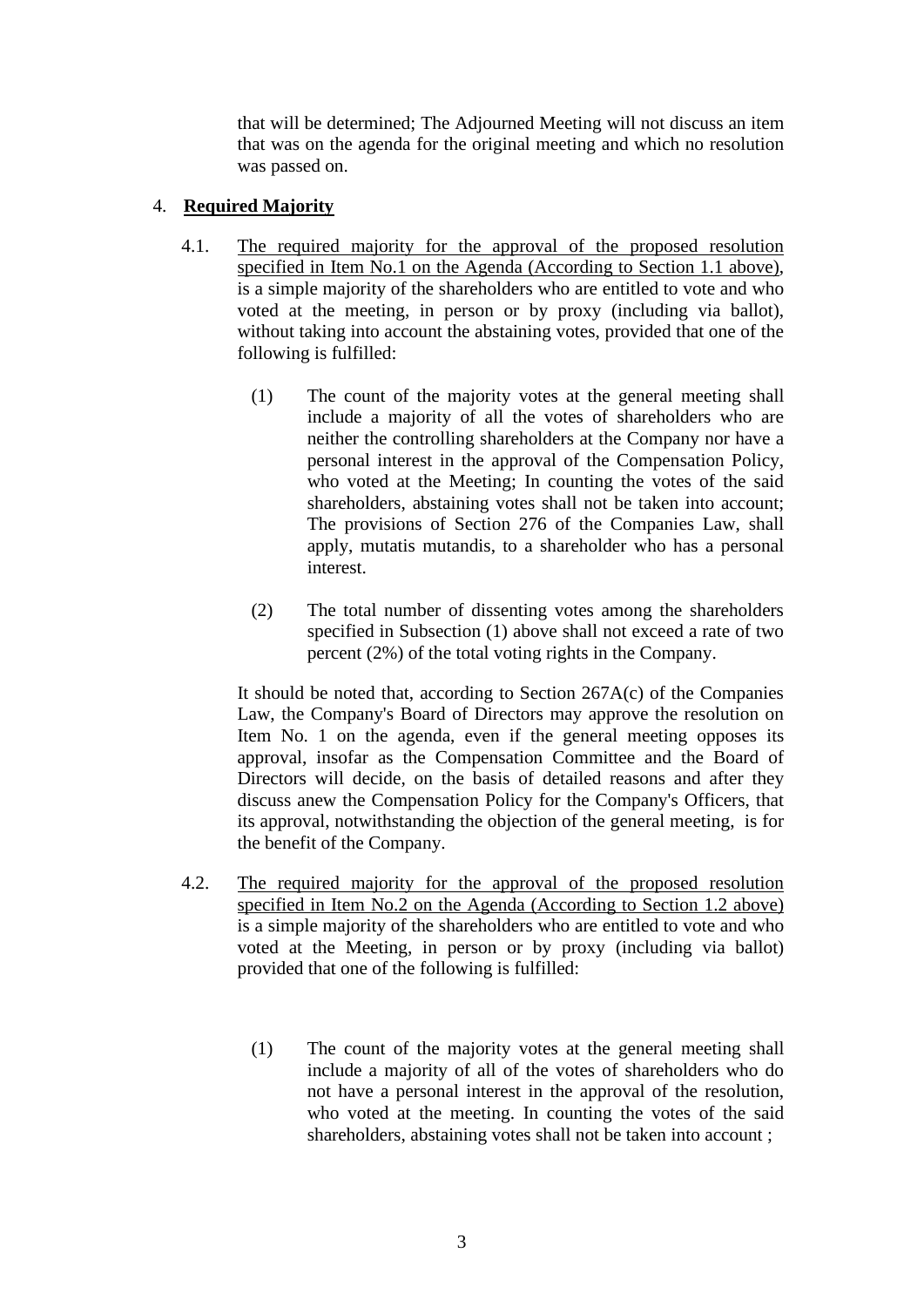- (2) The total number of dissenting votes among the shareholders specified in Subsection (1) above shall not exceed a rate of two percent (2%) of the total voting rights in the Company.
- 4.3. The Controlling Shareholder of the Company, Discount Investment Corporation Ltd ("DIC") does not hold the majority required to pass the resolutions set forth in Sections 1.1 and 1.2 above.

## 5. **Manner of Voting**

- 5.1. A shareholder of the Company at the Record Date, is entitled to participate in the Meeting and vote, in person or to appoint a proxy or through a ballot within the meaning thereof in section 87 to the Companies Law, in accordance with the Company's Articles of Association, the provisions of the Companies Law and as detailed below. A shareholder under section 177(1) to the Companies Law, that is, a shareholder whose shares are registered with a member of the Tel Aviv Stock Exchange (hereinafter: "**TASE Member**") and that share is included among the shares which are registered in the shareholders' register in the name of a nominee company (hereinafter: "**Nonregistered Shareholder**"), may also vote via an electronic ballot that will be sent to the Company through the electronic voting system that operates under Article B of Chapter G2 of the Securities Law (hereinafter: "**Electronic Voting**", "**Electronic Voting System**" and "**Electronic Ballot**", respectively).
- 5.2. A document appointing a proxy for voting (the "**Letter of Appointment**"), as well as an original power of attorney by virtue of which the Letter of Appointment was signed (if any), shall be prepared and signed by the principal or authorized person in writing, and if the principal is a corporation, the Letter of Appointment shall be prepared and signed in a manner which binds the corporation and must be deposited at the Company's registered office at least 48 hours before the time scheduled for the meeting. The Company may require that a written approval be given, at its discretion, regarding the authority of the signatories to bind the corporation. The Letter of Appointment shall state both the full names of the principal and of his proxy, as appears at the Registrar of Companies or in the I.D. card (as the case may be), their number at the Registrar of Companies or their I.D. numbers (as the case may be), and the place of their incorporation or their passport country (as the case may be).

#### 6. **Confirmation of Ownership**

6.1. Pursuant to the Companies Regulations (Proof of Share Ownership for the Purpose of Voting at the General Meeting), 5760-2000 ("**Confirmation of Ownership Regulations"**), a Non-registered Shareholder, who wishes to vote at the Meeting, either in person or by proxy, will provide the Company prior to the Meeting with confirmation regarding his ownership of the share on the Record Date, which must be received from the TASE Member with which his right to the share is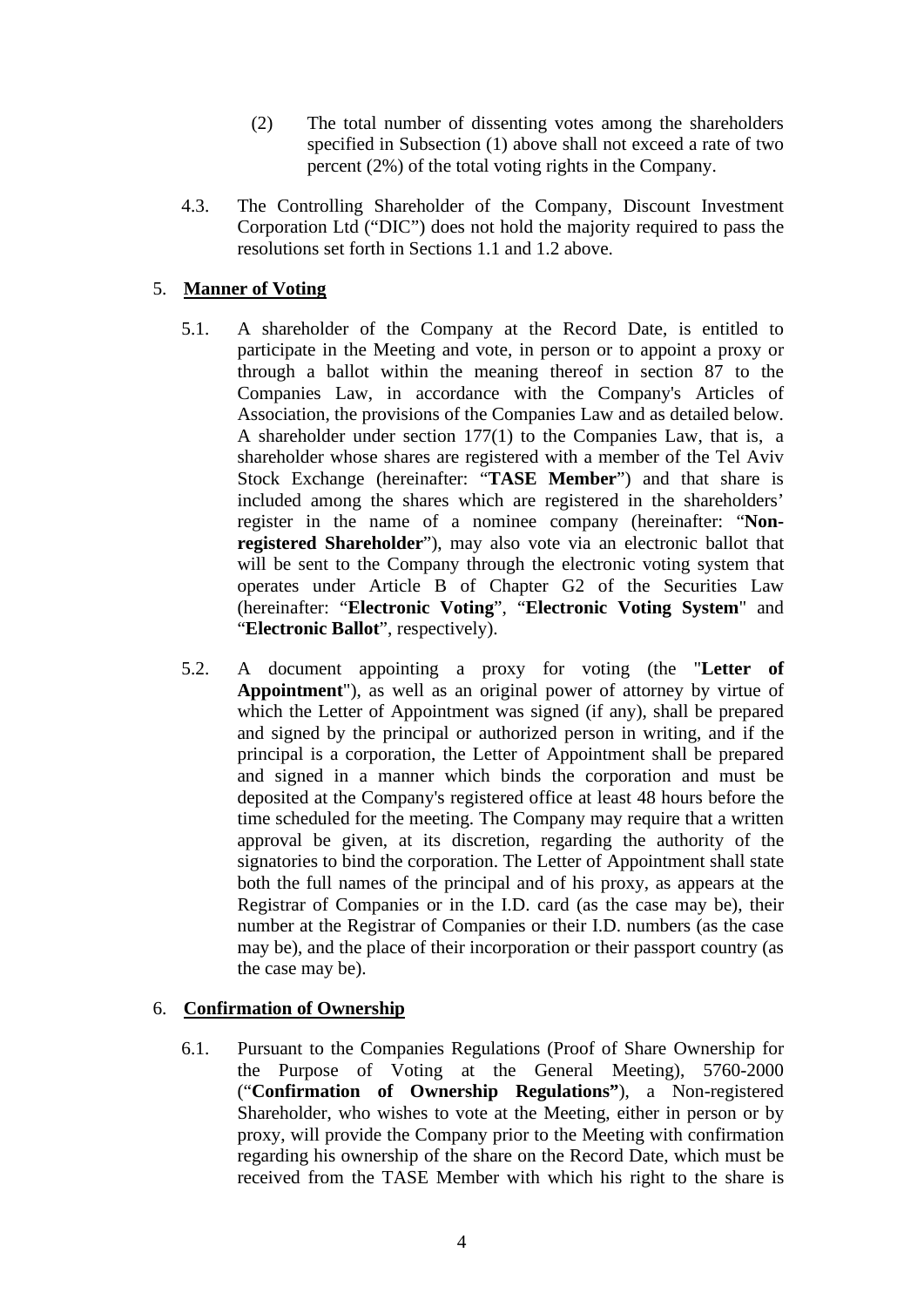registered, as required by the Confirmation of Ownership Regulations (hereinafter: the "**Ownership Confirmation**").

6.2. A shareholder whose shares are registered with a TASE Member is entitled to receive the Ownership Confirmation from such TASE Member through which he holds his shares, at the TASE Member's branch or via post to his or her address for the cost of postage only, upon request, provided such request was made in advance for a specific securities account. According the Confirmation of Ownership Regulations, an electronic message approved under Section 44K5 of the Securities Law, concerning the data of users of the Electronic Voting System – is deemed an Ownership Confirmation for every shareholder included therein.

## 7. **Voting by Ballot and Position Statements**

- 7.1. According to the Voting Regulations, a shareholder may vote at the Meeting on the proposed resolutions that are on the agenda, as detailed in Section 1 above, via ballot as specified below. The ballot and position statements with respect to the Meeting may be found on the distribution website of the Israel Securities Authority at [https://www.magna.isa.gov.il](https://www.magna.isa.gov.il/) (hereinafter: the "**Distribution Website**") and on the website of the Tel Aviv Stock Exchange Ltd. at [http://maya.tase.co.il](http://maya.tase.co.il/) (hereinafter: the "**TASE Website**"). A shareholder may request the ballot and position statements directly from the Company, free of charge.
- 7.2. A TASE Member will send, free of charge, via e-mail, a link to the texts of the ballot and position statements on the Distribution Website, to every Non-registered Shareholder, unless the shareholder has notified such TASE Member that he is not interested therein, provided that the notice was given regarding a specific securities account and on a date prior to the Record Date.
- 7.3. The vote shall be cast on the second part of the ballot, as published on the Distribution Website.
- 7.4. The ballot (if non-electronic) of a Non-registered Shareholder should be delivered to the Company along with the Ownership Confirmation, such that the ballot will arrive at the Company's registered offices **no later than four hours prior to the time set for the Meeting** (i.e. – no later than March 12, 2020 at 11:00).
- 7.5. A shareholder registered in the shareholders' register, should deliver the ballot to the Company, along with a photocopy of his or her identity card or passport or certificate of incorporation, such that the ballot will arrive at the Company's registered offices **up to six hours prior to the time set for the General Meeting** (i.e. – by March 12, 2020 at 09:00).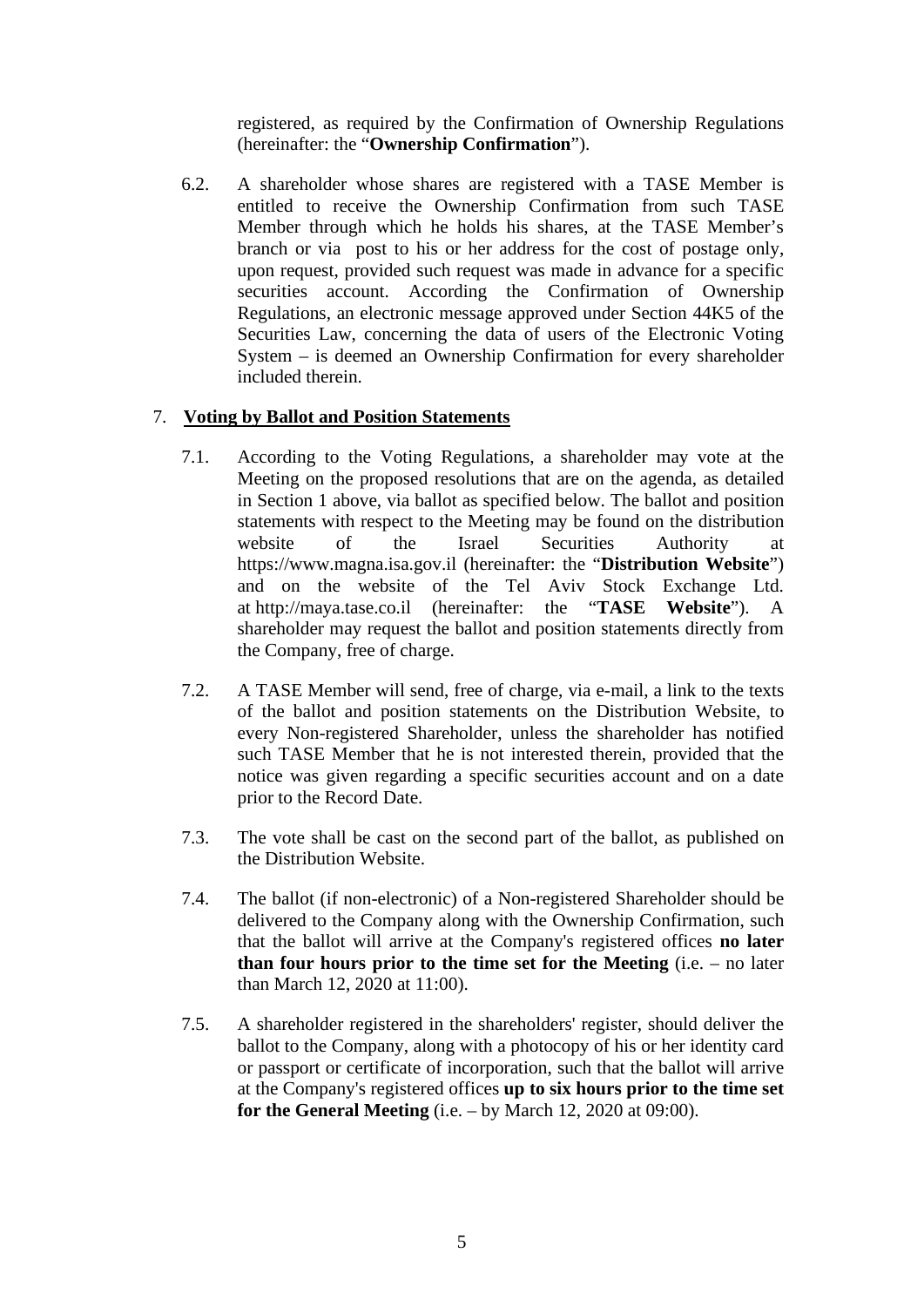7.6. A shareholder may approach the registered office of the Company and after proving his identity, may withdraw his ballot and Ownership Confirmation **up to 24 hours prior to the time set for the Meeting**.

## 7.7. **A shareholder participating in a vote with respect to a resolution on the agenda, will provide the details required as specified in Section 10 below, insofar as the provisions of the Section are relevant to him.**

7.8. A ballot to which an Ownership Confirmation is not attached (or alternatively, an Ownership Confirmation has not been submitted via the Electronic Voting System) or with regard to a registered shareholder, where a photocopy of his or her identity card, passport or certificate of incorporation, has not been attached, will be invalid.

## 8. **Voting via the Electronic Voting System**

- 8.1. As said above, a Non-registered Shareholder may vote on the resolutions that are on the agenda also via an Electronic Ballot.
- 8.2. A shareholder in whose favor a share is registered with TASE Member, is entitled to receive from such TASE Member an identifying number and an access code as well as additional information with respect to the Meeting, and after a secure identification process, will be able to vote through the Electronic Voting System. A shareholder voting via the Electronic Ballot is not required to provide the Company with an Ownership Confirmation in the manner specified above.
- 8.3. The Electronic Ballot will be open for voting at the end of the Record Date. Voting via the Electronic Voting System will close **6 hours prior to the time set for the meeting** (i.e., by March 12, 2020 at 09:00), at which time the Electronic Voting System will be closed.
- 8.4. The Electronic Voting may be modified or cancelled up until the Electronic Voting System is locked and may not be modified through the Electronic Voting System after such time. Should a shareholder vote via more than one way, the later vote shall be counted. For this purpose, the vote of a shareholder in person or by proxy shall be deemed to have been cast later than a vote cast by Electronic Ballot.

#### 9. **Position statements and response of the Board**

- 9.1. The deadline for submitting position statements to the Company is **up to ten (10) days prior to the date set for the Meeting.**
- 9.2. The deadline for submitting the board of directors' response to position statements, insofar as shareholders have submitted position statements to board of directors and the board of directors has elected to submit a response to such position statements, is no later than **five (5) days prior to the time set for the Meeting**.

### 10. **Notice of personal interest**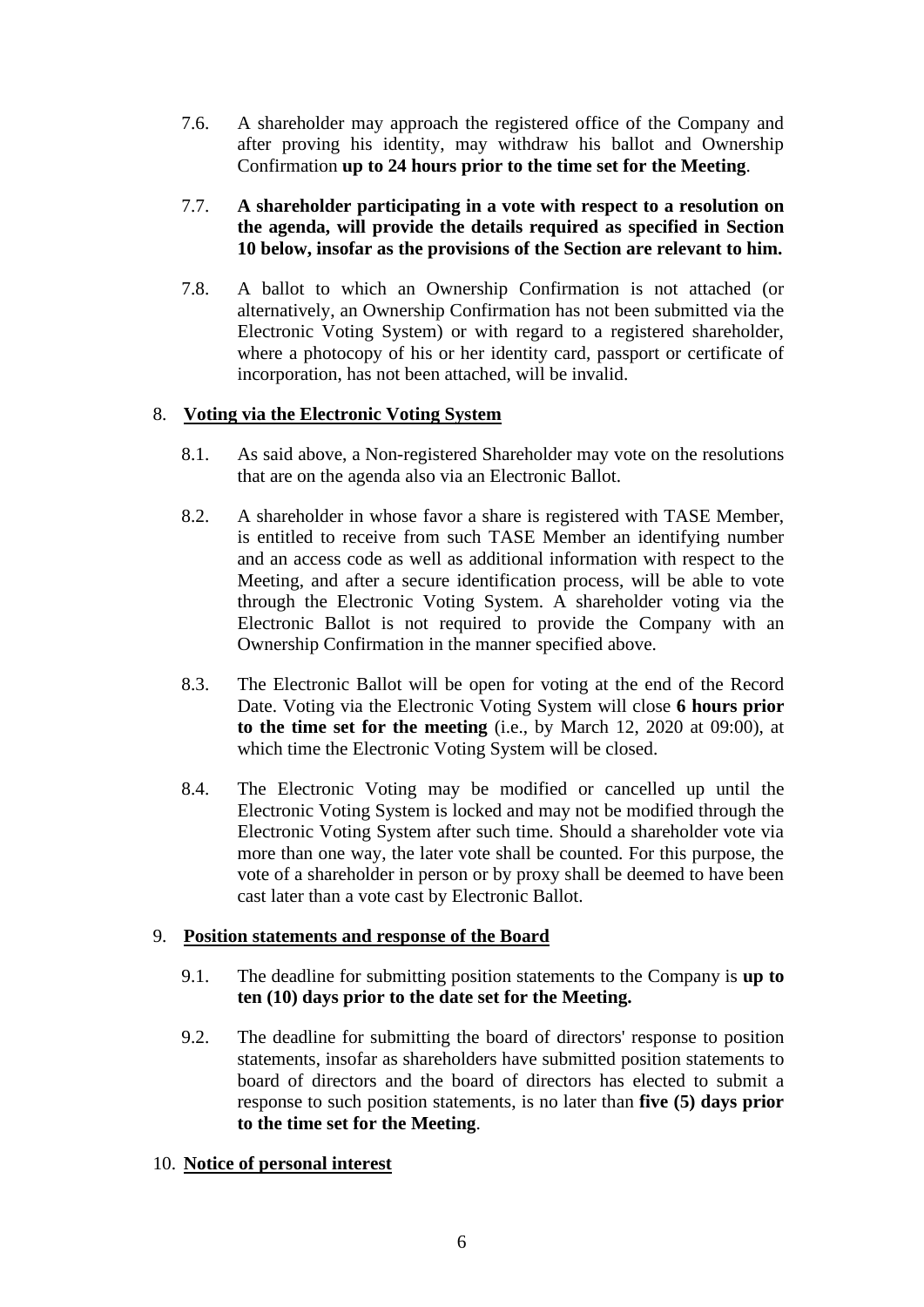- 10.1. According to Section 276 of the Companies Law, a shareholder participating in a vote regarding the proposed resolutions on the agenda either in person or by proxy, will notify the Company before casting his vote at the Meeting, or if the vote is by a ballot – on the ballot by an indication on Part B of the ballot in the space designated therefor, if he is considered a controlling shareholder of the Company and/or has personal interest in the approval of the resolutions on the Meeting's agenda, or not, and the description of the relevant personal interest.
- 10.2. The vote of a shareholder who fails to indicate the existence or absence of a personal interest and/or of his being a controlling shareholder of the Company (or shall indicate that he has personal interest but fails to specify the nature of the matter), shall not be counted.
- 10.3. Furthermore, according to the Voting Regulations and according to the directive of the Israel Securities Authority from November 30, 2011, on the issue of disclosure regarding the manner of voting of interested parties, senior office holders and institutional bodies in meetings ("**Directive**"), an interested party, a senior office holder and an institutional body (the "**Voters**") as defined in the Regulations and in the Directive, who are voting at the Meeting on resolutions on the agenda, will provide the Company, within their vote, the details required according to the Regulations and Section 2(b) of the Directive, and if they voted by proxy, then the voter or the proxy shall also provide the details regarding the proxy. In addition, specification shall be provided regarding any relationship between the Voter or the proxy (who does not have a personal interest) and the Company or any of the controlling shareholders or any of the senior office holders, including employment relations, business relations etc., while specifying their nature.

#### 11. **Changes in the agenda; the deadline for submission of a request to include an item on the agenda by a shareholder**

- 11.1. After the publication of this Report, there may be changes in the agenda, including the addition of an item to the agenda. In such a case, it will be possible to review the latest agenda and position statements in the Company's filings that will be available on the Distribution Website and on the TASE Website.
- 11.2. A shareholder's request under section 66(b) of the Companies Law to include an item in the agenda of the General Meeting shall be furnished to the Company up to seven days after the General Meeting is convened. If such a request is made, the item may be added to the agenda and its details will appear on the Distribution Website. In such a case, the Company will publish a revised summon no later than seven days after the deadline for the submission of a shareholder's request to include an item on the agenda, as stated above. .

#### 12. **Authority of the Israeli Securities Authority**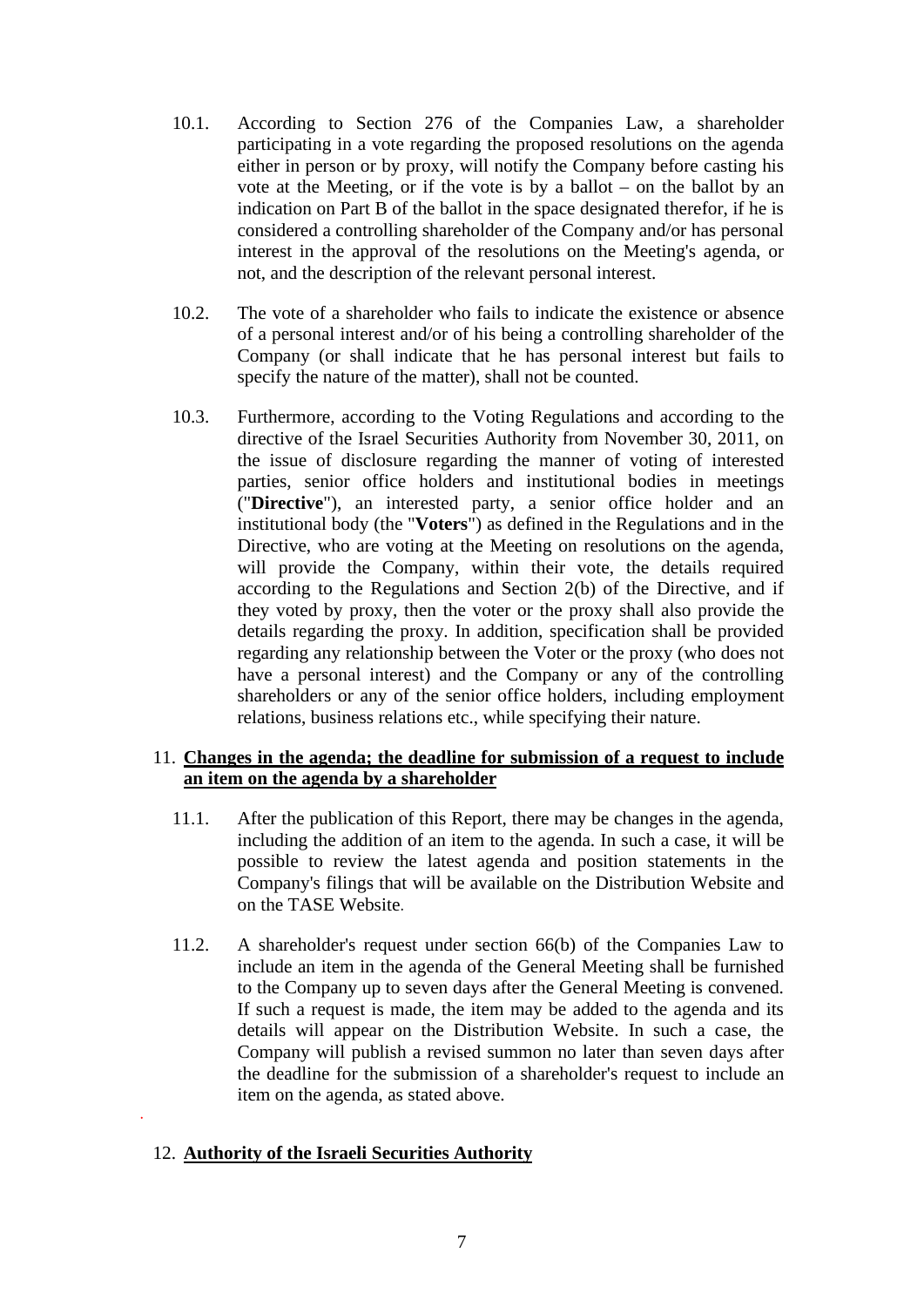12.1. In accordance with the Transaction with a Controlling Shareholder Regulations, within twenty one days from the date of the submission of the Report, the Israel Securities Authority, or an employee who has been authorized for this purpose, is authorized to order the Company to provide, within such period of time as it will determine, an explanation, details, information and documents, and also to order the Company to amend the Report in such manner and at such time as it will determine. Should an order be issued to amend the Report as aforementioned, the Israel Securities Authority may order the postponement of the date of the General Meeting as detailed under the Transaction with a Controlling Shareholder Regulations. The Company will submit an amendment pursuant to such order, send it to the shareholders thereof, and will also publish a notice in that matter, in such manner prescribed under the Transaction with a Controlling Shareholder Regulations unless the Israel Securities Authority has ordered otherwise.

#### 13. **Inspection of documents**

- 13.1. A copy of this Report, the documents as specified in Regulation 5 of the Transaction with a Controlling Shareholder Regulations and the proposed resolutions are available for inspection at the Company's Offices by prior telephone coordination with the Company's secretariat, at 972-3-6075555, on Sundays through Thursdays (excluding holiday eves and holidays) between 9:00 and 16:00, until the date of the Meeting, and on the Distribution Website and on the TASE Website.
- 13.2. In addition, the English translation of this Report will also appear on the Company's website at: [http://elron.com](http://elron.com/)
- 13.3. The representatives of the Company for handling this Report are Adv. Ofer Hanoh and Adv. Ortal Naftalii of the firm of Gross, Kleinhendler, Hodak, Halevy, Greenberg & Co. whose address is Azrieli Center 1 (the Round Tower, 40th floor), Tel Aviv, Tel. 03-6074510, Fax. 03-6914164.

#### **Part B – Further details regarding Resolution 1.1 on the agenda – Approval of the Compensation Policy**

#### 14. **The Compensation Policy approval procedure**

- 14.1. On the  $27<sup>th</sup>$  of February 2017, the general assembly of the Company approved the Company's compensation policy for its Officers (ref: 2017- 01-019806) for a period of three years commencing from January 12, 2017 ("**Previous Compensation Policy**"), following receipt of the approval of the Board of Directors of the Company and the recommendation of the Compensation Committee on the matter. There were no changes to the Previous Compensation Policy from such date.
- 14.2. The proposed Compensation Policy which is attached hereto as **Annex A** is being brought for approval to this Meeting, in accordance with Section 267A of the Companies Law. The proposed Compensation Policy, if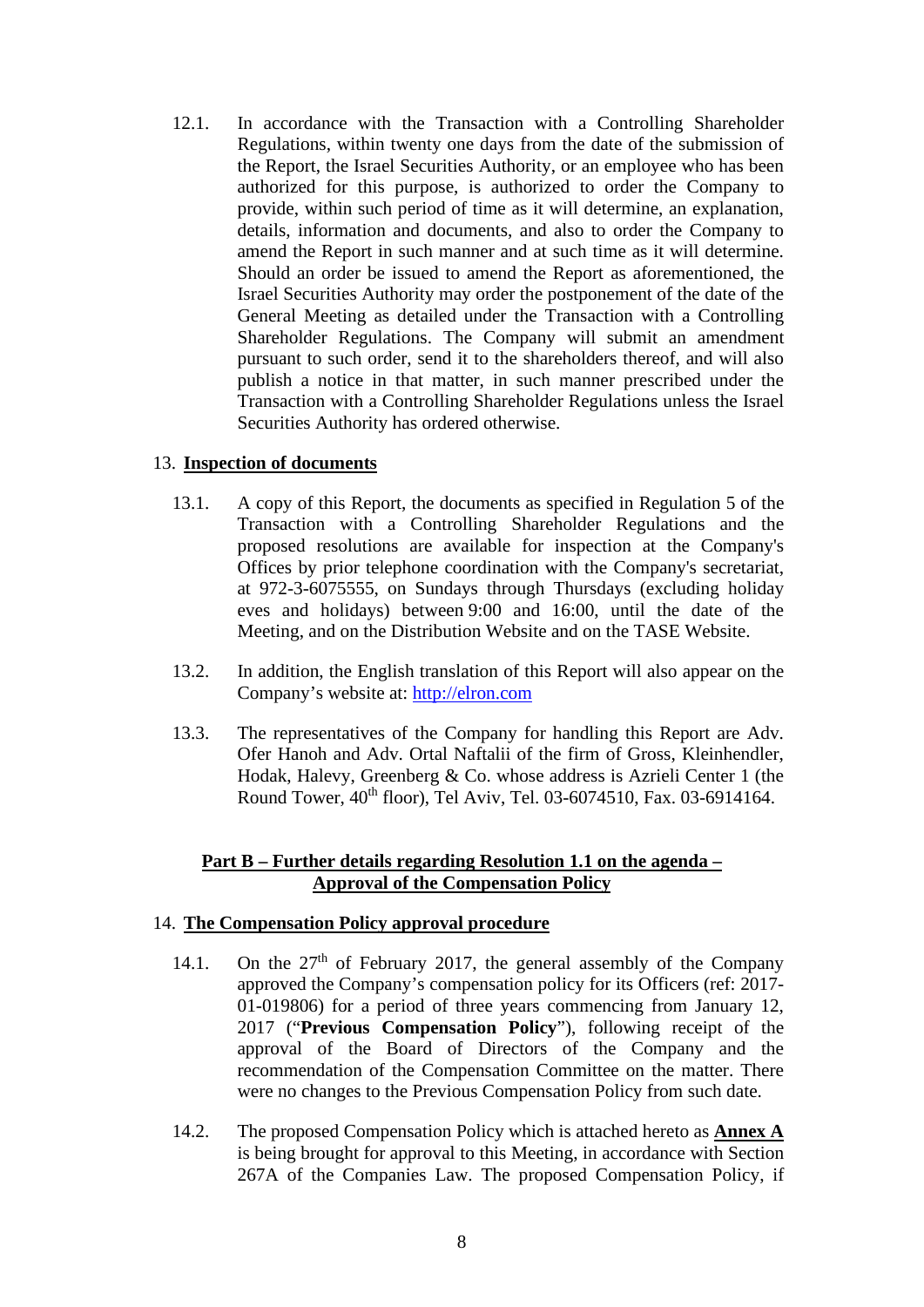approved, will remain in effect for three years commencing from the date of approval of the shareholders meeting convened hereby.

- 14.3. The Compensation Policy, including its various components, was discussed at the Compensation Committee, and thereafter, the Board of Directors discussed the recommendations of the Compensation Committee relating to the Compensation Policy and approved it. It should be noted that the Compensation Committee and the Board of Directors have examined the exiting terms of office and employment of the Company's Officers in relation to the Compensation Policy presented for approval. The terms of office and employment of the Company's Officers as of the date hereof comply with the principles of the proposed Compensation Policy.
- 14.4. Within the meetings as aforesaid, the considerations required with respect to the formulation of a Compensation Policy according to the Companies Law, including the criteria specified in the First Schedule A to the Companies Law, parts A (matters which it is mandatory to address in the Compensation Policy) and B (provisions which are mandatory to be determined in Compensation Policy), were reviewed and examined.
- 14.5. The considerations which guided the Compensation Committee and the Board of Directors in adopting the Compensation Policy included the considerations and matters required by the Companies Law, and among other things, promoting the Company's long-term goals, the Company's work plan and policy from a long-term vision perspective; Creating proper incentives for Officers; the Company's size and nature of its activities; and the contribution of the Officers to achieving the Company's goals and its profits, and all from a long-term vision perspective.
- 14.6. The members of the Compensation Committee who participated at the committee meeting in which the committee's recommendation for the Board of Directors regarding the Compensation Policy was approved, are: Ehud Rassabi (Chairman and External Director), Lee-Bath Nelson (External Director) and Yehuda Freidenberg (External Director).
- 14.7. The members of the Board of Directors who participated in the meeting of the Board of Directors in which the Compensation Policy was approved are: Eduardo Elsztain (Chairman), Saul Zang (Vice-Chairman), Gerardo Ariel Tyszberowicz, Amiram Erel, Ehud Rassabi (External Director), Lee-Bath Nelson (External Director), Yehuda Freidenberg (External Director) and Eran Saar.

## 15. **Alongside the reasons which were presented within the Compensation Policy, the following is the summary of the reasons of the Board of Directors for the approval of the Compensation Policy, after discussing the Compensation Committee's recommendations:**

15.1. The Compensation Policy, regulating the terms of office and employment of the Officers of the Company, is designed to allow the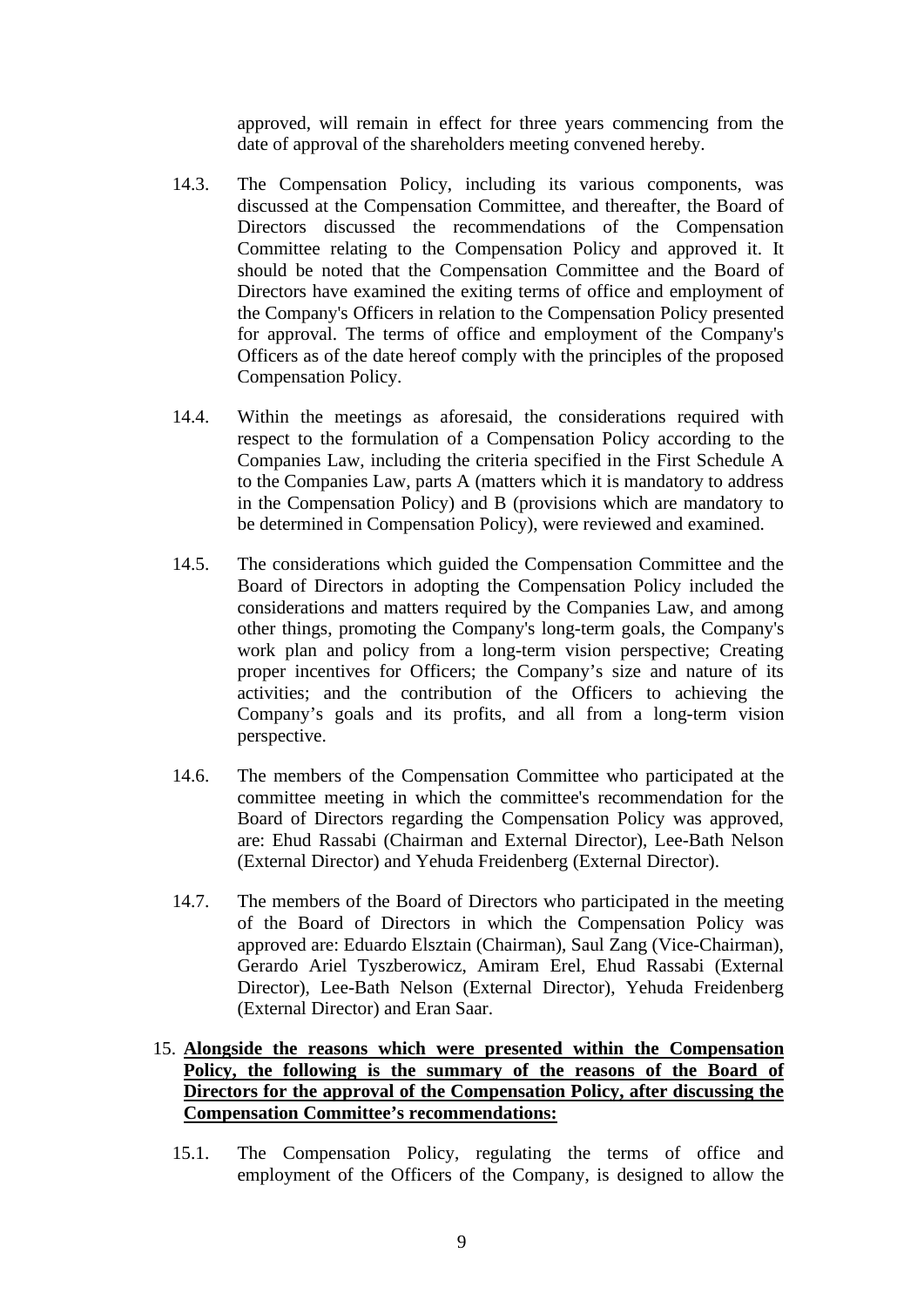recruitment and retention of high quality managerial manpower in senior executive positions for the long term, which the Company needs for its continued business development and success.

- 15.2. The recommendation to approve the Company's Compensation Policy resulted following examination of regulatory changes which applied after the adoption of the Previous Compensation Policy, from the comprehensive experience from the implementation of the Previous Compensation Policy and from the influence of the developments in the Company's condition.
- 15.3. The proposed Compensation Policy was prepared in view of emphasizing keeping the compensation mechanism simple, so it shall be clear and understandable to the Company, the Officers and shareholders.
- 15.4. The Compensation Policy is intended to strengthen the behavior patterns the Company wishes to encourage and to design the desirable organizational culture of the Company.
- 15.5. The Compensation Policy is intended to keep the proper balance between the Company's organizational strategy, its goals and business plans, as are determined from time to time, and between creating adequate incentives to allow the recruitment and retention of high quality managerial manpower in senior executive positions for the long term, which the Company needs for its continued business development and success.
- 15.6. The considerations which guided the Compensation Committee in determining the policy, are the promotion of the Company's goals, its fields of business, work plan and policy; the creation of appropriate incentives for the Officers of the Company, considering, *inter alia*, the Company's risk management policy; the Company's size (considering, *inter alia*, its equity, scope of assets and the average annual investment in companies); the nature of the Company as a holding company; the strengthening of the identity of interests between the Company's Officers and its shareholders; and with respect to the terms of office and employment which include variable components – the contribution of the Officer to the achievement of the Company's targets and the maximization of its profits over time, all according to the position of the Officer.
- 15.7. As to terms of office and employment which include variable components – the contribution of the Officer to the achievement of the Company's targets and maximization of profits were also considered within the Compensation Policy, all from a long term perspective and according to the position of the Officer. The variable component is intended to compensate the Officer for his achievements and for his contribution to the achievement of the Company's targets in the grant year, and also assists to retain Office holders in the Company.
- 15.8. With respect to the fixed compensation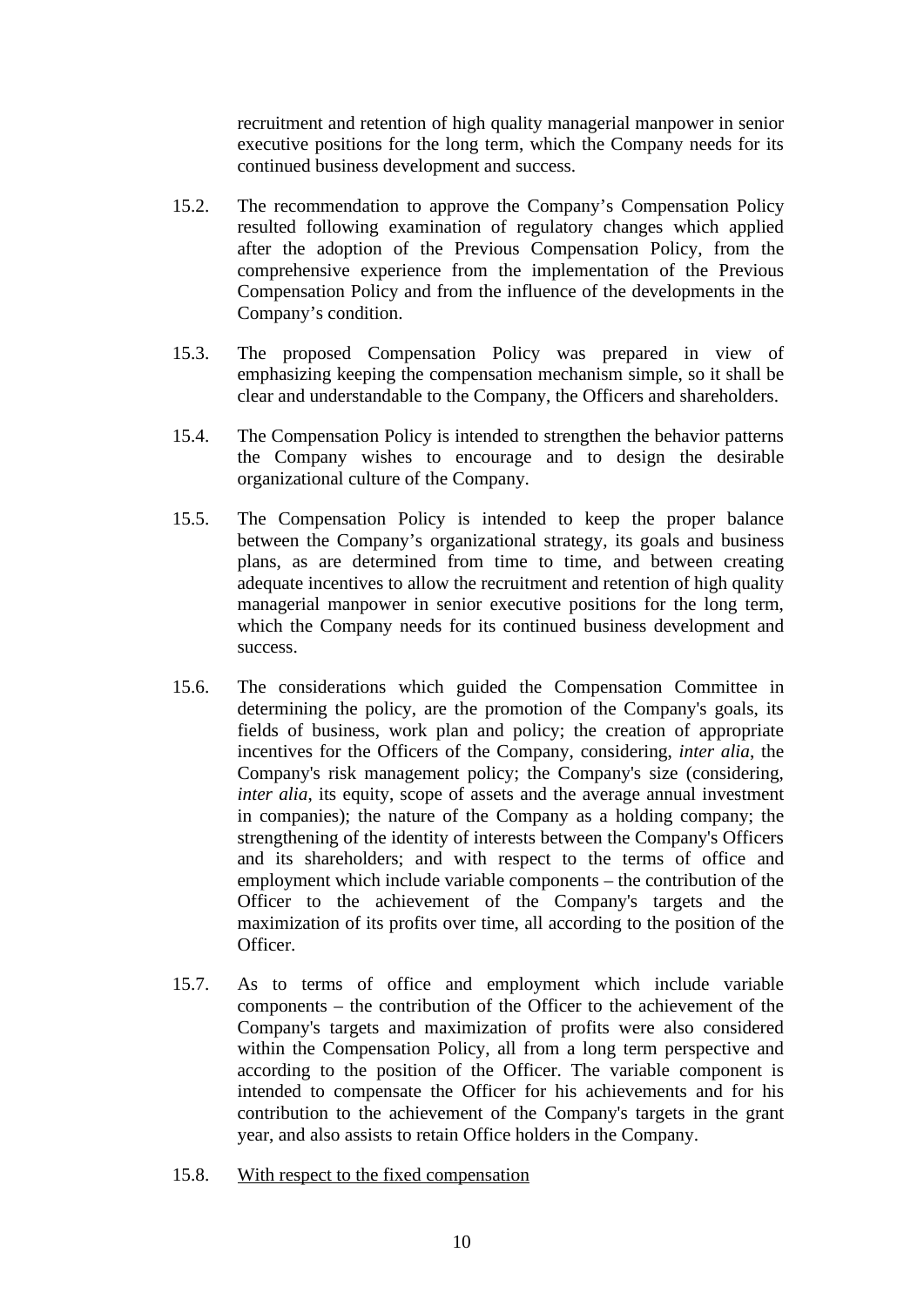- 15.8.1. The fixed compensation, including its various components, promotes the retaining of stability and continuity on the Company's Officer's and thus helps to maintain professional, high quality, efficient management.
- 15.8.2. The Compensation Policy includes caps regarding the fixed compensation. There have been no changes in these caps in comparison to the Previous Compensation Policy.
- 15.8.3. The authority and responsibilities involved in the position, the education, qualifications, expertise, professional experience, achievements of the Officer, previous agreements signed with the Officer (if any) and agreements which were signed with the predecessor of the Officer in the position and with other Officers of the Company will be also taken into account in determining the fixed compensation for each of the Officers.
- 15.8.4. The directors' compensation shall be in accordance with the Companies Regulations (Rules regarding compensation and expenses to an external director), 5760-2000.

#### 15.9. With respect to the annual bonus component

- 15.9.1. The annual bonus component will be based on several indicators, while creating proper balance between indicators based on quantifiable criteria, and indicators which are relevant to the assessment of the Officer's performance.
- 15.9.2. The Compensation Policy includes proportional bonus caps for the Company's Officers.
- 15.9.3. The annual bonus will be based on several quantifiable targets. The Compensation Policy allows the setting of the targets every year for their adaptation to the Company's changing needs and its work plan. The Company's performance and the performance of the group companies will both be reflected within the targets, in view of the Company's clear nature as an operating holding company, whose management is involved in the activity of most of the group companies.
- 15.9.4. Another component of the annual bonus is the evaluation of the performance of the Officer by the Compensation Committee and the Board of Directors. This component provides the Compensation Committee and the Board of Directors with a tool through which they can express their opinion regarding the performance of the Officer during the bonus year.
- 15.9.5. The Compensation Policy includes personal bonus caps for each of the Officers at the Company.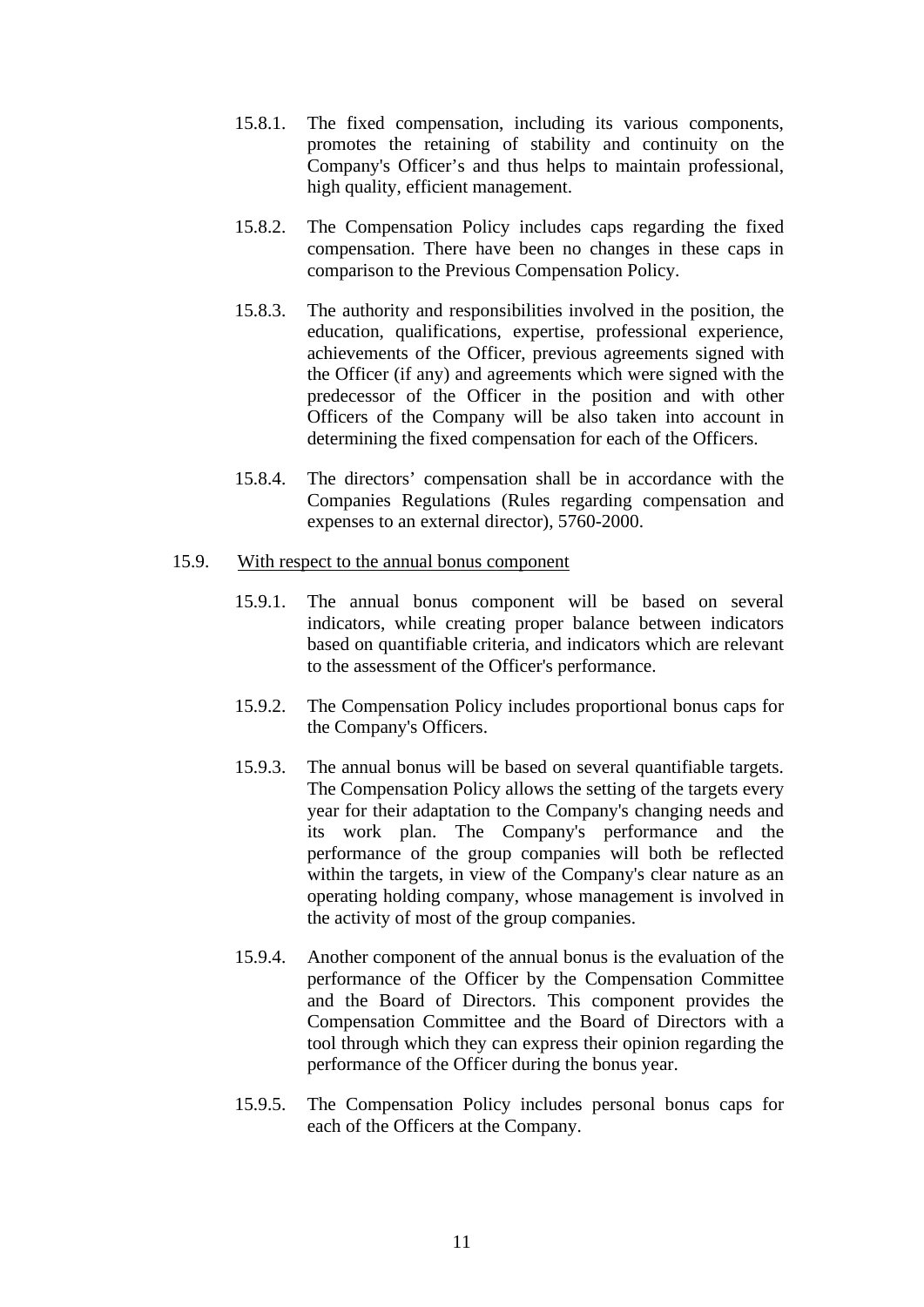- 15.9.6. The ratio between the fixed component and the variable component in the terms of employment of the Officers, as expressed in the caps determined for the various compensation components, is proportionate and balanced.
- 15.9.7. The Compensation Policy includes provisions for the return of variable compensation paid based on data which transpired to be incorrect and are restated in the financial statements.

#### 15.10. With respect to the equity compensation component –

- 15.10.1. The Compensation Policy includes the possibility to grant equity compensation, in order to increase the identity of interests between the Officers and the shareholders, and for the purpose of strengthening of the establishment of the basis of compensation on a long-term component. Accordingly, there is also an option to grant Restricted Share Units (RSUs) and/or Restricted Shares (in addition to the option to grant options for ordinary shares of the Company, which was included in the previous policy)
- 15.10.2. The equity compensation component is based, *inter alia*, on a component of the yield on the Company's share. The yield on the Company's share component allows the compensation of the Officers depending on the share's performance. When there is high correlation between the Company's performance and the share performance, this component of the bonus increases the identity of interests between the Officers and the shareholders. This is prominent mainly in a company which operates as an operating holding company in the technological field.
- 15.10.3. A cap has been determined for the equity compensation on date of grant, which is intended to retain the maximum ratio between the fixed component and the variable component, which was determined in the Compensation Policy.
- 15.10.4. The comprehensive vesting period of the equity compensation will be spread over a period which will be no less than three years, and a maximum exercise period has also been determined.
- 15.10.5. The grant of the equity compensation serves the benefit of the Company. The integration of the equity compensation components will constitute a managerial tool to recruit and retain its Officers for the long term; to correlate between the Officer's compensation and creation of value to the Company's shareholders and to incentivize the Officer to promote the Company and its shareholders, from a long term perspective.
- 15.11. With respect to components of compensation for termination of employment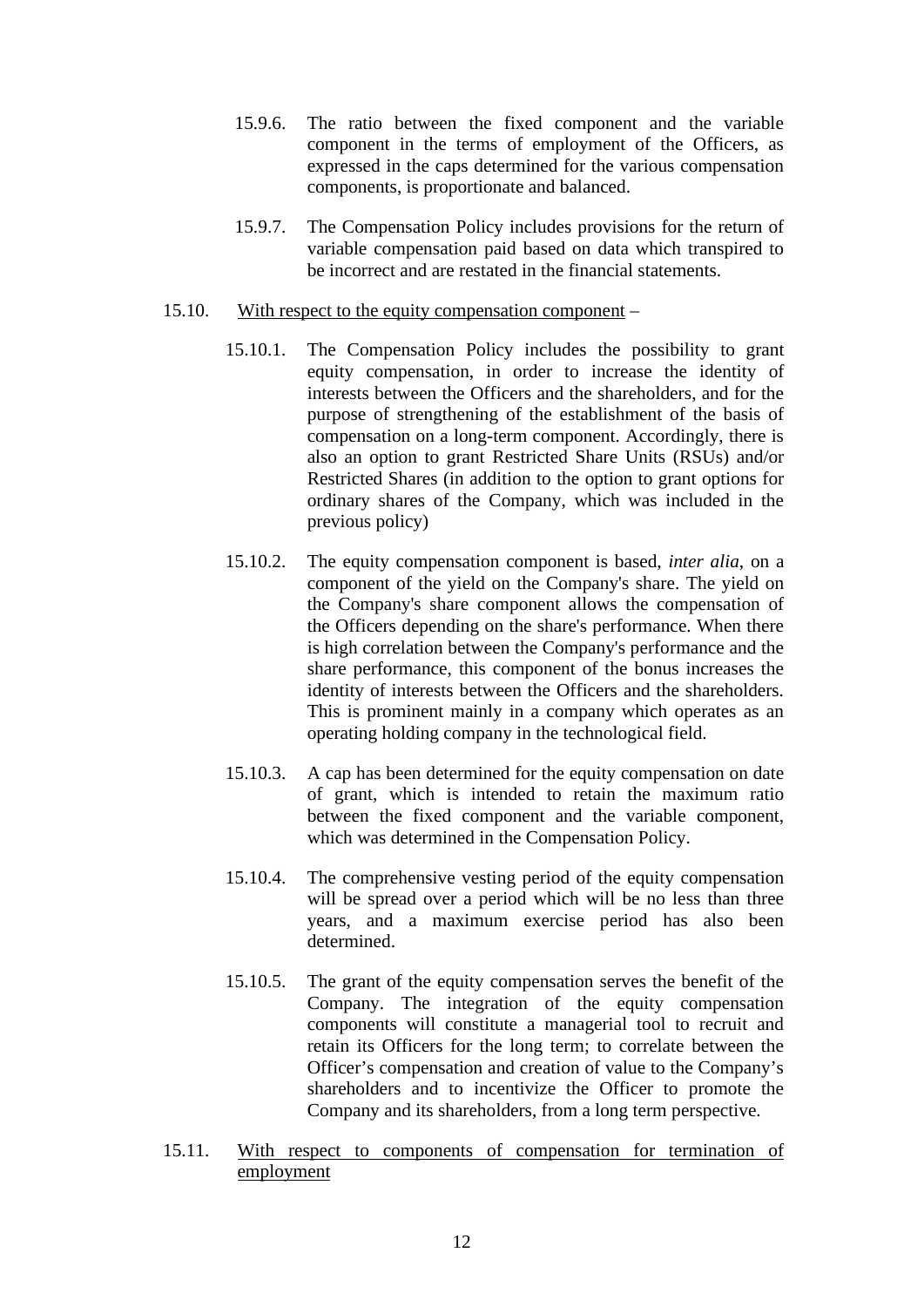- 15.11.1. The Compensation Policy determines caps for the payment components with respect to advance notice and the adjustment/ retirement bonus. Furthermore, the fixing of these components also takes into account the terms of office and employment of the Officers and the period of their employment, position and responsibility.
- 15.11.2. The Compensation Committee and the Board of Directors did not find that there is room to subject such compensation to the performance of the Company, since the purposes underlying the grant thereof are different from the desire to compensate for the Company's results or the performance of the officer, and also due to the relatively narrow scope of the components of compensation for termination of employment included in the Compensation Policy. Moreover, proper expression of compensation depending on performance (including in the event of termination of employment) is given within the provisions of the policy contemplating the components of the bonuses.
- 15.11.3. However, the period of employment of the Officer, his terms of employment during that period, special non-competition undertaking and the circumstances of the retirement, could be considered, *inter alia*, within the considerations for the grant of an adjustment/retirement bonus.
- 15.12. The Compensation Policy includes provisions regarding insurance, indemnification and exemption, according to common practice in public companies.
- 15.13. The process of approving the Compensation Policy included reference to the difference between the compensation paid to the Officers of the Company and the compensation paid to employees, and the review and discussion on the matter were reflected in the Compensation Policy.
- 15.14. The Compensation Policy includes a possibility to reduce the variable components according to the Board's discretion for special reasons.
- 15.15. The proposed compensation policy supplements and complements the Company's Previous Compensation Policy on issues and subjects in respect of which it transpired, with the passing of time since the adoption of the Previous Compensation Policy, that they require adaptation as aforesaid, including due to updates to the provisions of the law or to what is customary and accepted in the market.
- 15.16. The terms of the Compensation Policy are reasonable and standard in the circumstances and considering the responsibility imposed on the Officers of the Company and the Company's scope of business.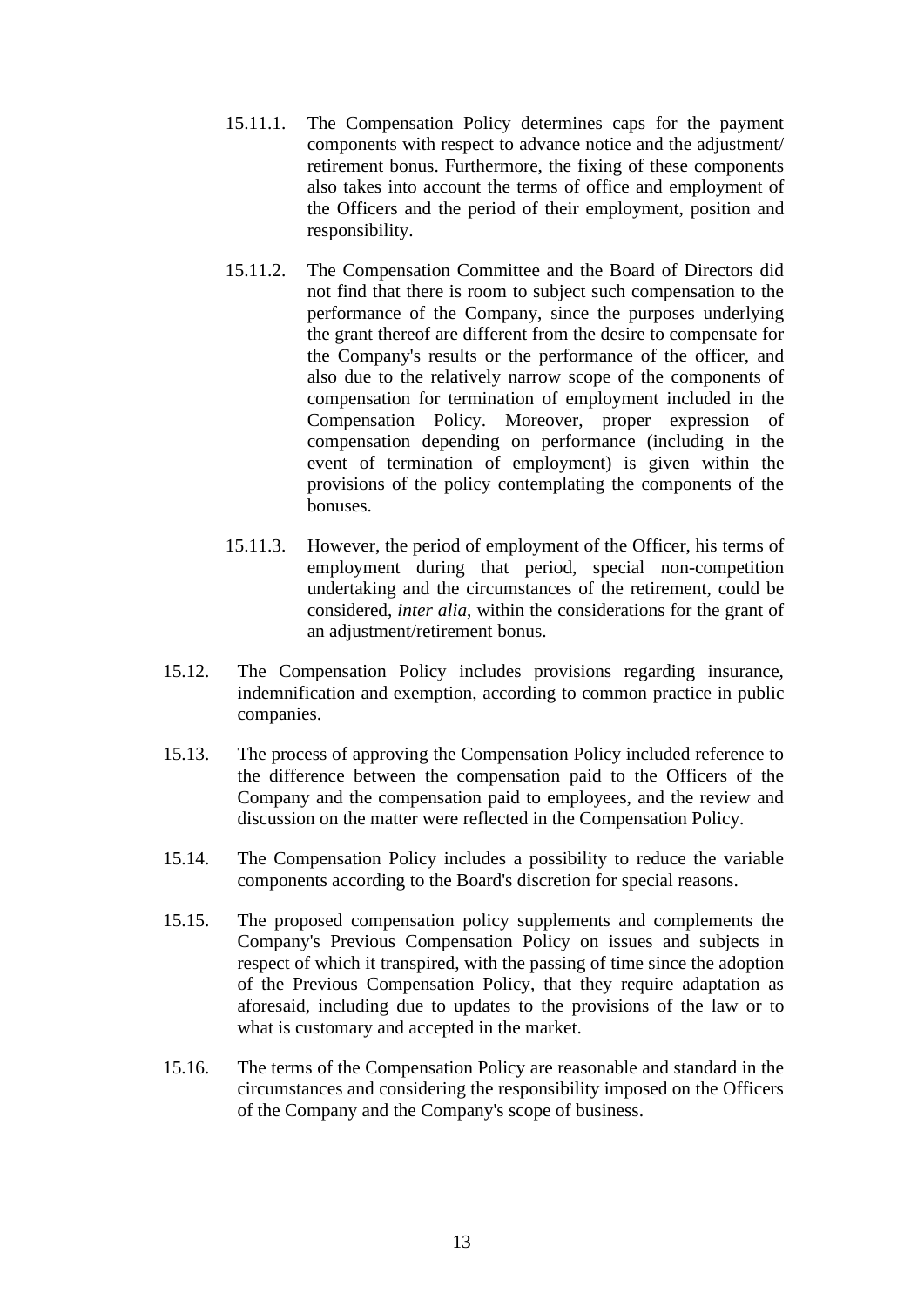15.17. In view of all of the aforesaid and in view of the data before the Compensation Committee and the Board of Directors, the Compensation Policy is appropriate and reasonable in the circumstances

### 16. **The Main Changes between the Proposed Compensation Policy and the Previous Compensation Policy and the manner of implementation of the Previous Compensation Policy**

- 16.1. Update on the application on the subsidiaries (Section 2.1 of the proposed Compensation Policy) – Although the Company is not obligated to apply the Compensation Policy on subsidiaries, due to the fact that the Company's Officers may serve as Officers also in subsidiaries, the Company will apply the Proposed Compensation Policy on the Officers of subsidiaries, provided that those Officers are also serving as Officers in the Company.
- 16.2. The Fixed Component (Section 4 of the proposed Compensation Policy) – Within the framework of the Proposed Compensation Policy, there is a possibility to make a 10% deviation from the caps pertaining to the fixed component listed in the policy, which deviation shall not be considered a deviation from the Compensation Policy provisions.
- 16.3. Annual Bonus Bonus Cap (Section 5.4 of the proposed policy) A change has been made to the definition of the grant caps, such that they shall be measured in gross salary terms and not in cost terms (as determined in the Previous Compensation Policy).
- 16.4. In addition, the section pertaining to the yield on the Company's share component was relocated from the annual bonus section to the equity variable component section.
- 16.5. The Equity Variable Component (Section 7 of the proposed Compensation Policy) –
	- 16.5.1. As aforementioned, the grant component which is based on the "share yield index" was relocated from the annual grant fixed component" section under the previous policy, to the "equity variable component" section under the proposed Compensation Policy.
	- 16.5.2. In accordance with the Previous Compensation Policy, the equity return component was granted for an annual share yield between 10% and 20%. The component cap was approximately half of the annual grant cap plus a one time salary cost (7 times salary cost for the CEO, 6 times salary cost for a Vice President).
	- 16.5.3. In accordance with the Previous Compensation Policy, it was possible to grant options valued as the share yield component cap (as detailed in Section 16.5.2 above), whereby for the year in which options were granted to an officer, said officer was not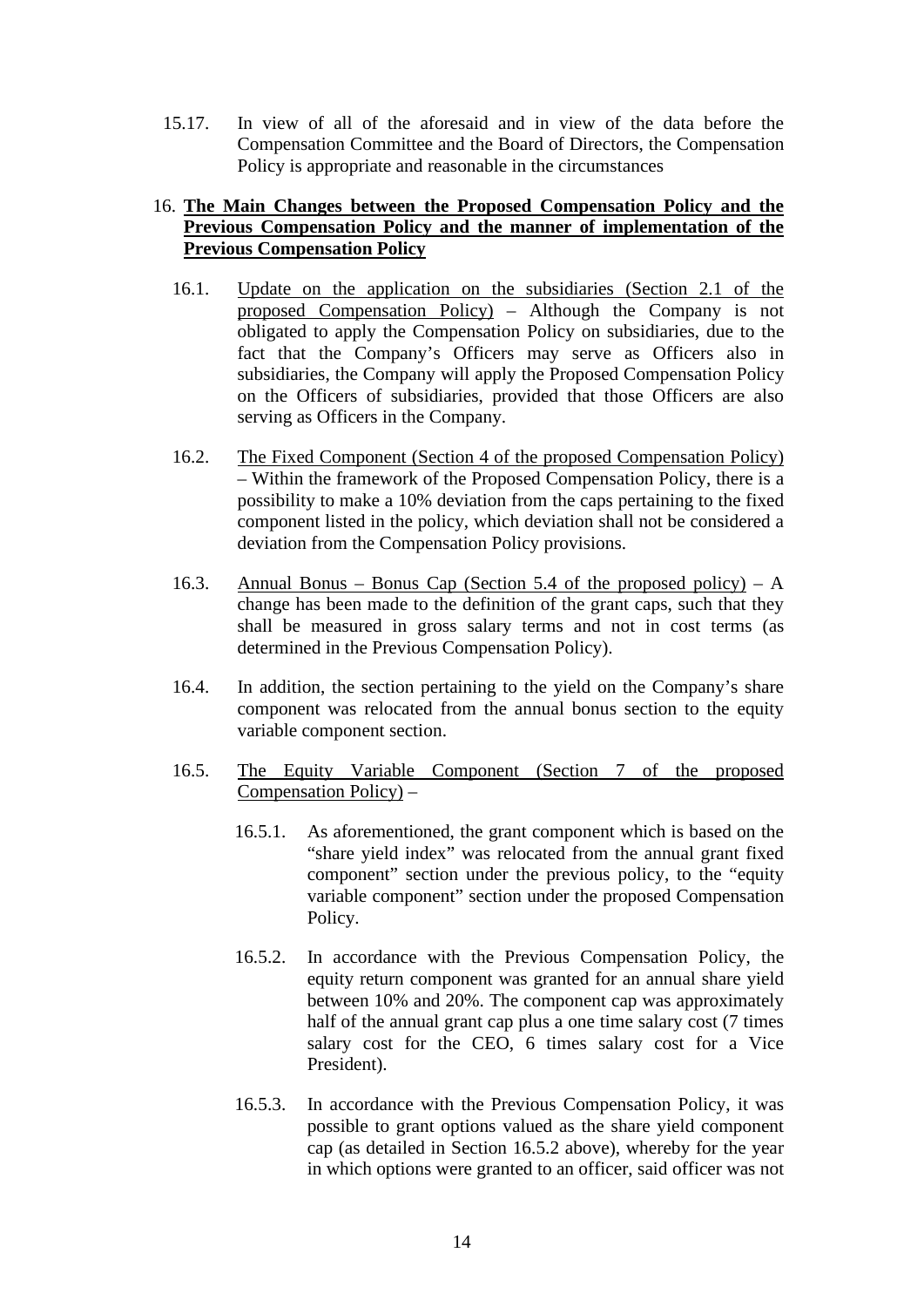eligible to a cash grant for the share yield component for the same year.

- 16.5.4. There is no significant change in the proposed policy in relation to said compensation mechanism (meaning that equity compensation may be granted by actual grant of equity components or by cash compensation deriving from the share performance in accordance with the "share yield index", as detailed hereinabove). The cash compensation is the default in the event no securities were allocated for a certain period. However, if the Company selects an actual allocation, a possibility was added to grant other/additional equity components other than the options (such as restricted shares).
- 16.5.5. A benefit value cap lower that the equity component was determined - in relation to the CEO – on 9 times the gross monthly salary in lieu of 7 times "salary cost" (10.5 times the gross salary), and, in relation to a Vice President (9 times the gross monthly salary) in lieu of 6 times salary cost.
- 16.5.6. Provisions pertaining to equity compensation also pursuant to the plans of the Company's controlled companies were determined.
- 16.5.7. Share return index grant component (only if the equity component shall not be granted as aforesaid) –
	- (a) Extra Performances the eligibility for additional one time monthly salary cost payment (1.5 times the gross salary) was cancelled in the event that the share return is higher than 20%, as was in the Previous Compensation Policy.
	- (b) It was determined that reaching the "minimum threshold" (meaning, a 10% share return) will entitle 40% of this component's grant.
- 16.6. Special Bonus (Section 6 of the proposed Compensation Policy) a new possibility for payment of special bonus was added, in addition to the "current" annual bonus, which payment is conditioned upon the consummation of a significant transaction (a "special event"), in an amount of up to 6 (gross) monthly salaries.
- 16.7. The ratio between the variable component and the total compensation cost (Section 8 of the proposed Compensation Policy) - the maximum ratio between the variable component and the total annual cost was updated.
- 16.8. Adjustment/Retirement Bonus (Section 10 of the proposed Compensation Policy) – the cap was updated from 6 times the monthly salary cost to 4 to 8 times the monthly salary for the CEO (dependent on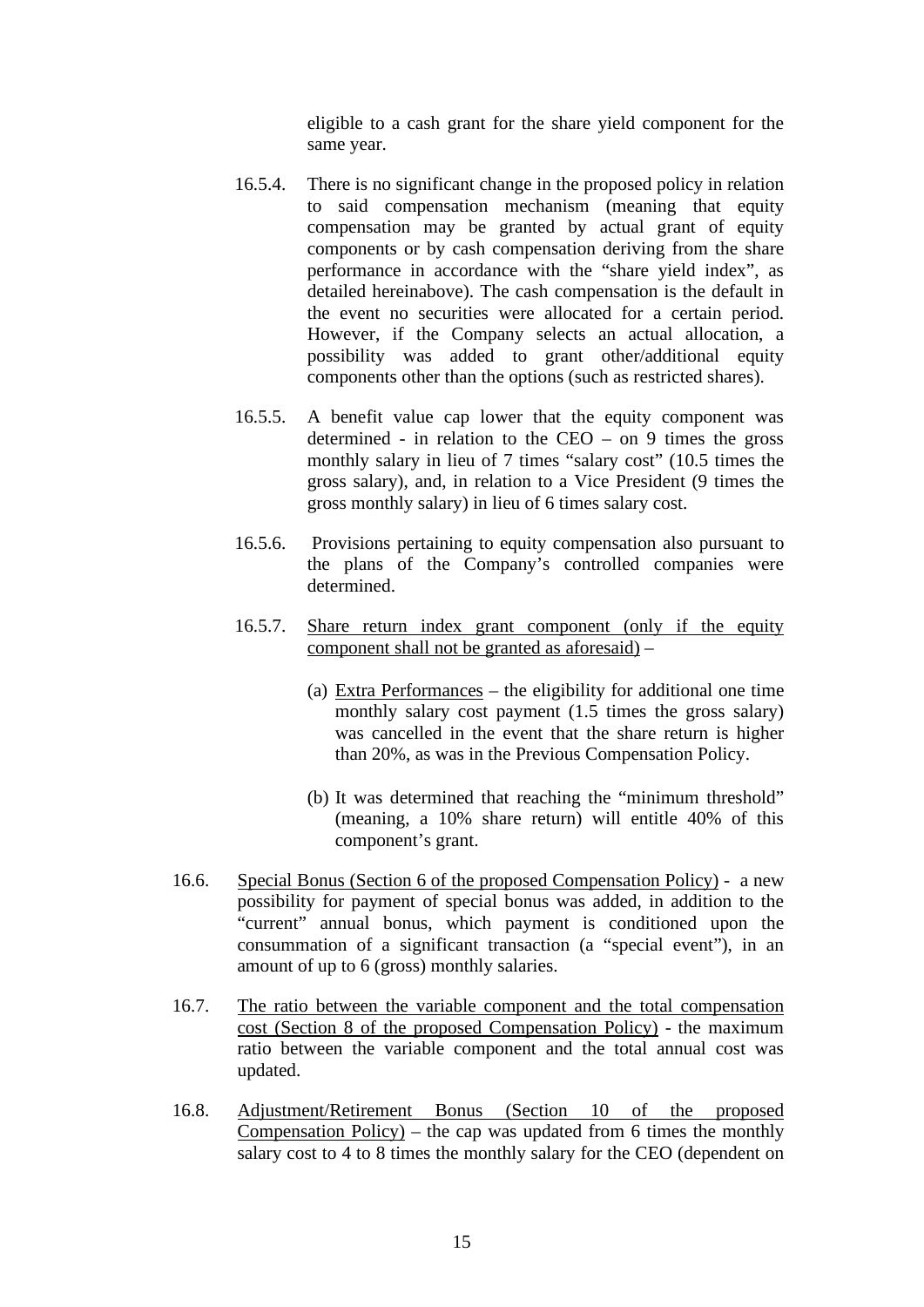his number of years in the Company) and 3 to 6 times the monthly salary for a Vice President (dependent on his number of years in the Company).

16.9. Insignificant change in the terms of employment (Section 14 of the proposed Compensation Policy) – the significance threshold for the purpose of the Compensation Committee's (in relation to the CEO) or the Compensation Committee's and/or the CEO's (in relation to the Officers subordinate to the CEO) authority to approve a change in the terms of employment approved in accordance with the proposed policy for up to 10% (in lieu of 5% according to the Previous Compensation Policy) and up to 15% for the entire policy's term, in accordance with the Previous Compensation Policy, was updated.

#### 17. **Manner of Implementation of Previous Compensation Policy**

- 17.1. All the employment and compensation agreements of the Officers of the Company (CEO and Vice-Presidents) which are in effect are consistent with the Previous Compensation Policy and all payments to the Officers commencing from the date of approval of the Previous Compensation Policy were made in accordance with its provisions.
- 17.2. For 2018, the cost of the terms of the office and employment of the CEO of the Company constituted approximately 58% of the cap of the terms of office and employment defined in the policy, with the fixed compensation for the CEO was being approximately 89% of the fixed compensation limit in the policy, and the annual grant being approximately 27% of the cap of the annual bonus set forth in the policy.

## 18. **The ratio between the terms of office and the employment of the Officers**  and the salaries of the Company's employees<sup>[1](#page-15-0)</sup>

- 18.1. The ratio between the cost of the terms of the office and employment of the CEO of the Company and the average wage cost of an employee in the Company and the cost of the median wage in the Company was approximately 1:3.2 and approximately 1:5.3 respectively
- 18.2. The ratio of the terms and conditions of the office and employment of all the Company's Officers and the average wage cost of an employee in the Company and the cost of median wage in the Company was approximately 1:2.0 and approximately 1:3.6 respectively.
- 18.3. After reviewing the terms of office and employment of the said Officers and the compensation paid to the Company's employees, the Compensation Committee and the Board of Directors believe that the gaps between the terms of the office and employment paid to the Officers and the terms of the office and employment paid to the employees of the Company as of today, does not adversely affect the work relations in the Company.

<span id="page-15-0"></span><sup>&</sup>lt;sup>1</sup> The cost of employment includes all employer costs, including salary and ancillaries, social security contributions, car expenses and telephone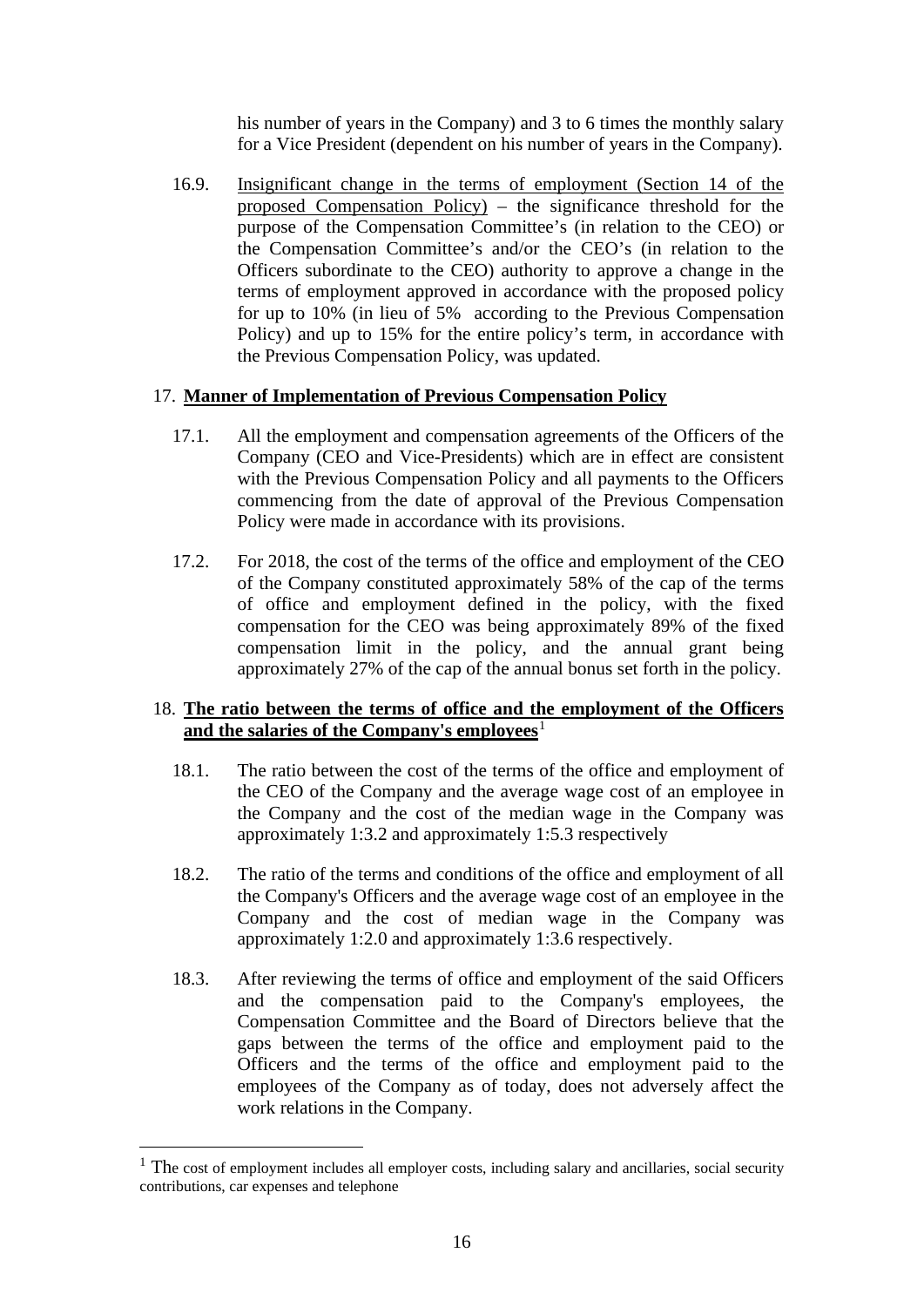## 19. **Identity of the controlling shareholder and the rights conferring control on him**

- 19.1. DIC is deemed as a controlling shareholder of the Company by virtue of DIC's holding as of the date of this Report of 61.06% of the Company's issued share capital and the voting rights in the Company (and in approximately 58.66% of the rights in full dilution). DIC is a public company whose shares are traded on the Tel Aviv Stock Exchange.
- 19.2. As the Company has been informed, the controlling shareholder of DIC as of the date of this Report is Mr. Eduardo Elsztain, through Dolphin IL Investments Ltd. (hereinafter: "**Dolphin IL**") a company incorporated in Israel, wholly owned by Dolphin Netherlands B.V ("**Dolphin Holland**") which holds 82.26% of the issued share capital of DIC and 1.46% of DIC's voting rights are held by Tyrus S. A, an Uruguayan company, which is wholly owned by Irsa Inversiones Y Representaciones Sociedad Anonima, which is a foreign corporation. Dolphin Holland and Irsa are companies that are indirectly controlled by Mr. Eduardo Elsztain. Thus, Dolphin IL may be considered, for the sake of caution, to have a personal interest in the approval of the aforementioned resolution due to its being a controlling shareholder of DIC and the Company.

#### 20. **Names of the directors with personal interest and the nature of their personal interest**

All of the board members might have personal interest deriving from the Compensation Policy determining the provisions regarding the terms of office and employment of directors of the Company.

## **Part C – Additional Details regarding Proposal No. 1.2 on the Agenda-**

#### 21. **Description of the Principles of the resolution:**

- 21.1. On February 27, 2017, the general assembly approved the grant of indemnification letters to Officers of the Company, who are serving or who will serve in such capacity from time to time, who and/or their relatives are controlling shareholders at the Company and/or which the controlling shareholders in the Company might have personal interest in the grant thereof, due to their actions in the capacity of their office at the Company and for their actions in the capacity of their office upon the Company's request as officers in another company, in which the Company holds shares, directly or indirectly, or in which the Company has any interest (ref: 2017-01-016902 and immediate report on the results of the shareholders meeting to approve a transaction with a controlling shareholder as of February 27, 2017 (ref: 2017-01-019806).
- 21.2. The letters of indemnification granted to Officers who are controlling shareholders and/or their relatives, shall be in effect for three years, commencing from the date of approval by the General Meeting of shareholders as aforementioned (meaning, until February 2020).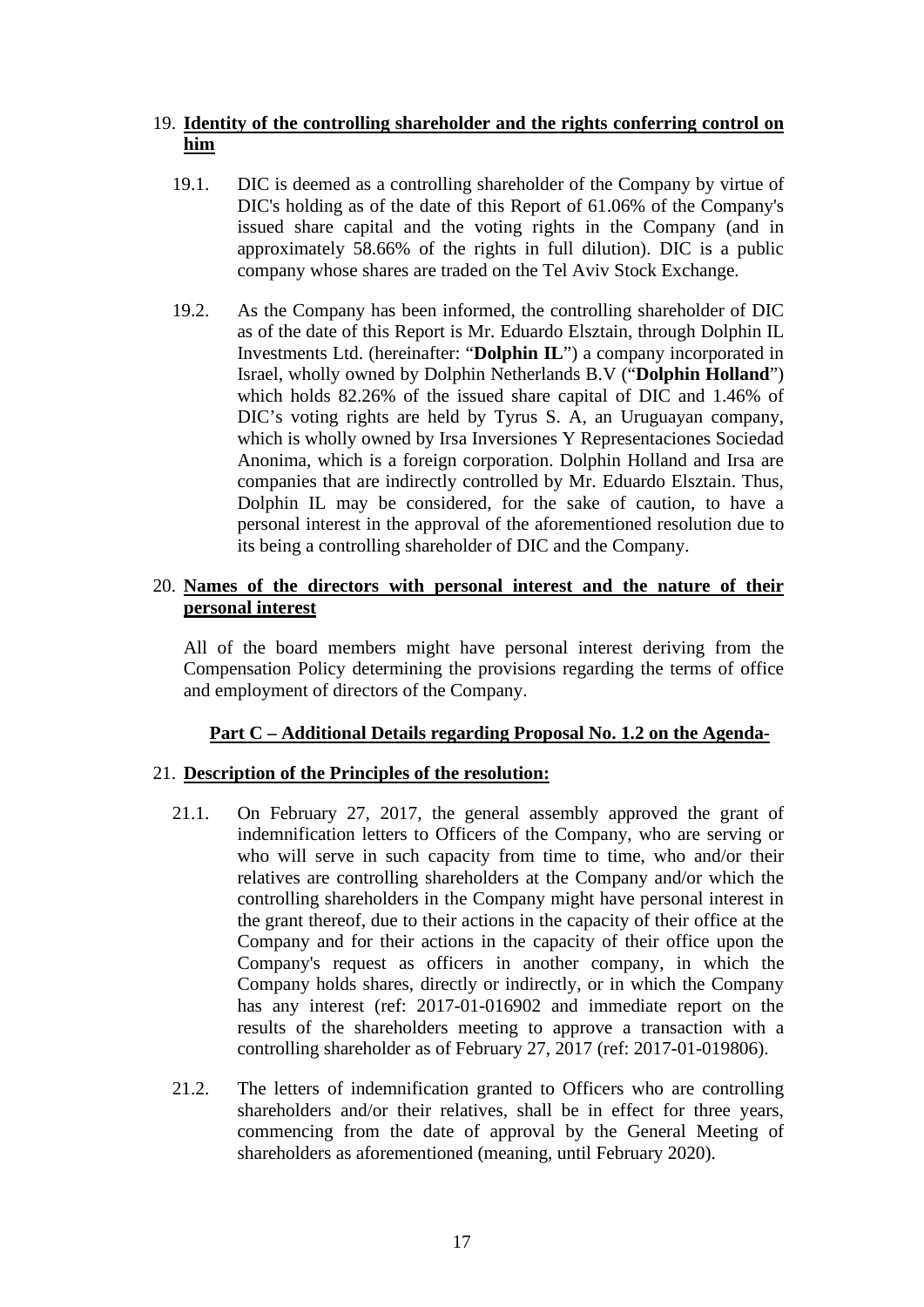- 21.3. It is clarified that the foregoing does not derogate from the ability of the Company to grant other or additional indemnity undertakings including to those Officers who are not Controlling Shareholders and/or their relatives and who are not Officers of the Company with respect to whom the Controlling Shareholders may be considered to have a personal interest in the provision of indemnification as well as the General Counsel and Corporate Secretary. Moreover, it is clarified that the aforementioned does not derogate from any right of an Officer in accordance with the indemnification undertaking given in the past.
- 21.4. It is proposed to approve the re-grant of indemnification letters to the Directors and Officers of the Company, who are, and/or their relatives are, Controlling Shareholders, as they may be from time to time, serving or who will serve as Officers of the Company from time to time, as well as to Officers in the Company with respect to whom the Controlling Shareholders may be considered to have a personal interest in the provision of indemnification, who are serving or who will serve as Officers of the Company from time to time, for their actions (even prior to the granting of the indemnification letter) in the capacity of their office at the Company and for their actions in the capacity of their office upon the Company's request, as officers in another Company, in which the Company holds shares, directly or indirectly, or that the Company has any interest in, under the identical terms of the current indemnification letter existing in the Company and attached as **Annex B** hereto, for three years commencing from the date of approval of the shareholders Meeting convened hereby.

#### 22. **Names of the controlling shareholders who have personal interest in the resolution and the nature of their personal interest**

To the best of the Company's knowledge, those who might be deemed as controlling shareholders who have personal interest (in the meaning of such terms in the Companies Law) in the approval of the resolution set forth in Section 1.2 above are:

- 22.1. DIC is deemed as a controlling shareholder in the Company by virtue of DIC's holdings as of the date of this Report of 61.06% of the Company's issued share capital and the voting rights in the Company (and in approximately 58.66% of the rights in full dilution). DIC is a public company whose shares are traded on the Tel Aviv Stock Exchange and has personal interest due to the fact that the indemnification letters will be given to directors in the Company who are Controlling Shareholders and/or officers of DIC.
- 22.2. Dolphin IL is considered a controlling shareholder of the Company, by virtue of its holdings in DIC. Therefore, Dolphin IL may be considered to have a personal interest in approving the aforementioned resolution because of it being a controlling shareholder of DIC and the Company, as well as the fact that the letters of indemnification will be given to the directors in the Company who are controlling shareholders and/or officers of DIC.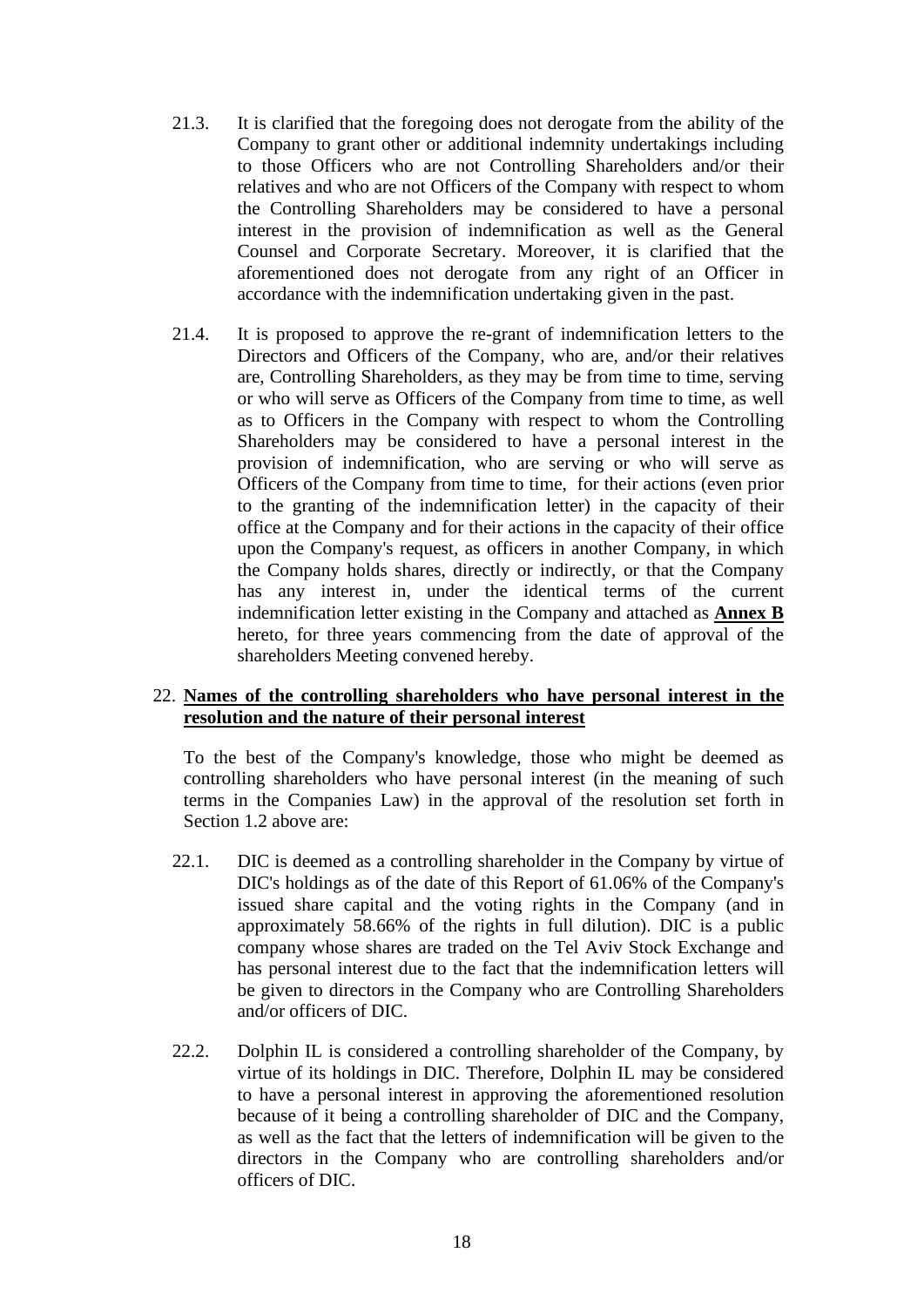22.3. As the Company has been informed, the controlling shareholder of DIC as of the date of this Report is Mr. Eduardo Elsztain, through Dolphin IL Investments Ltd. (hereinafter: "**Dolphin IL**") a company incorporated in Israel, wholly owned by Dolphin Netherlands B.V ("**Dolphin Holland**") which holds 82.26% of the issued share capital of DIC and 1.46% of DIC's voting rights are held by Tyrus S. A, an Uruguayan corporation, which is wholly owned by Irsa Inversiones Y Representaciones Sociedad Anonima", which is a foreign enterprise. Dolphin Holland and Irsa are companies that are indirectly controlled by Mr. Eduardo Elsztain. Thus, Dolphin IL may be considered, for the sake of caution, to have a personal interest in the approval of the aforementioned resolution due to its being a controlling shareholder of DIC and the Company

#### 23. **The manner in which the consideration was determined**

The provisions of the indemnification letter are adapted to the prevailing law and it is an indemnification letter which is identical to the current indemnification letter which was approved by the general meeting with respect to all of the Officers of the Company. The indemnification letter is consistent with the Company's Compensation Policy.

## 24. **The required approvals**

The required approvals are the approval of the Compensation Committee and the Board of Directors which were given on January 27, 2020 and on February 3, 2020 the approval of the general assembly convened hereunder, by a special majority as specified above.

## 25. **Names of the directors who participated in the resolution at the Compensation Committee and the Board of Directors**

- (A) Ehud Rassabi (Chairman and External Director), Yehuda Freidenberg (External Director) and Lee-Bath Nelson (External Director) participated in the resolution of the Compensation Committee which approved the grant of the indemnification letter.
- (B) Ehud Rassabi (External Director), Yehuda Freidenberg (External Director) and Lee-Bath Nelson (External Director) participated in the resolution of the Board of Directors which approved the grant of the indemnification letter.

## 26. **Names of the directors who have personal interest in the resolution and the nature of their personal interest:**

The following directors might be deemed as having personal interest in the approval of the said resolution: Messrs. Eduardo Elsztain (Chairman), Saul Zang (Vice-Chairman), Gerardo Tyszberowicz and Eran Saar. The personal interest of the said directors derives from the fact that the indemnification letters will be granted to them. For the sake of caution, Mr. Amiram Erel has announced that he has a personal interest in approving the decision due to his relationship with the Controlling Shareholder.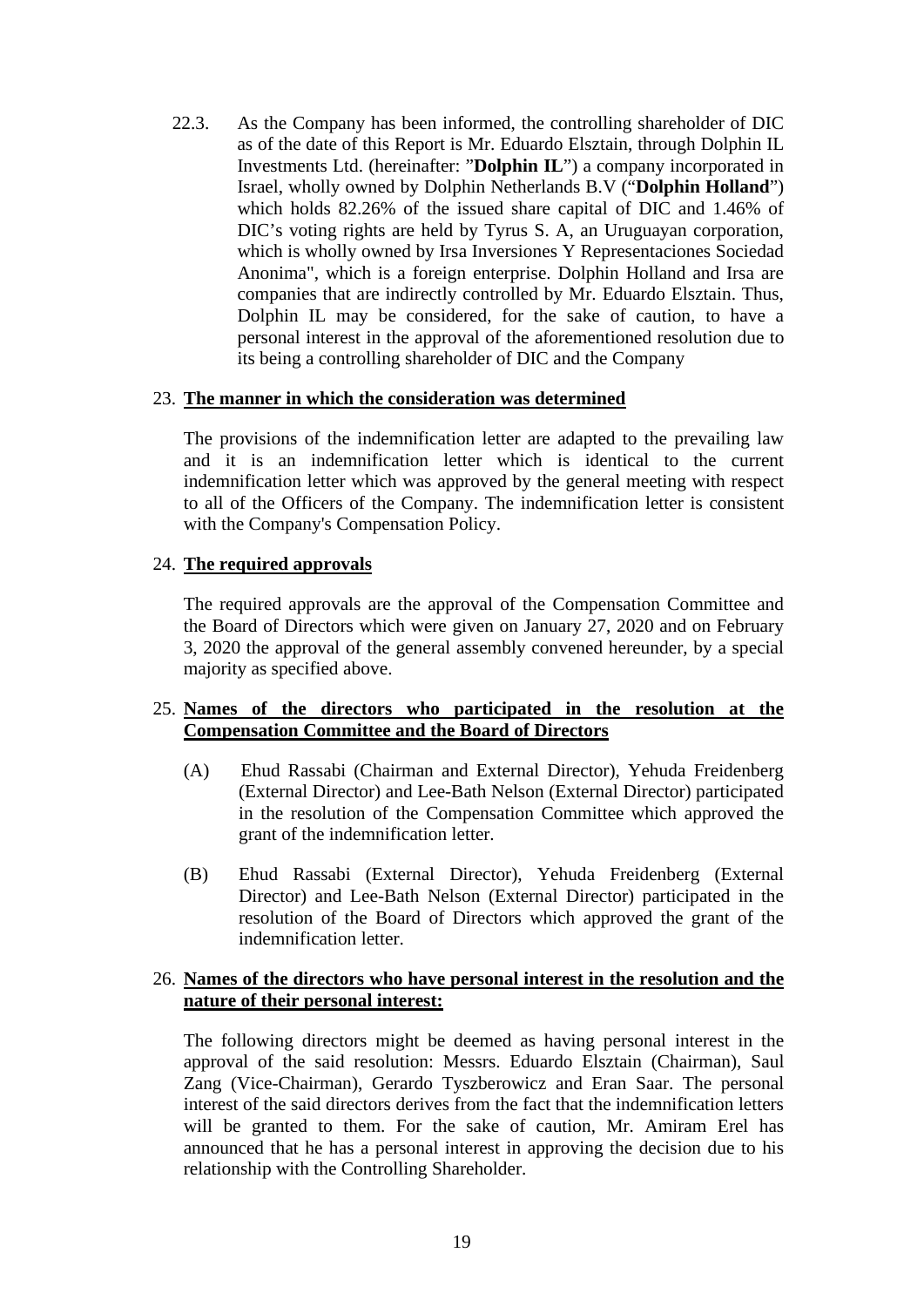## 27. **Similar transactions in the last two years or which are still effective on the date of the board's approval**

As aforesaid, the indemnification letter proposed to be granted is identical to the current indemnification letter which was granted according to past resolutions to the remaining directors and other officers serving at the Company.

## 28. **The reasons of the Compensation Committee and the Board of Directors for the resolution to grant the indemnification letters to the controlling shareholders**

- 28.1. Considering the scope of the responsibility and duties imposed on the directors at the Company, including the controlling shareholders, their relatives and/or anyone that the controlling shareholders have personal interest in the granting indemnification letters to  $-$  and considering the exposure involved in their activities, it is appropriate that the Company shall grant them indemnification letters within a framework permitted by law.
- 28.2. The grant of an indemnification letter is common practice, consistent with the law and was intended to allow directors and officers to fulfill their duties with faith and while making business considerations for the benefit of the Company and promotion of its business.
- 28.3. Considering the exposures involved in the conduct of the directors and officers of the Company, the grant of a letter of indemnification by the Company, suitable for the Company's exposures and operations, is appropriate.
- 28.4. The language of the indemnification letter settles with the provisions of the applicable law including the limitations set forth therein.
- 28.5. The undertaking to indemnify for a monetary liability in favor of another person according to the indemnification letter is with respect to events which in the opinion of the Board of Directors could have been expected in view of the Company's actual activity. Also, the terms of the indemnification letter and the maximum indemnification amount for such liability, as specified in the indemnification letter, are fair and reasonable in the circumstances of the matter, considering the size, type, scope, complexity and other characteristics of the Company's business sectors, and considering the extensive responsibility and the significant liabilities imposed on the Officers and the directors.
- 28.6. This indemnification letter identical to the current indemnification letter which is granted to the other Officers of the Company.
- 28.7. The indemnification letter is consistent with the Company's Compensation Policy.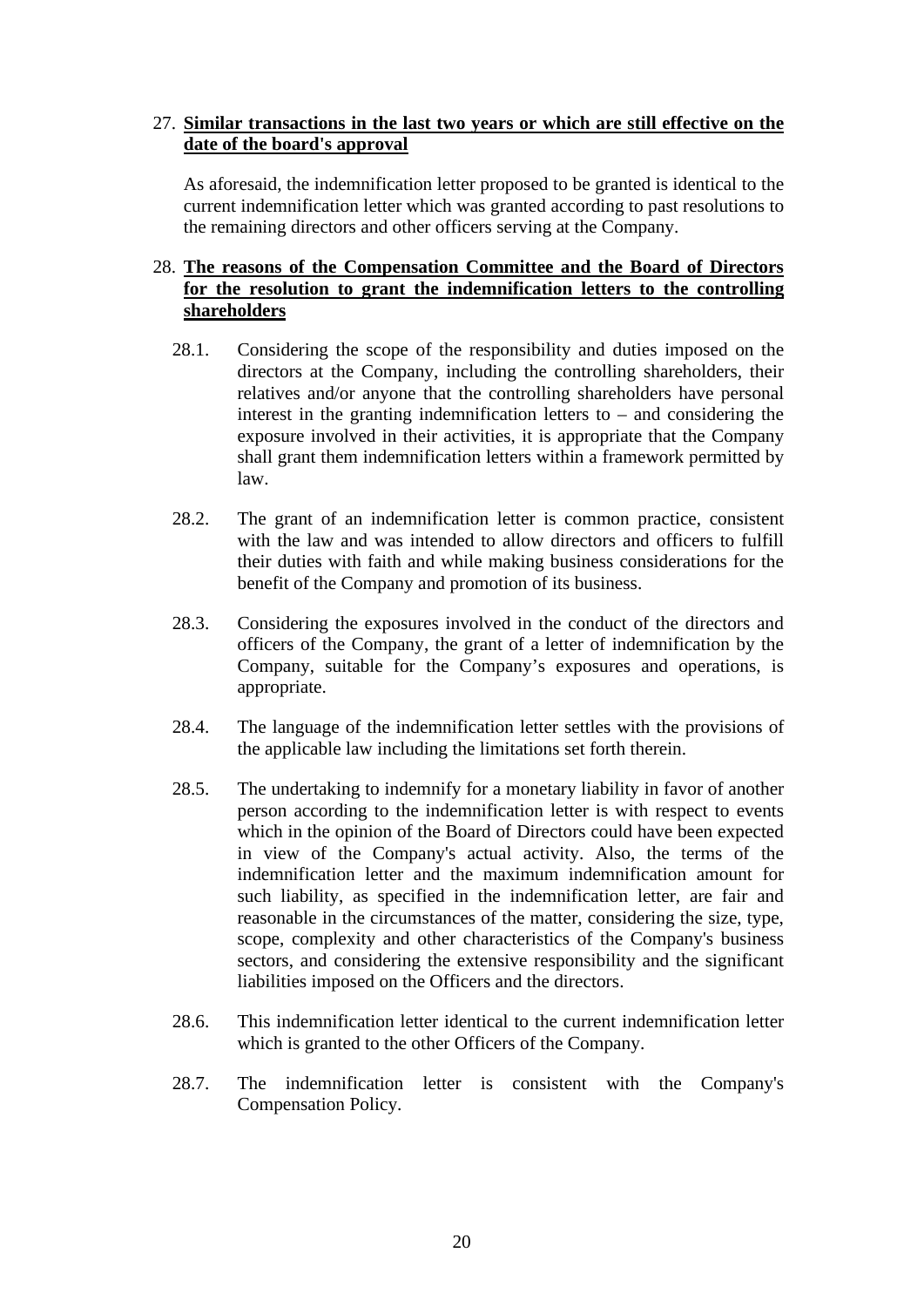28.8. The indemnification letter is in the best interests of the Company and does not constitute distribution in the meaning of such term in the Companies Law.

#### 29. **The powers of the Israel Securities Authority**

According to Regulation 10 of the Controlling Shareholders Regulations, the Israel Securities Authority or an employee which it had authorized therefor, may within 21 days from the day of filing this Report, order the Company to provide, within a timeframe which it shall set, an explanation, details, information and documents regarding the engagement contemplated in this Report, and to order the Company to amend this Report in the manner and on the date that it will determine; in such case, the Authority may order the adjournment of the date of the general meeting to a date which will occur not before the lapse of three business days and no later than 35 days from the date of publication of the amendment to this Report. Should the Company be required to amend this Report as aforesaid, the Company will file the amendment in the manner set forth in the Transaction with a Controlling Shareholder Regulations, send it to all of its shareholders to whom this Report had been sent and publish a notice on this matter in the manner set forth in the Transaction with a Controlling Shareholder Regulations, all unless the Authority had instructed otherwise. Should an instruction be given regarding the adjournment of the date of the general meeting, the Company will announce the instruction in an immediate report.

The following annexes are attached to this Report: **Annex A –** The Company's suggested Compensation Policy **Annex B** – Language of an indemnification letter **Annex C** – Ballot

> **Sincerely, Elron Electronic Industries Ltd.**

**Identity of the persons signing the Report in the name of the Company and their position:**

**Ari Bronshtein, CEO Yaron Elad, CFO**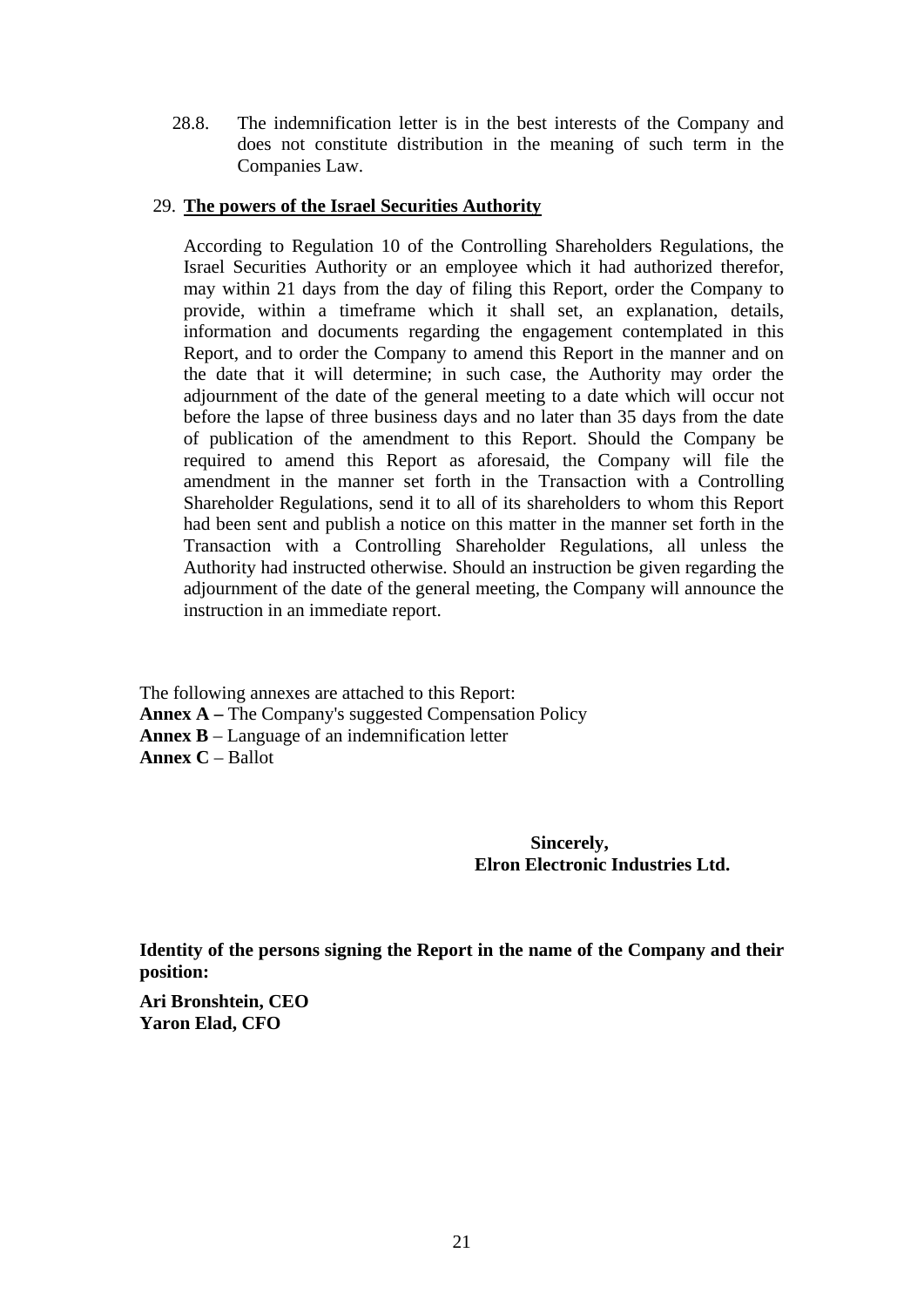## **Elron Electronic Industries Ltd.**

## **(the "Company")**

## **Compensation Policy**

#### 1. **Definitions**

The definitions and terms in this Compensation Policy shall bear the meaning determined therefor in the Companies Law, unless defined otherwise in the Compensation Policy.

The following terms in the Compensation Policy shall bear the following meaning, unless explicitly stated otherwise:

| "Company"                                                 |                                                                                                                                                                                                                                                                                                                          | Elron Electronic Industries Ltd.;                                                                                                                                                                                              |  |  |  |  |
|-----------------------------------------------------------|--------------------------------------------------------------------------------------------------------------------------------------------------------------------------------------------------------------------------------------------------------------------------------------------------------------------------|--------------------------------------------------------------------------------------------------------------------------------------------------------------------------------------------------------------------------------|--|--|--|--|
| "Board of<br>Directors" or<br>"Board"                     |                                                                                                                                                                                                                                                                                                                          | The Company's board of directors;                                                                                                                                                                                              |  |  |  |  |
| "Committee" or<br>"Compensation<br>Committee"             |                                                                                                                                                                                                                                                                                                                          | The Company's compensation committee;                                                                                                                                                                                          |  |  |  |  |
| "Companies Law"                                           | $\overline{a}$                                                                                                                                                                                                                                                                                                           | The Companies Law, 5759-1999, and<br>the<br>regulations thereunder;                                                                                                                                                            |  |  |  |  |
| "Compensation<br>Policy"                                  | $\overline{\phantom{0}}$                                                                                                                                                                                                                                                                                                 | A policy regarding Terms of Office and<br><b>Employment of Officers;</b>                                                                                                                                                       |  |  |  |  |
| "Control"                                                 |                                                                                                                                                                                                                                                                                                                          | As defined in the Companies Law, unless<br>determined otherwise                                                                                                                                                                |  |  |  |  |
| "Officer"                                                 | A director, CEO, Deputy CEO, Vice-President,<br>and any and all other officers as defined in the<br>Companies Law, insofar as will be appointed in<br>the Company, and/or a manager who will be<br>appointed and defined as an Officer with regard<br>to the Compensation Policy by the Company's<br>Board of Directors; |                                                                                                                                                                                                                                |  |  |  |  |
| "Monthly Salary"<br>or "Monthly Pay"<br>or "Gross Salary" | $\overline{\phantom{0}}$                                                                                                                                                                                                                                                                                                 | The monthly salary is the monthly salary for the<br>purpose of social benefits (i.e. excluding<br>ancillary benefits, social benefits on the part of<br>the Company, bonuses, equity compensation and<br>additional benefits); |  |  |  |  |
| "Monthly Cost of<br>Salary"                               | The cost to the Company in respect of any<br>$\overline{\phantom{a}}$<br>payment for the employment of an Officer per<br>month which includes the Monthly Salary, social                                                                                                                                                 |                                                                                                                                                                                                                                |  |  |  |  |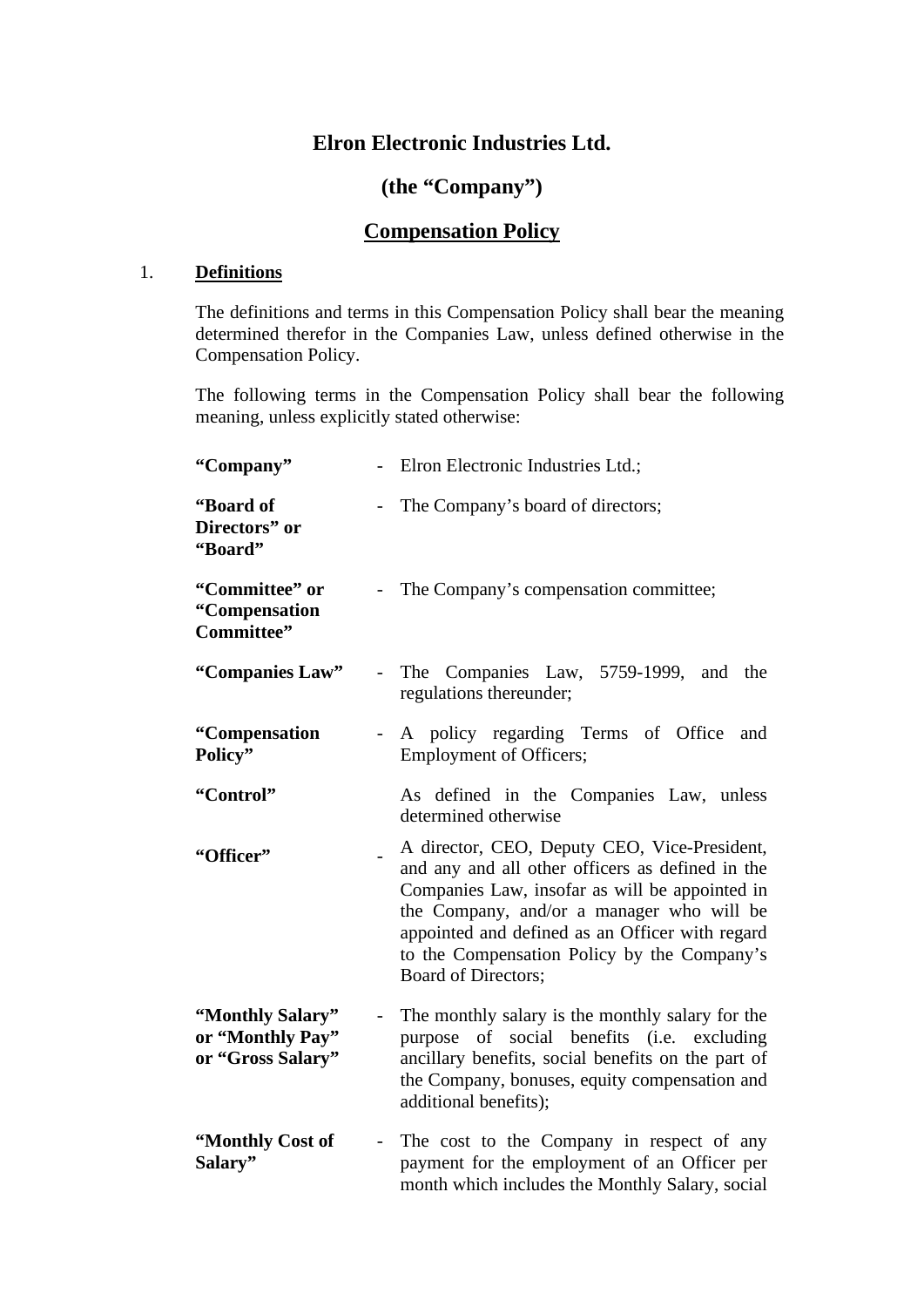benefits, car and expenses of use thereof, fixed benefits and payments according to law, and any other benefit or payment, with the exception of bonuses and other variable compensation;

- **"Company Group"**  The Company and/or subsidiaries and/or affiliated companies and/or group companies and/or a controlling shareholder of the Company.
- **"Bonus Year"** The calendar year in respect of which the bonus is paid;

**"Terms of Office and Employment"** - According to the definition of the term in the Companies Law.

#### 2. **General**

- 2.1. The purpose of this document is to describe and specify the Company's policy with respect to compensation of the Company's Officers, the components thereof and the manner of determination thereof, *inter alia* in accordance with the provisions of the Companies Law. The proposed compensation policy is intended to assist with achievement of goals and the work plans of the Company, in the shortterm, the mid-term and the long-term. Although the Company is not obligated to apply the Compensation Policy to subsidiaries, since the Company's Officers may hold office as officers also of the subsidiaries, the Company is applying the Compensation Policy as aforesaid to officers of the subsidiaries, provided that such officers hold office as Officers also of the Company. For the avoidance of doubt, the terms of this Compensation Policy shall not apply to persons who are not the Officers of the Company who shall hold office (insofar as shall hold office) as officers of the subsidiaries, *inter alia* since the private companies of the Company are also startup companies, the compensation structure of which is relevant to companies of this type. The Company may approve that the Officers be employed also at a subsidiary and receive the compensation in whole and/or in part also from a subsidiary, including from RDC Rafael Development Corporation Ltd. ("**RDC**")
- 2.2. The Company is an operating holding company which focuses on the building of technology companies that are in various stages of development. Consequently, the Company's financial results may vary significantly from one year to the next and are significantly dependent on its investments in the group companies and on the disposition of its holdings. In view of the fact that the Company's investments are in companies which are generally at the research and development stage and consequently record current losses due to R&D expenses, the Company recognizes its share in the losses of the group companies, in many cases irrespective of the success at the development stages and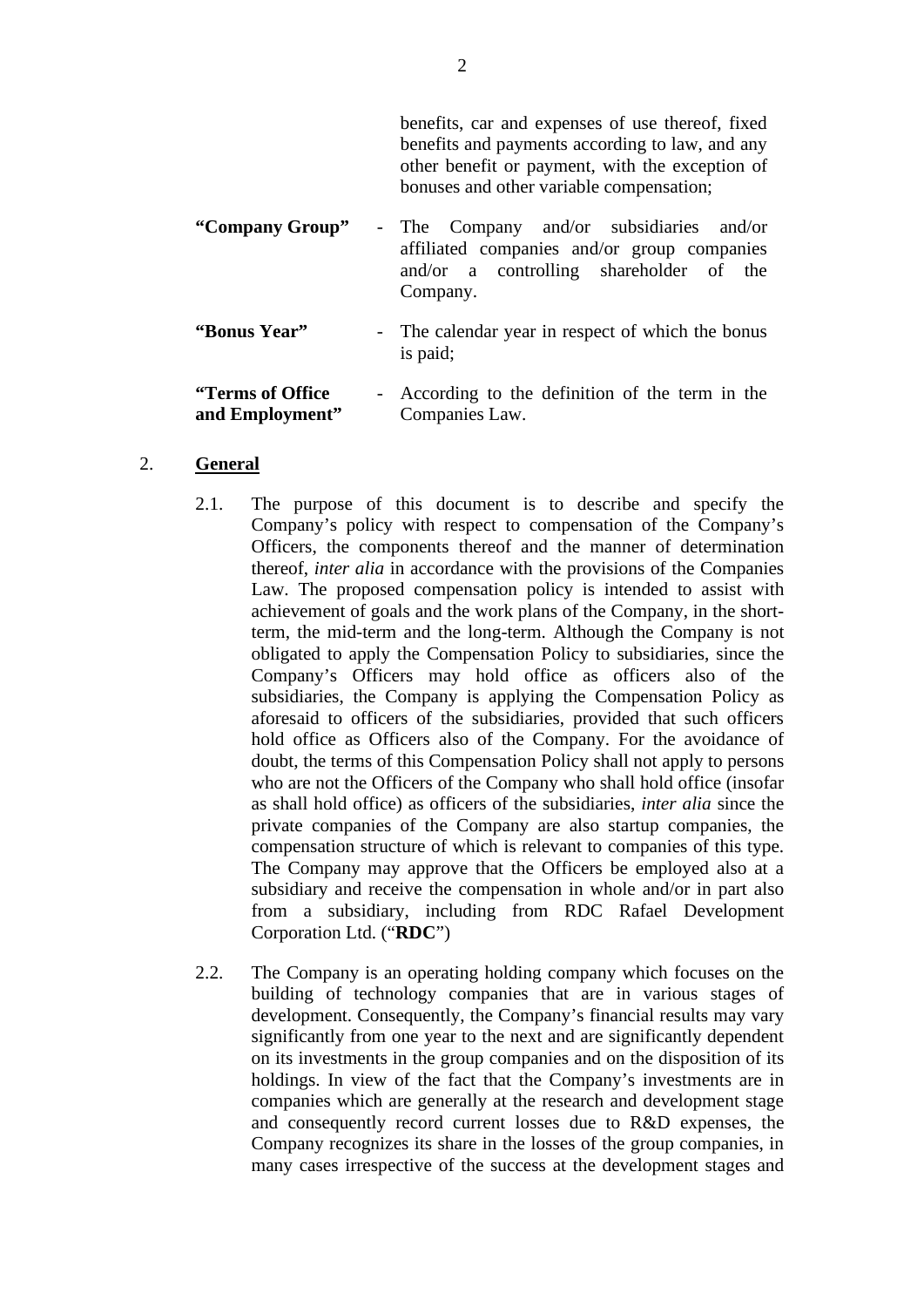of the business and clinical progress of the group companies, and will therefore usually record losses in the years in which no significant disposition transactions are performed.

- 2.3. The principles of the policy were intended to determine rational, proper and fair compensation for the Company's Officers, which will ensure that the Officers' compensation is consistent with the best interests of the Company and its organization-wide strategy, and simultaneously will lead to enhancement of the Officers' sense of identification with the Company and its activity, will enhance their satisfaction and motivation and lead to long-term retention of the highquality Officers of the Company.
- 2.4. The considerations that guided the Compensation Committee and the Board of Directors of the Company upon determining the policy are promotion of the Company's goals, its work plan and its policy from a long-term perspective; the importance of determining performancebased compensation and creating proper incentives for the Company's Officers, considering *inter alia* the Company's risk management policy; the Company's size (considering, *inter alia*, its equity, the amount of its assets and the amount of an average annual investment in companies); the character of the Company as a holding company as specified above and the complexity of its activity; reinforcement of the identity of the interests of the Company's Officers and its shareholders; and with regard to Terms of Office and Employment which include variable components, the Officer's contribution to achievement of the Company's targets and to maximization of its profits over time, all according to the Officer's position.
- 2.5. Performance-based compensation shall reflect the Officer's contribution to achievement of the Company's targets and to maximization of its profits, from a long-term perspective. The variable component shall be determined in conformance with the Company's performance and the personal performance of the Officer versus the targets that were defined for him in the framework of fulfillment of his duties according to his responsibilities, and in accordance with the Company's discretion. In this framework, a bonus that is not based on meeting measurable qualitative targets or quantitative targets may be granted. In accordance with the Company's Compensation Policy, significant weight is given to the meeting of targets which reflect the Company's goals and/or the Company's strategy, and to the yield for the Company's shareholders.
- 2.6. The Company's targets express the success of the Company as a whole in realizing its plans, the Officers' contribution to the Company's success, the desire to maximize value for the shareholders, and the Company's wish to compensate Officers for meeting such targets. The targets shall include measurable targets which reflect the Company's goals and its strategy in the short-term and long-term in order to create an identity of interests between the Company, its shareholders and the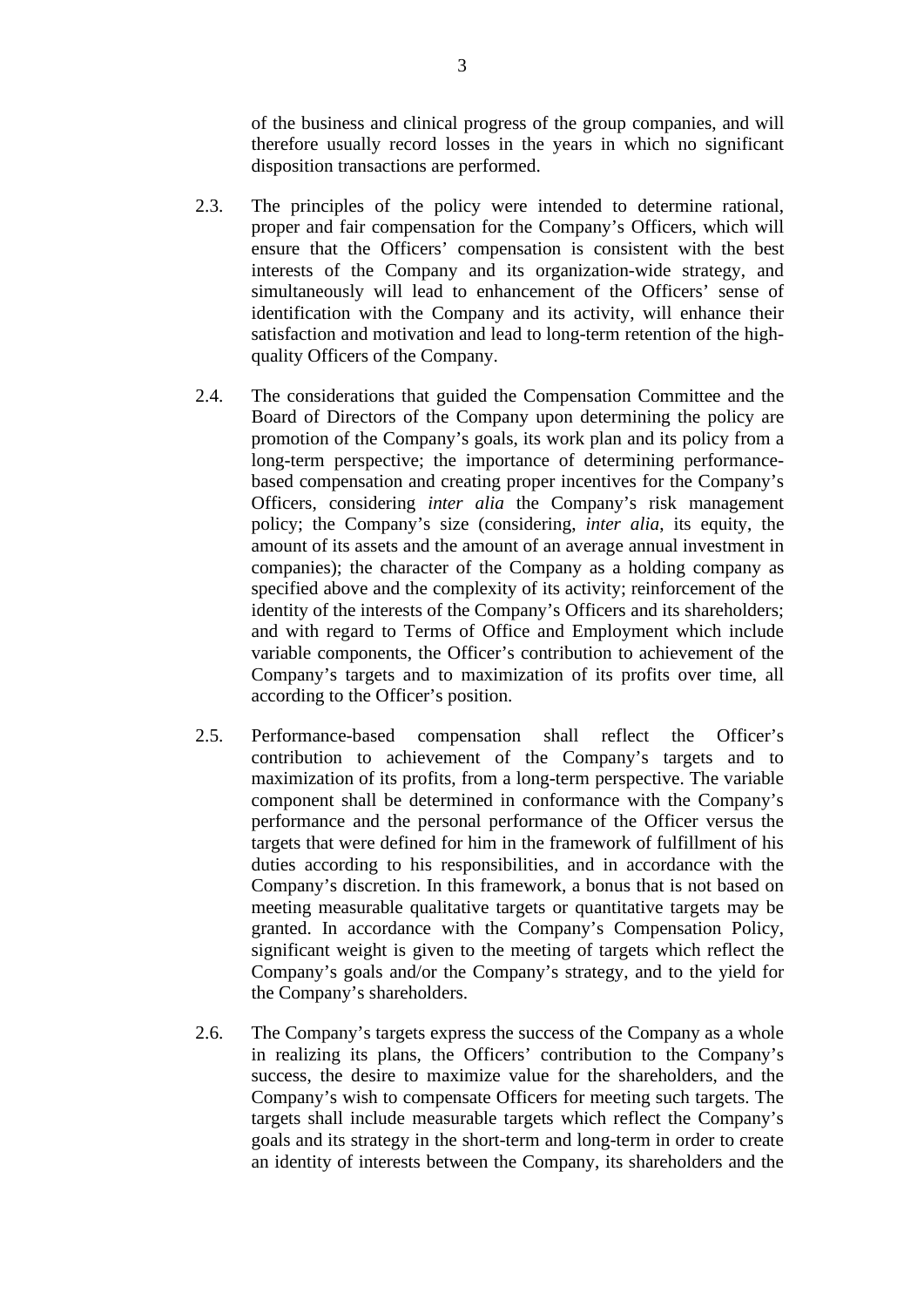Officers, and promotion of the Company's goals and its strategy as aforesaid.

#### 3. **The Officer Compensation Concept**

3.1. General –

Upon determining and examining the compensation terms and conditions of the Company's Officers, the parameters listed below will, *inter alia*, be taken into account:

- 3.1.1 The Officer's education, qualifications, expertise, professional experience, and achievements.
- 3.1.2 The nature of the position and the level of responsibility and the authorities imposed on the Officer due to his position.
- 3.1.3 The Officer's contribution to the Company's performance, profits and stability, and promotion of the Company's goals, its work plan and its policy from a long-term perspective.
- 3.1.4 The Company's need to achieve long-term retention of the Officer in view of his skill, knowledge and/or unique expertise.
- 3.1.5 Previous agreements that were signed with the Officer (if any), and the terms of employment of the Officer who preceded him in the position.
- 3.1.6 The terms of employment that are customary at the Company for other Officers, considering their rank and responsibilities.
- 3.2 When the Company comes to recruit or appoint a new Officer, preference will be given to the fact that each Officer has achievements and professional experience in the field of the intended position.
- 3.3 The overall compensation structure for the Officer, which includes Monthly Salary, social and related benefits and variable components, will be determined, *inter alia*, within the compensation ranges specified below, based on the parameters specified above, and while considering the existing compensation conditions of other Officers of the group, and the accepted compensation conditions for officers in similar positions at public (and private) companies with a similar market value and/or characteristics and size of operations, which engage in sectors that are as close as possible to the operating sectors of the Company. Such a comparison will be made based on data that are publicly released and/or based on an external research study on the issue, as needed, insofar as the information is available and in the opinion of the Company, is relevant in the circumstances.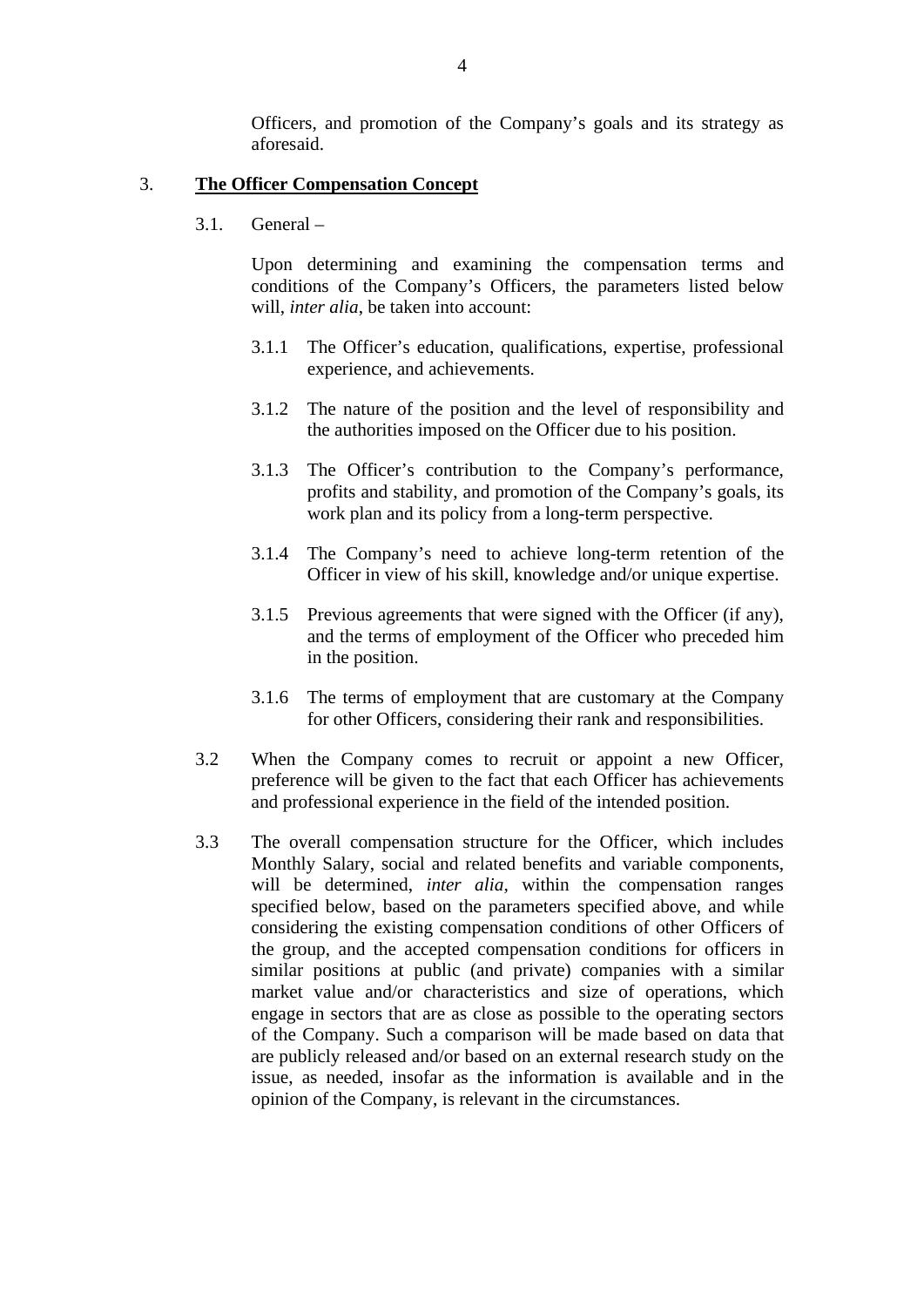## 4. **The Fixed Component**

This component is intended to compensate the Officer for performance of the position at the Company and for performance of the position's ongoing tasks on a daily basis. In addition, this component is intended to give fair compensation to the Officers and to retain high-quality Officers who are suited to the Company's goals.

4.1. Monthly Pay (Gross Salary) – the Monthly Pay shall not deviate from the caps specified below:

| Rank                                                | <b>Monthly Pay cap (gross)</b> |
|-----------------------------------------------------|--------------------------------|
| CEO of the Company                                  | ILS 120 thousand               |
| Another Officer subject to to the   ILS 90 thousand |                                |
| -CEO                                                |                                |

- 4.2. The maximum fixed salary for the CEO and for another Officer of the Company is based on a full-time position. In a case where the Officer is employed on a part-time basis, the maximum salary component stated in the table will be adjusted to the actual scope of the position.
- 4.3. The Company shall be entitled to link the Officer's fixed component to the consumer price index (including linkage of the said cap amounts). The Company may determine that the fixed component shall not be reduced due to a decrease in the index, but a decrease in the index shall be deducted from any future increase.
- 4.4. A deviation of up to 10% above the gross salary cap as aforesaid (net of the linkage component) shall not be deemed as a deviation from the provisions of the Compensation Policy.

## 4.5. **Reimbursement of Expenses:**

The Officers shall be entitled to reimbursement of expenses that shall actually be incurred in the context of their position, including expenses for participation in meetings, travel expenses in Israel and overseas, per diem expenses (in and outside of Israel, including payment for housing and accommodation), newspapers, hospitality expenses, fees for membership of professional organizations, professional literature, against presentation of receipts, all according to the Company's procedures.

## 4.6. **Social and Related Benefits:**

The Company shall be entitled to grant the Officers social conditions and benefits as determined in the law and, in addition thereto, as is customary at the Company, including: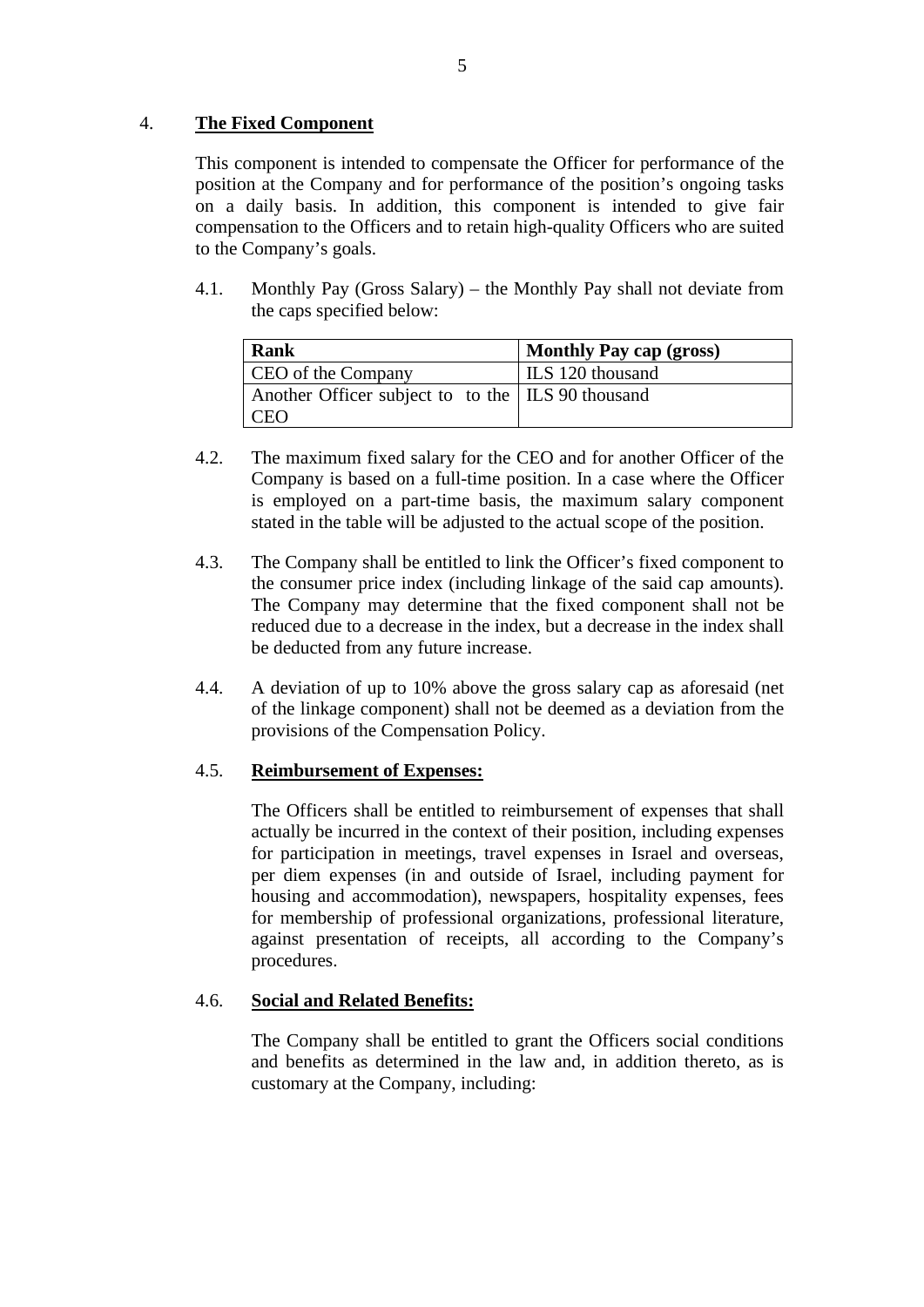- 4.6.[1](#page-26-0). Provisions for provident payments and severance pay<sup>1</sup>; work disability insurance; a study fund; leave and redemption thereof; sick leave; recreation pay.
- 4.6.2. Benefits that are ancillary to the salary as is customary for Officers in similar positions, including through payment of reimbursement of their expenses (such as: car, landline phone and mobile phone, laptop computer, internet connection, subscription to a daily newspaper, comprehensive medical assessment, etc. (including gross-up of benefit attribution value for tax purposes of these components, insofar as required and according to the Company's determination)) in accordance with the Company's procedures.

### 5. **Variable Compensation – Annual Bonus**

- 5.1. The Company shall be entitled to grant variable compensation to the Officer, in accordance with the principles specified in Sections 2 and 3 above.
- 5.2. The goal of the performance-dependent cash variable compensation is to encourage the Officers to act for the achievement of the Company's goals and targets, while creating an identity of interests between the Officers, the Company and its shareholders. Accordingly, the Officers of the Company will be entitled to an annual bonus according to measurable criteria ("**Measurable Component**"), and non-measurable qualitative criteria ("**Qualitative Component**" or "**Discretionary Component**"), all in accordance with the principles specified below (collectively: the "**Annual Bonus**").
- 5.3. Threshold conditions the Company shall be entitled to grant an Annual Bonus to Officers in respect of the Measurable Component, as specified in Section 5.5.1 below, for a Bonus Year, subject to the following threshold conditions:
	- 5.3.1. The Company met its financial liabilities in the Bonus Year.
	- 5.3.2. The Company's financial statements do not include a "going concern" qualification for the Company.
- 5.4. Bonus cap the entitlement of the Company's Officers to the Annual Bonus in cash will be subject to the following caps:

| Rank | Annual cap (in terms of number<br>of salaries, gross) |
|------|-------------------------------------------------------|
|      |                                                       |

<span id="page-26-0"></span><sup>&</sup>lt;sup>1</sup> In accordance with the provisions of the law, including the possibility of release of money accrued in severance pay funds in any case of conclusion of employment, or pursuant to Section 14 of the Severance Pay Law, in accordance with an agreement with the employee, and in accordance with the accepted practice in the Company.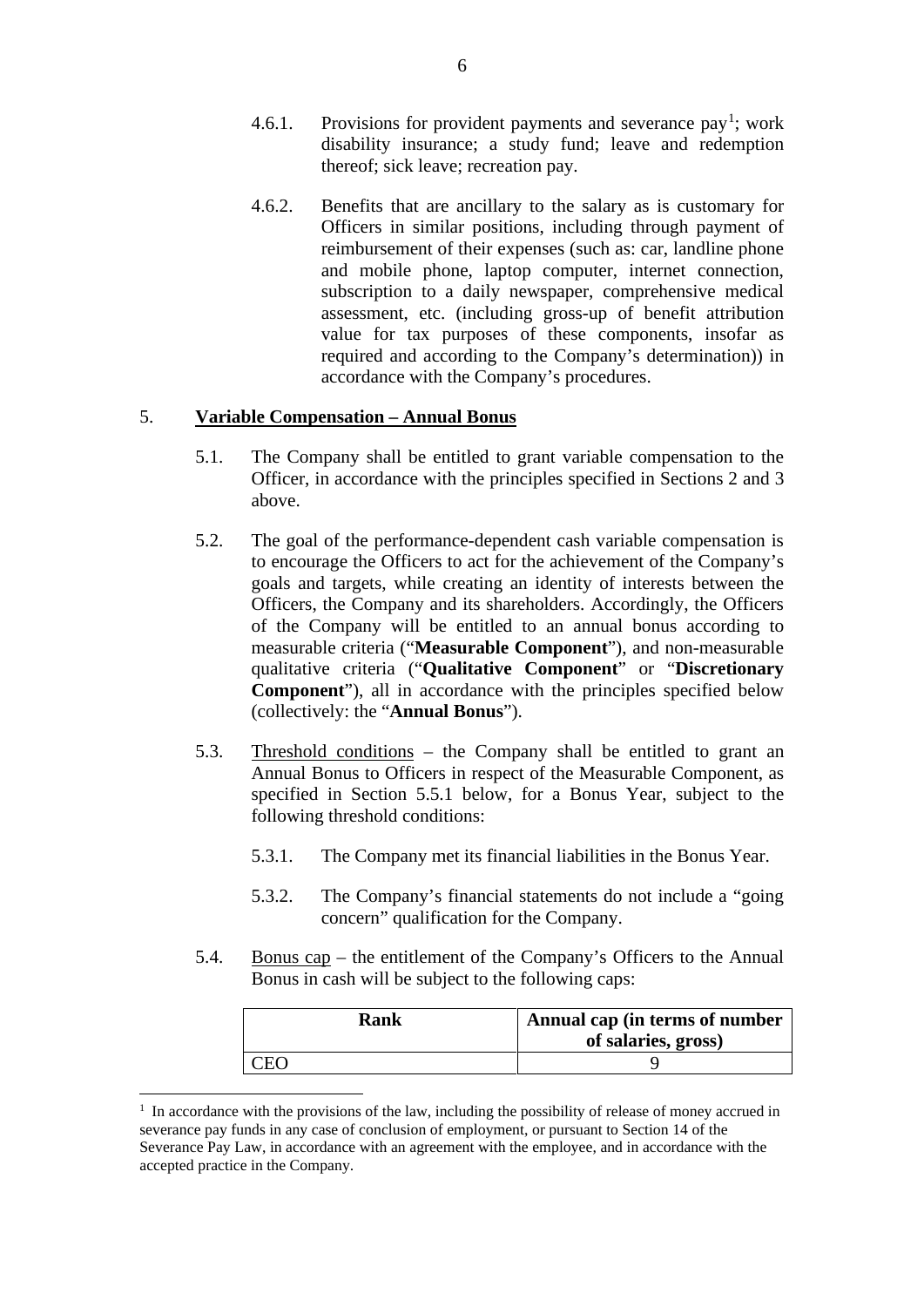| Another Officer who reports to |  |  |  |
|--------------------------------|--|--|--|
| the CEO                        |  |  |  |

- 5.5. The Annual Bonus components the Annual Bonus shall comprise the following components:
	- 5.5.1. Measurable targets relating to the performance of the Company and the group companies
		- 5.5.1.1. This component of the Annual Bonus for each Officer shall be calculated according to the meeting of at least two measurable targets by the Company, the group companies or the Officer, such as: meeting the budget, sales turnover, gross profit, operating profit, EBITDA or net profit, performance of investments in new companies, performance of transactions for disposition of the Company's investments, completion of development milestones, obtaining regulatory approvals, submission or receipt of FDA approval by one of the companies, recruitment of a given number of patients for a trial, etc.
		- 5.5.1.2. The targets for each Officer or for all of the Officers as a whole (except with respect to the CEO) shall be recommended by the CEO and approved by the Compensation Committee and the Board of Directors. The targets with respect to the CEO shall be approved by the Compensation Committee and the Board of Directors close in time to the beginning of the Bonus Year, and may be similar to those determined with respect to the other Officers.
		- 5.5.1.3. Subject to the aforementioned, the Company's Board of Directors, after receiving the Compensation Committee's recommendation, will determine annually, close in time to the Bonus Year, the components of the targets, their weight in the formula of the bonus out of the bonus cap, the range of percentage compliance with the targets, including the possibility of determining a minimum and a maximum standard, and the scope of eligibility for the bonus in relation to the percentage range of compliance with the targets and the time required to comply with the various targets. Partial compliance with a particular target may result in the granting of a partial bonus for such target, subject to the minimum standard determined, to the extent determined, while results reflecting excessive performance for a particular target, as applicable, may result in a bonus that exceeds the component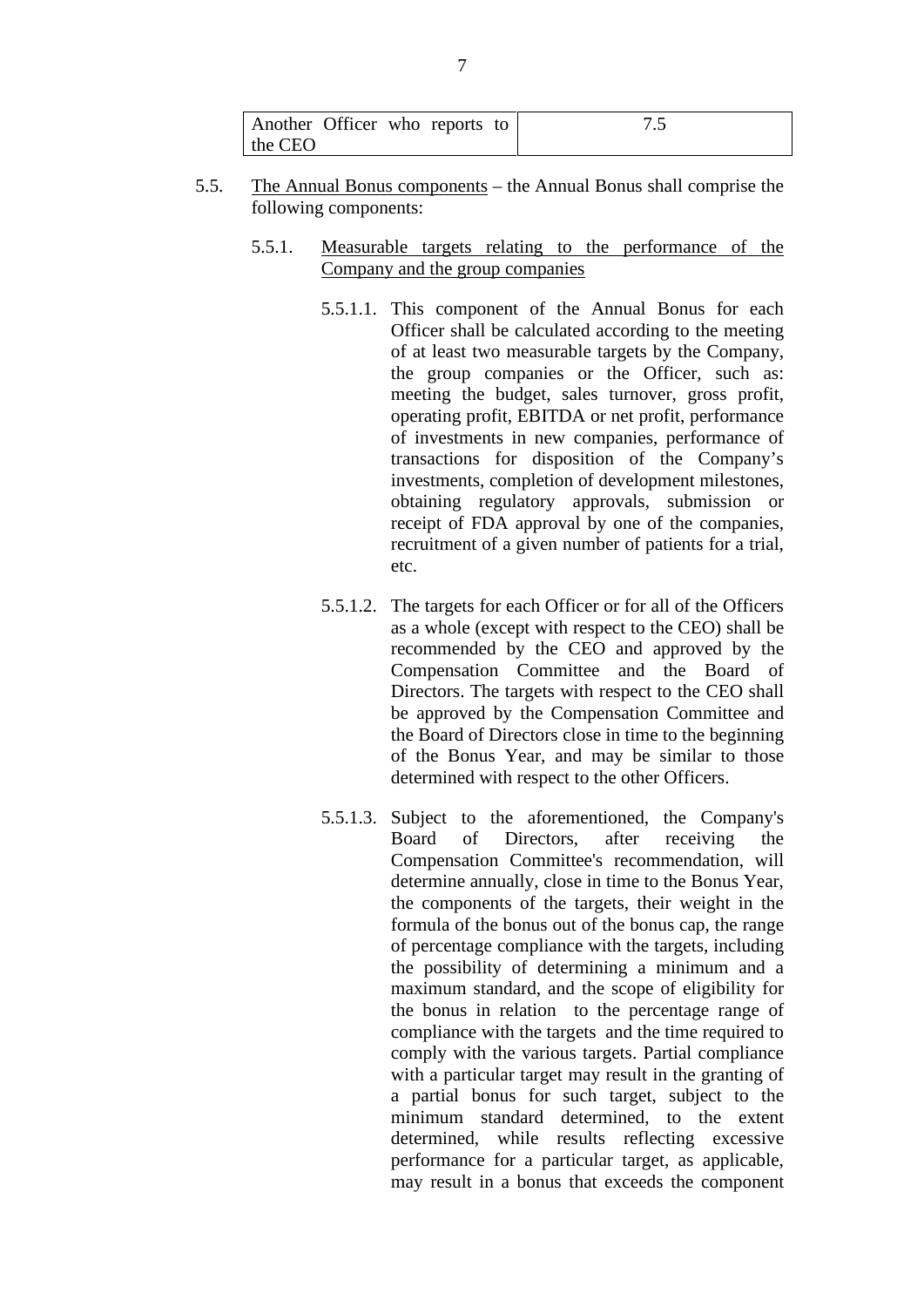attributed to the aforementioned target (subject to the total bonus cap in section 5.4). To the extent weights are not determined for each target, each target shall carry an equal weight.

#### 5.5.2. Discretionary bonus component

This component of the Annual Bonus shall be based on an evaluation in respect of performance of the Officer's duties and his performance in the Bonus Year, and shall be granted to an Officer of the Company based on the recommendation of the CEO and with the approval of the Compensation Committee and the Board of Directors of the Company, and with respect to the CEO – with the approval of the Compensation Committee and the Board of Directors of the Company. In any event, the discretionary component of the Annual Bonus shall not exceed 3 Monthly Salaries, and the granting thereof shall be subject to the Annual Bonus cap stated in Section 5.4 above.

- 5.6. Timing of payment of the Annual Bonus The Annual Bonus shall be paid to the Officers entitled to a bonus from the Company with respect to each calendar year of their employment period, no later than the date of the first salary due following the date of approval of the Company's consolidated financial statements for the same calendar year. Notwithstanding the aforesaid, for the component of the bonus that depends on measurable objectives relating to the performance of the Company and the group companies, the Compensation Committee is entitled to determine that 70% of the bonus eligibility for this component will be paid at the same time (i.e., the first paycheck payment after the approval of the Company's consolidated financial statements for the same Calendar year) and the remaining 30% will be paid after the Company's distributed consolidated financial statements for the year following the relevant calendar year and only if the Company meets the specified threshold conditions, in the relevant calendar year and the successor calendar year, listed in Section 5.3 above.
- 5.7. Denial of bonuses If the office of any of the Officers shall end in circumstances in which his right to severance pay may be denied in the case of dismissal, his entitlement to an Annual Bonus and to any parts of an Annual Bonus not yet paid to him, shall be denied. In addition, the Company's Board of Directors will be authorized to cancel payment of the bonus or part thereof to a certain Officer in cases of the Officer's involvement in embezzlement, fraud and/or improper governance.
- 5.8. Reduction of bonuses The Company's Board of Directors, upon the recommendation of the Compensation Committee, may reduce the bonus amount by up to 30%, considering the examination of the reasonableness of the bonus that was received as a result of the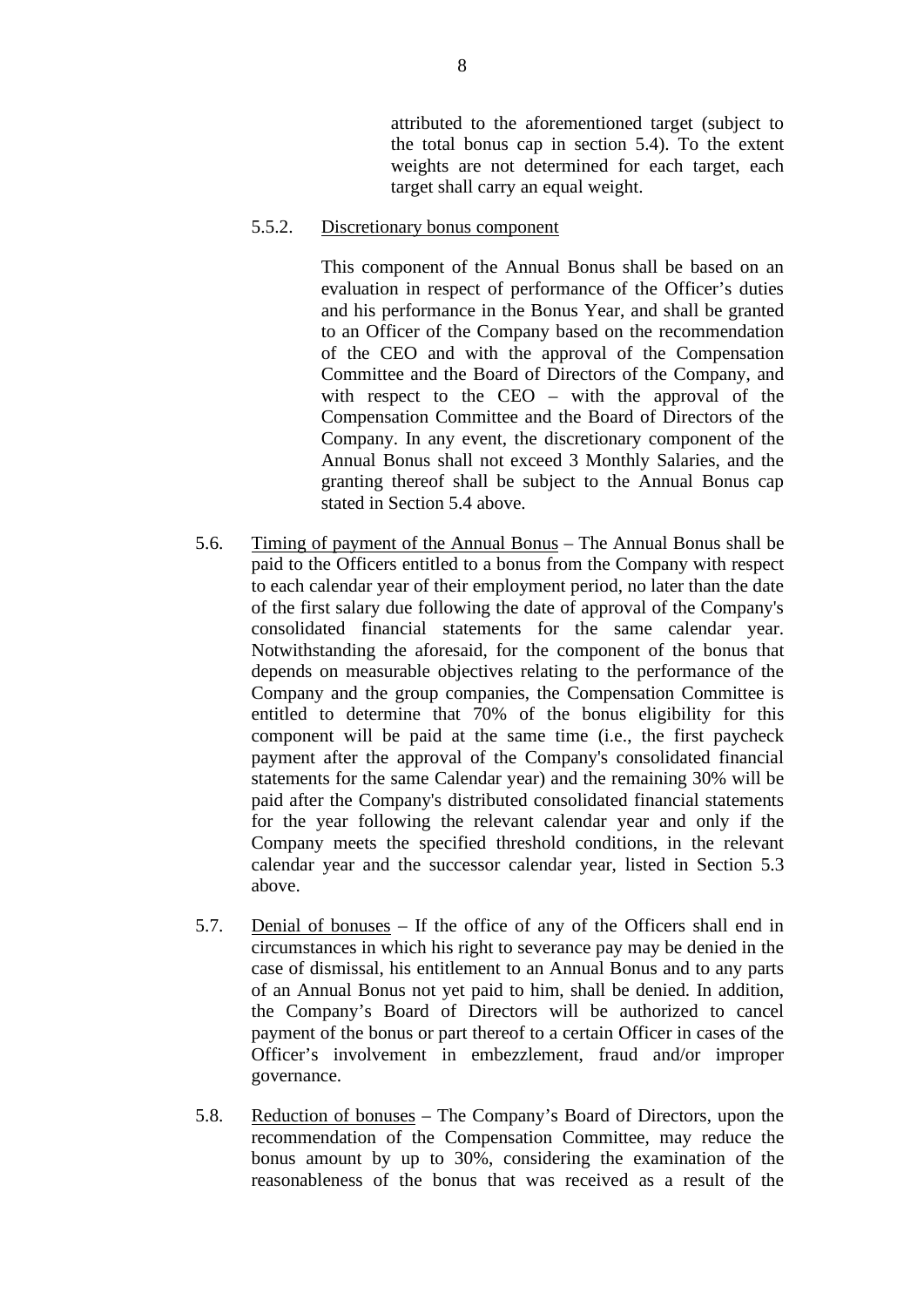meeting of the targets, the Officer's contribution to the achievement thereof and the Company's financial and business condition.

- 5.9. Calculation of bonuses in the case of partial employment during the Bonus Year – In a case where the employment relationship between the Officer and the Company ends in the course of the Bonus Year after March 31, or in a case where an Officer began his employment in the course of the Bonus Year and shall have completed at least three months of employment, the Annual Bonus amount shall be calculated according to this Compensation Policy at the end of the calendar year, while it is possible to determine that the targets that were fixed will be amended and calculated proportionately according to the period of the Officer's employment in part of such year, as such may be relevant, and the Officer shall be entitled to the portion of the Annual Bonus proportionately to the period of his employment out of the year.
- 5.10. Publication in the Annual Report Each year (if and insofar as in such year an Annual Bonus was granted to the Company's CEO according to this section) the Company shall publish in the annual report the measurable targets that were set by the Board of Directors for the CEO for the previous Bonus Year.

#### 6. **Special Bonus**

6.1. The Company's Board of Directors, upon the recommendation of the Compensation Committee, may approve payment of a one-time bonus to an Officer due to his considerable contribution to the leading and closing of a significant transaction for the Company ("**Special Event**"). The amount of the special bonus upon the occurrence of a special event as aforesaid shall not exceed 6 Gross Salaries. For this purpose, the following shall be deemed as a special event: (1) a sale and/or disposition and/or merger of holdings of the Company and/or RDC in a group company (or its operations, as the case may be) at a value that is at least 3 times the total and nominal aggregate investment that was made in the group company by the Company and/or by RDC and a minimum gross transaction amount (the Company's or RDC's portion of at least \$10 million, or (2) special instances of transactions which the Compensation Committee and the Board of Directors determined that there was an extraordinary contribution by an Officer.

### 7. **Variable Equity Component**

7.1. In the period of the Compensation Policy, the Company will be entitled to approve or act according to plans for the granting of equity compensation to Officers. The equity compensation may be granted in restricted stock units (RSU) and/or restricted stock and/or a sharebased instrument and/or phantom options or options exercisable for shares of the Company, or a combination thereof, the allotment and vesting of which will be contingent on the provisions specified below and/or in any other arrangement, in the context of a plan pursuant to Section 102 of the Income Tax Ordinance or any provision that shall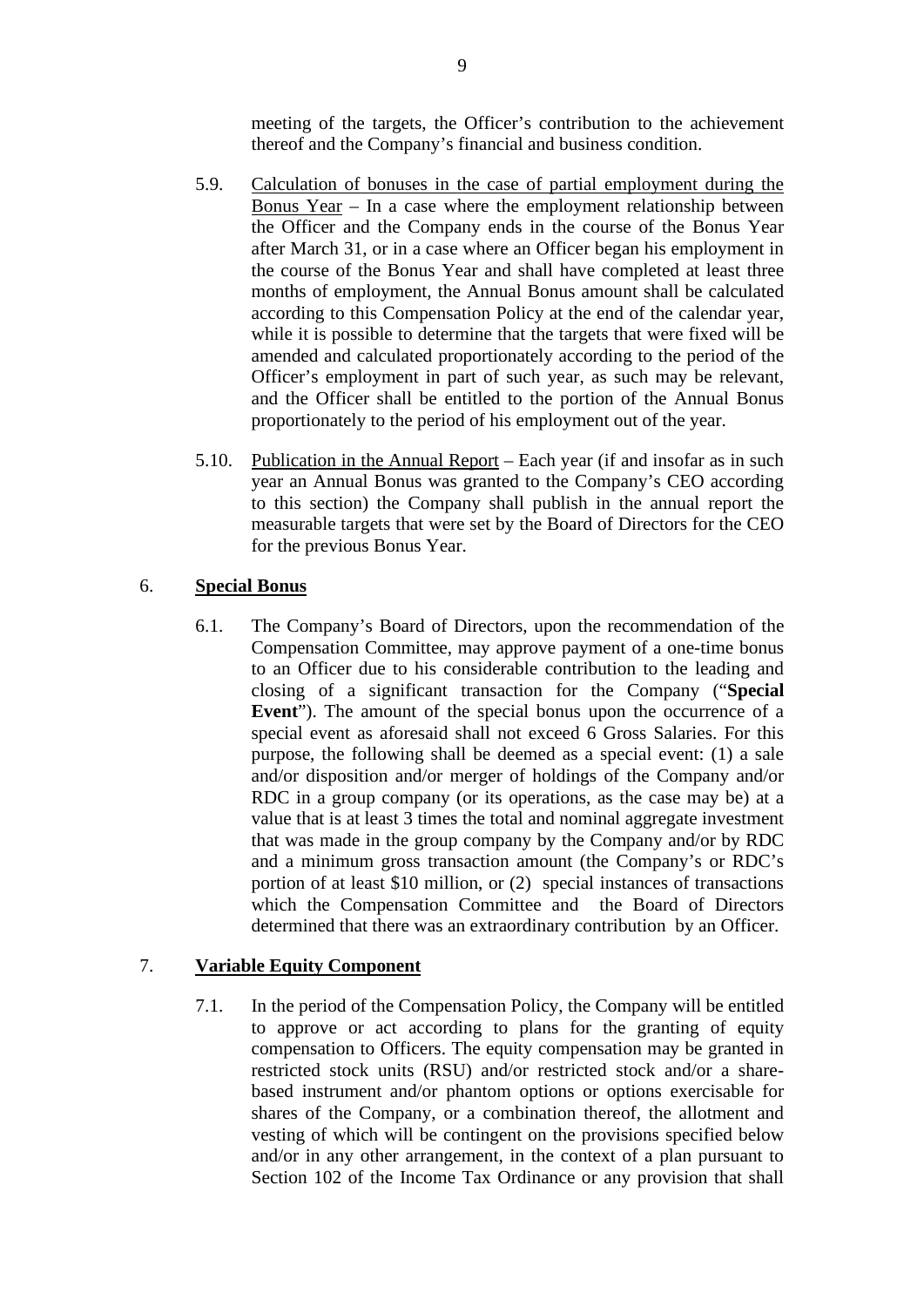substitute or modify it (on a capital or ordinary track) or in any other plan (whether with or without a trustee). The Compensation Committee and the Board of Directors are entitled to determine the minimum conditions for the release of the restrictions of restricted stock units (RSU) and/or restricted stock including at least the minimum conditions set forth in Section 5.3

- 7.2. The principles stated in this policy relating to the variable equity component reflect the main terms of the equity compensation of the Company's Officers. The other provisions pertaining to the allotment of the equity compensation will be determined in the compensation terms and conditions or in the equity compensation plan, including provisions regarding conditions with respect to entitlement to dividends and the vote of shares that are included in the equity compensation; accepted adjustments (including by way of changing the allotted quantity, changing the exercise price, as the case may be, compensation in cash, etc.), which include adjustments in respect of a dividend, stock dividends, changes in capital (consolidation, split, etc.), a rights offering, a restructuring of the Company (such as: split, merger, etc.); a right of first refusal in the transfer of securities; the rights of the Officer in connection with restricted stock units and/or restricted stock and/or phantom and/or stock options; taxation matters; manner of exercise of the options; acceleration of the equity compensation upon conclusion of office, change of control, ceasing trading etc. The Compensation Committee and the Board of Directors may determine additional provisions in connection with the equity compensation, and update, from time to time, the conditions and provisions thereof.
	- 7.2.1. Vesting period The total vesting period of the equity compensation shall be spread out over a period which shall be no less than three years from the date of the grant. It will be possible to determine that the equity compensation will vest in installments in the framework of the said total vesting period, provided that the first installment shall vest no earlier than the lapse of one year from the date of the grant. The vesting of the equity compensation shall be contingent on the continued employment or office of the Officer at the Company and/or at a company of the Company Group at the time of the vesting of each installment.
	- 7.2.2. Cap on the value of the benefit The economic value of the equity compensation that shall be granted, insofar as granted, on the date of the grant, in respect of a bonus year (which will be calculated on a linear basis and not on an accounting basis), shall not exceed an amount equal to 9 times the Monthly Pay (Gross Salary) for any Officer. In any event, the Company will not grant, during the period of the compensation policy, an award as aforementioned for more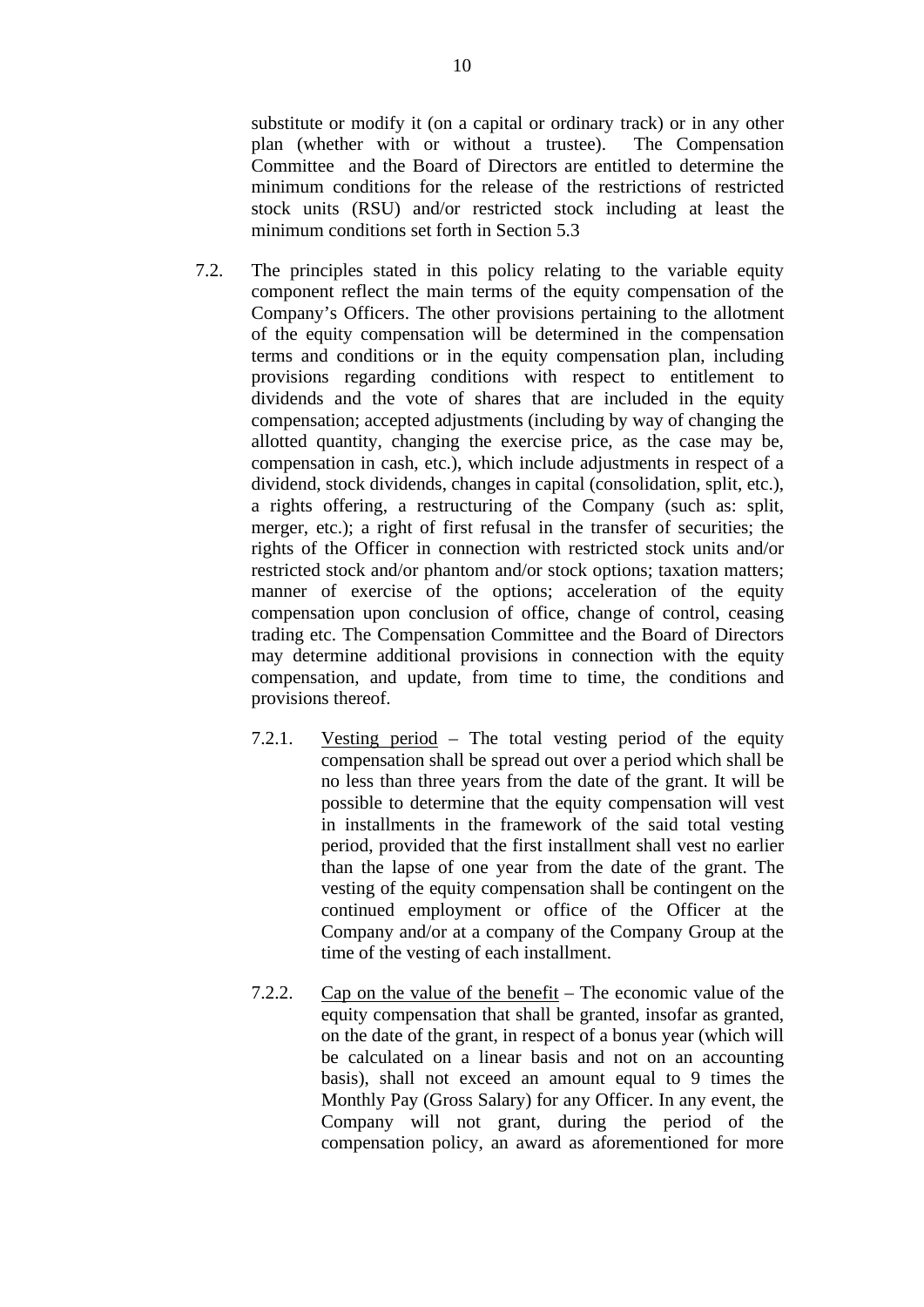than three bonus years, but it will be possible to grant an award for up to three bonus years even at one time

- 7.2.3. Exercise price Upon the granting of options, the exercise price of each option shall be no less than the average price of the Company's stock on the stock exchange in the 30 trading days preceding the date of the grant, or than the price of the Company's stock on the date of the option grant, as shall be determined on the date of the grant.
- 7.2.4. Duration Any installment of the equity compensation shall be exercisable within a period to be determined on the date of the grant and which shall not exceed 8 years from the date of the grant.
- 7.2.5. Exercise according to the value of the benefit The Compensation Committee and the Board of Directors of the Company shall be entitled to determine, in the framework of the granting of the securities, that the exercise thereof shall be performed according to the value of the benefit therein ("Cashless"), such that at the time of exercise of the options, the Officer will be entitled to a number of underlying shares that reflects the benefit component only.
- 7.2.6. Exercise value The Compensation Committee and the Board of Directors of the Company will be entitled to determine a cap on the exercise value of variable equity components or not to determine such a cap in the compensation plan and/or in a specific grant.
- 7.2.7. The Company will be entitled to determine, in plans for the granting of compensation as aforesaid, provisions regarding its right to purchase the shares from the Company's employees.

#### 7.3. The Company's stock yield index

- 7.3.1. In the event that in respect of a calendar year, the Company shall choose not to allot equity components according to Sections 7.1 and 7.2 above, then in lieu of the grant of equity compensation through equity components, a cash bonus will be paid for the same calendar year (or for the part of the year with respect to which the aforementioned equity components were not granted, as applicable and mutatis mutandis) which is subject to the cap specified in Section 7.2.2 above, which shall be derived from the performance of the Company's stock yield, as specified below.
- 7.3.2. The rationale in using the test of the Company's stock yield is that the Company's management has key influence over the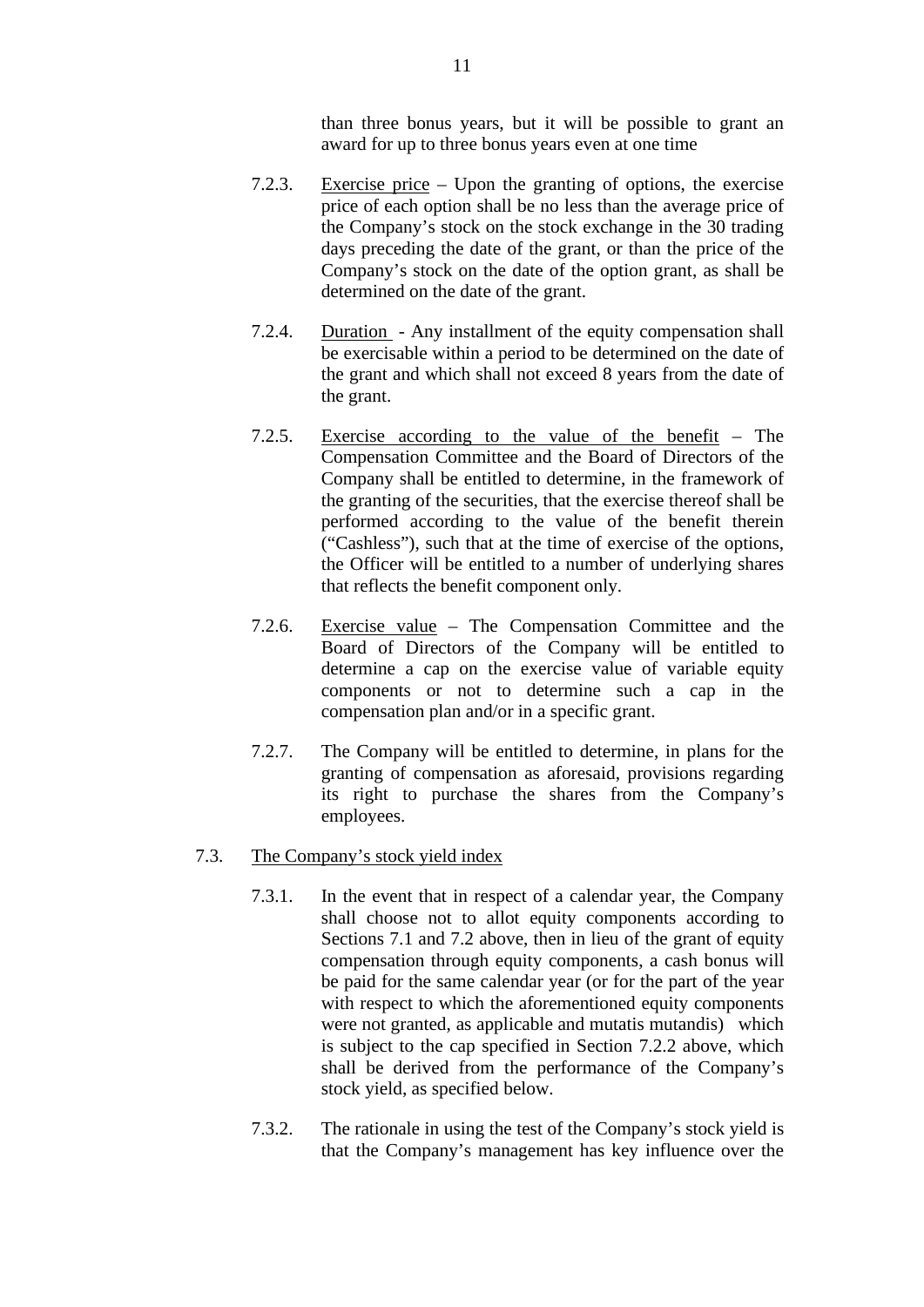Company's results and performance, and consequently over the capital market's confidence in the Company.

- 7.3.3. This component of the Annual Bonus for each Officer shall be calculated based on the ILS yield of the Company's stock during the Bonus Year, while the minimum yield in respect of which 40% of the bonus cap will be granted for this component is 10% ("Minimum Threshold") and for a 20% stock yield, the Officer shall be granted 100% of the bonus cap which is attributed to this bonus component (the "Maximum Threshold"). The bonus for this component for performance levels between the Minimum Threshold and the Maximum Threshold shall be calculated in a linear manner.
- 7.3.4. The stock yield shall be calculated as follows: at the beginning of each Bonus Year, the average price of the Company's stock in the 30 trading days preceding January 1 of such year shall be calculated, and at the end of each Bonus Year, the average price of the Company's stock in the last 30 trading days of such year shall be calculated. The calculation of the yield shall include adjustments as is accepted, such as yield to the shareholders for dividend distributions and adjustments to changes in the share capital such as stock combinations, a stock split, the granting of stock dividends, etc.
- 7.3.5. Calculation of the stock yield index component in the case of partial employment during the Bonus Year – in a case where the employment relationship between the Officer and the Company ends in the course of the Bonus Year after March 31, or in a case where an Officer began his employment in the course of the Bonus Year and shall have completed at least three months of employment, the amount to which the Officer is entitled in respect of the stock yield index component shall be calculated according to this Compensation Policy, at the end of the calendar year, andthe Officer will be entitled to part of the Annual Bonus proportionately to the period of his employment out of the year.
- 7.4. Equity compensation in group companies that are not controlled by the Company - The Company's Officers sometimes serve as officers and directors of group companies of the Company which have equity compensation plans. In a case where an Officer of the Company either serves or shall serve as an officer, including as a director, of a group company that is not controlled by the Company, subject to the approval of the Company's Board of Directors, the Officer may be compensated according to the compensation policy of the group company (with respect to the equity compensation), independently of the Company's other compensation components, all in accordance with the compensation policy and the compensation plans of the group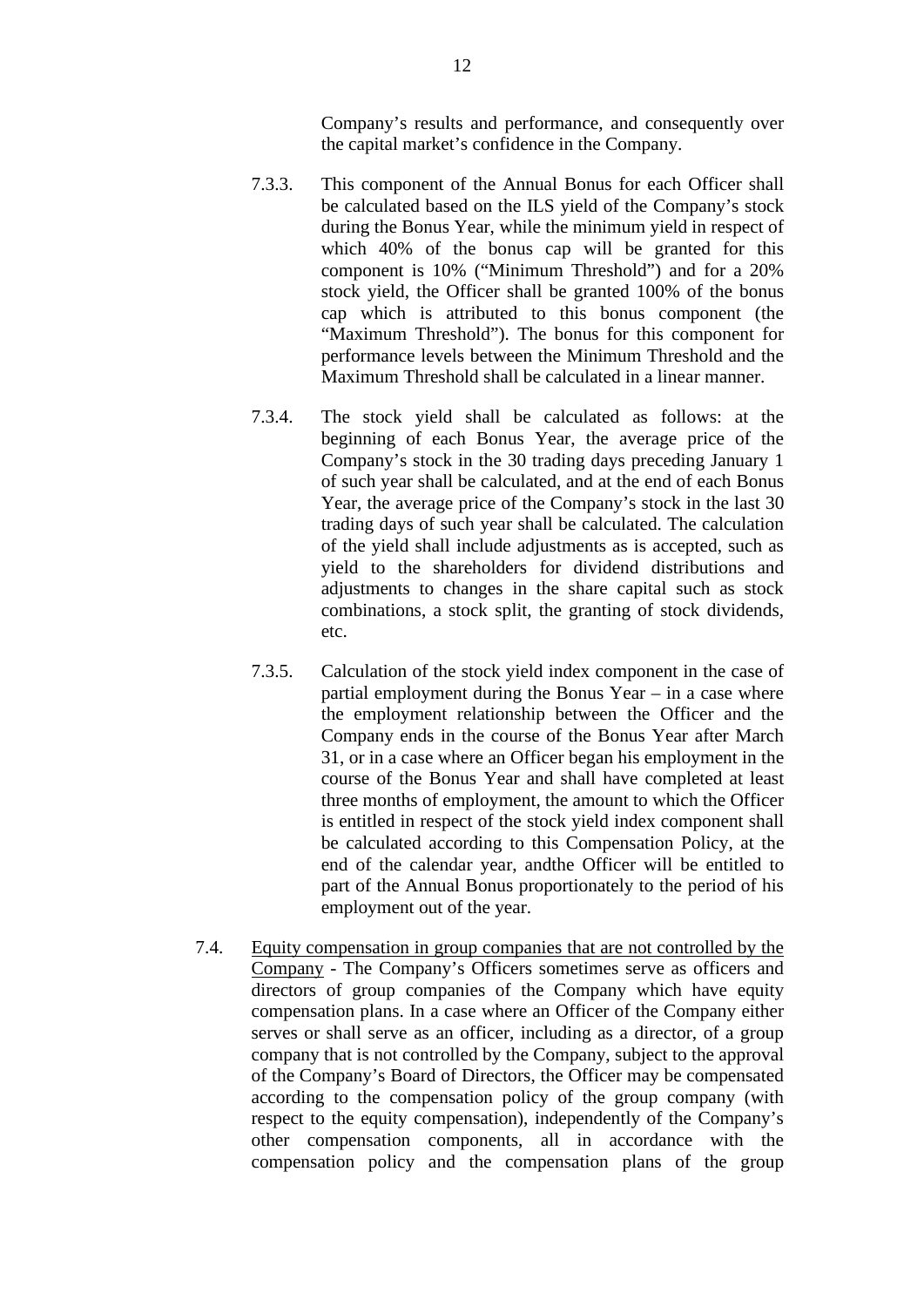company, and the same shall not be deemed as compensation which is granted by the Company.

7.5. Equity compensation in group companies controlled by the Company - The Company's Officers who serve or will serve officers and directors of group companies controlled by the Company may be entitled to equity compensation under an equity compensation plan of such controlled company, subject to the approval of the Compensation Committee and the Board of Directors of the Company, provided that the amount of the equity compensation officers on behalf of the Company as aforesaid shall not exceed 5% of the said controlled company.

### 8. **Ratio Between a Fixed Component and a Variable Component**

8.1. The maximum variable component paid by the Company according to this Compensation Policy to any Officer shall not exceed 60% of the total annual compensation cost of the Terms of Office and Employment of the Officer<sup>[2](#page-33-0)</sup>. For the avoidance of doubt, for this purpose, equity compensation as stated in Sections 7.4 and 7.5 above shall not be counted.

## 9. **Compensation for Directors**

- 9.1. The fixed compensation for directors of the Company shall be annual compensation and per-meeting compensation (including in the case of a written resolution or a telephone conversation) and reimbursement of expenses, to be determined in accordance with the provisions set forth in the Companies Regulations (Rules on Compensation and Expenses of an Outside Director), 5760-2000 (the "**Compensation Regulations**"). Lawful VAT shall be added to the annual compensation and to the per-meeting compensation, insofar as required.
- 9.2. Considering the nature and size of the Company, as being from time to time, the roles and duties of a director of the Company, the Company may determine that the payments to the directors shall also be according to the provisions that apply to proportionate compensation pursuant to the Compensation Regulations, including with respect to compensation in securities which will comply with Section 7 above.
- 9.3. The aforesaid notwithstanding, in the event that an active Chairman of the Board shall be appointed for the Company, all of the provisions set forth in this document with respect to the rank of CEO shall apply to

<span id="page-33-0"></span><sup>2</sup> For this purpose, "variable component" includes annual bonus, special bonus and equity compensation. For the purpose of calculating the equity compensation, it shall be clarified that it is the economic value of the equity compensation on the date of the grant, as estimated by accepted economic models, and spread out in a linear manner over the vesting period of the equity compensation.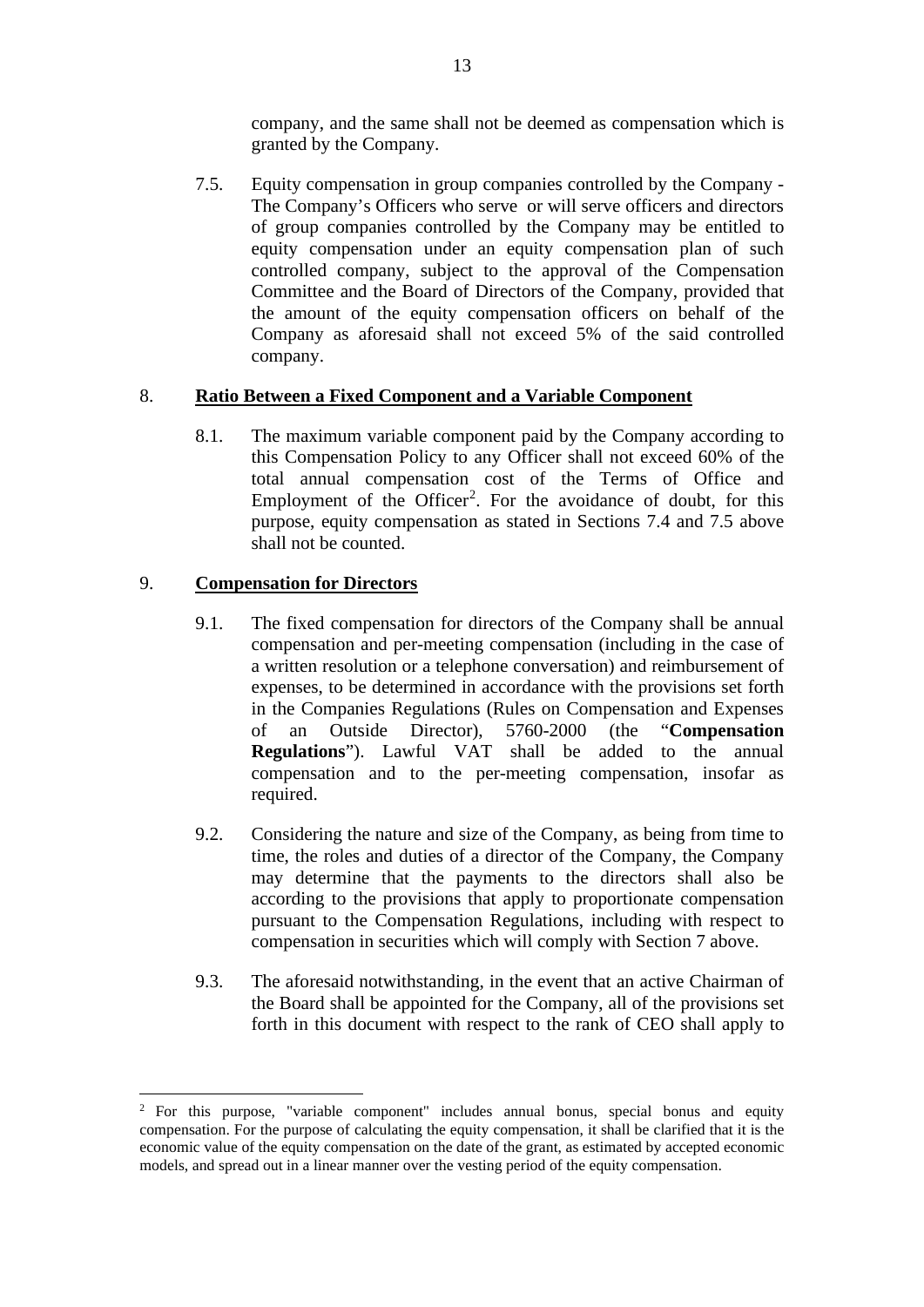him, *mutatis mutandis*, in accordance with the approvals required pursuant to law, and as the case may be<sup>[3](#page-34-0)</sup>.

#### 10. **Conclusion of Employment Arrangements**

- 10.1. Each one of the Company's Officers shall have a specific severance and retirement package determined for them, which takes into account the terms of the Officer's employment upon his retirement, the Officer's seniority at the Company, his contribution thereto and the circumstances of his retirement. With respect to new employees and Officers, the conditions shall be determined according to the Company's common practice and under similar terms and conditions.
- 10.2. Payment for prior notice The Company will be entitled to grant the CEO of the Company Officer prior notice for a period not exceeding 4 months and any Other Officer subject to the CEO, not exceeding 3 months, during which the Officer shall undertake to provide the Company with services in practice, in the course of which the employee will be entitled to all of the conditions and benefits and to the bonuses and to the equity component for the period in which he actually worked. The Company shall be entitled to waive the Officer's employment at the Company during the prior notice period and to pay the consideration that is due to him in lieu of the prior notice, plus all of the conditions and benefits or the value thereof, also in the case of immediate termination of employment.

#### 10.3. Adjustment/Retirement bonus

10.3.1. The Compensation Committee shall have the option of approving an adjustment bonus/retirement bonus for an Officer<sup>[4](#page-34-1)</sup> according to the following provisions:

| <b>Position/Bonus</b>                    | Worked in the Worked in the<br><b>Company for more</b>   Company<br>than $3$ years and vears or more<br>up to 5 years |                                           |
|------------------------------------------|-----------------------------------------------------------------------------------------------------------------------|-------------------------------------------|
| CEO                                      | Up to 4 times Gross<br>Salary                                                                                         | Up to $8$ times<br><b>Gross Salary</b>    |
| Other<br>Officer  <br>subject to the CEO | Up to 3 times Gross<br>Salary                                                                                         | Up to $6 \times 1$<br><b>Gross Salary</b> |

<span id="page-34-0"></span><sup>&</sup>lt;sup>3</sup> It is clarified that as of the date of approval of this Compensation Policy, the Chairman of the Board receives directors' compensation in accordance with the provisions of Section 9.1 of the policy.

<span id="page-34-1"></span><sup>&</sup>lt;sup>4</sup> Over and above the Officer's rights to severance and prior notice as detailed in the policy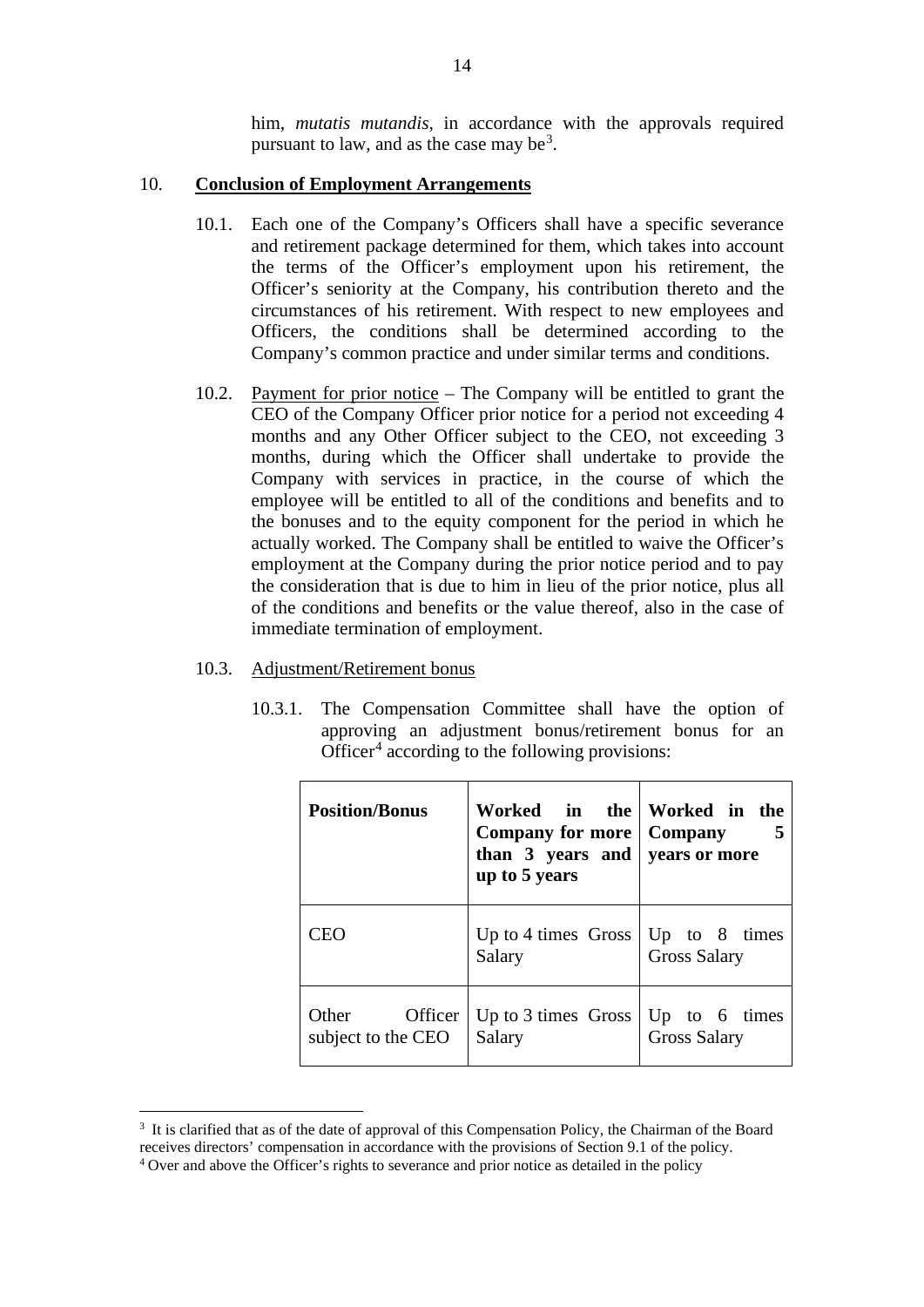- 10.3.2. The Company may condition payment of the adjustment or retirement bonus on the Officer's non-compete undertaking during the adjustment period.
- 10.3.3. The considerations for granting an adjustment or retirement bonus may include, *inter alia*, and insofar as they are known at the time of the making of the decision, the period of the Officer's employment, the terms of his employment in such period, the Company's performance in the said period, the Officer's contribution to achievement of the Company's targets and to maximization of its profits, a special noncompetition undertaking, and the circumstances of the retirement.
- 10.3.4. The Company may approve an adjustment or retirement bonus as aforesaid for an Officer during the term of his office or upon conclusion of his office, which shall be paid at the time of conclusion of the Officer's office.

#### 11. **Insurance, Indemnity and Exemption**

- 11.1. Insurance policy The Company shall be entitled to purchase, each year, including pursuant to Section 1B1 of the Companies Regulations (Relaxations in Transactions with Interested Parties), 5760-2000 (the "**Relaxations Regulations**"), and with the approval of the Compensation Committee only, a D&O liability insurance policy, including a run-off insurance policy or insurance in connection with a relevant activity or event, which shall apply to directors and the Officers of the Company and/or its subsidiaries, as being from time to time, which shall insure their liability, subject to the restrictions and approvals set forth in the law. The terms and conditions of the policy shall not deviate from the terms and conditions specified below: (a) the amount of the annual premium shall not exceed \$250 thousand, plus up to 15% per year, from the year following the year in which the Compensation Policy was approved by the general meeting; (b) the scope of the coverage shall be no more than 50% greater than the scope of the coverage that is stated and exists on the date of approval of the Compensation Policy (although an increase in the scope of the coverage that does not entail an increase in the premium over and above that stated in Subsection (a) above shall not be deemed as a deviation from the policy); and (c) the engagement is at market conditions and does not have a potential material effect on the Company's profitability, assets or liabilities. This policy shall apply, *inter alia*, with respect to all of the Company's Officers.
- 11.2. Advance indemnity The Company shall be entitled to give an advance indemnity undertaking to each Officer of the Company in his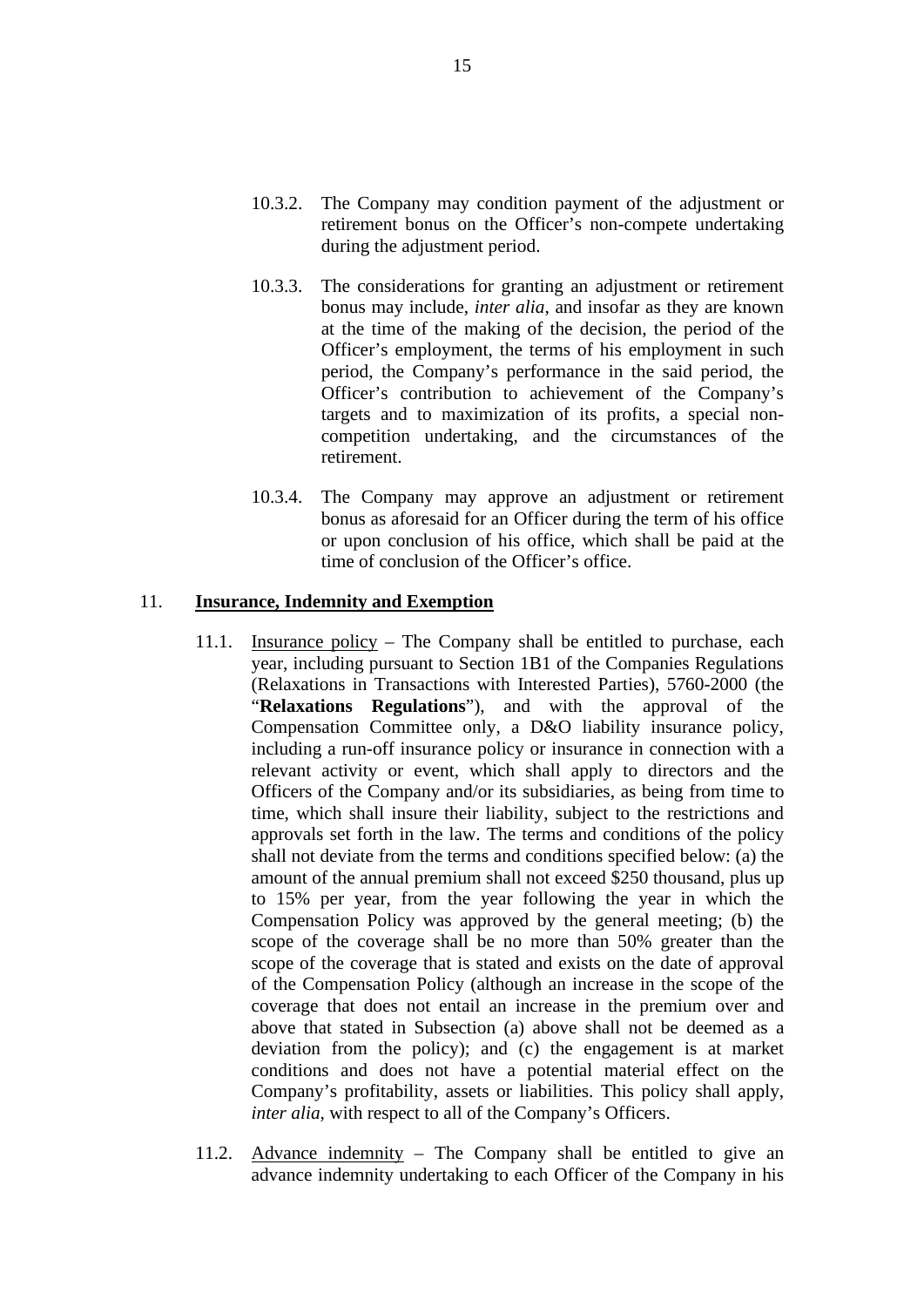capacity as an officer of the Company or by virtue of his position at other companies in which he was appointed on behalf or at the request of the Company, subject to the restrictions and approvals set forth in the law. The indemnity amount that the Company shall pay to all of the Officers, in the aggregate, including Officers who serve or shall serve, at the request of the Company, as officers of other companies, under all of the letters of indemnity that shall be issued to them by the Company pursuant to the indemnity resolution, in respect of a monetary liability, shall not exceed, in the aggregate, 25% (twenty five percent) of the Company's equity (in U.S. dollars), according to the Company's last (annual or quarterly) financial statements that are known before actual payment of the indemnity plus amounts that shall be received, if any, from an insurance company in the framework of insurance in which the Company engaged. The aforesaid does not derogate from an indemnity undertaking if and insofar as shall have been approved and/or given in the past by the Company to Officers, and which is valid.

- 11.3. Retroactive indemnity The Company shall be entitled to indemnify any Officer retroactively in the broadest possible manner according to the Companies Law.
- 11.4. Exemption The Company shall be entitled to grant the Officers, subject to the provisions of any law, exemption from liability due to any damage caused thereto due to a breach of the Officer's duty of care thereto by his actions in his capacity as an Officer, subject to the provisions of the law and the Company's articles of association. The said exemption shall not apply in relation to an act or omission of an Officer with respect to a resolution or transaction in which the controlling shareholder or any Officer has a personal interest. The said qualification does not apply to Officers who were first appointed prior to approval of the previous compensation policy at the general meeting of February 27, 2017 (see the notice of meeting report of February 16, 2017, Ref. No.: 2017-01-016902 $[$ ] and who are entitled to exemption according to resolutions that were adopted in the past at the Company.
- 11.5. This Compensation Policy does not derogate from resolutions of the Company which were adopted in the past with respect to the giving of advance indemnity and/or an indemnity undertaking and/or an advance exemption from liability, to Officers, as permitted under the Companies Law.

### 12. **The ratio between the Terms of Office and Employment of the Officers and the salary of the Company's employees**

12.1. Upon determining the compensation conditions of the Company's Officers, an examination shall be made, *inter alia*, of the ratio between the terms of office of each one of the Company's Officers and the salary cost of the Company's other employees and of contract workers retained by the Company, and in particular the ratio to the average and median salary of such employees, considering the nature of the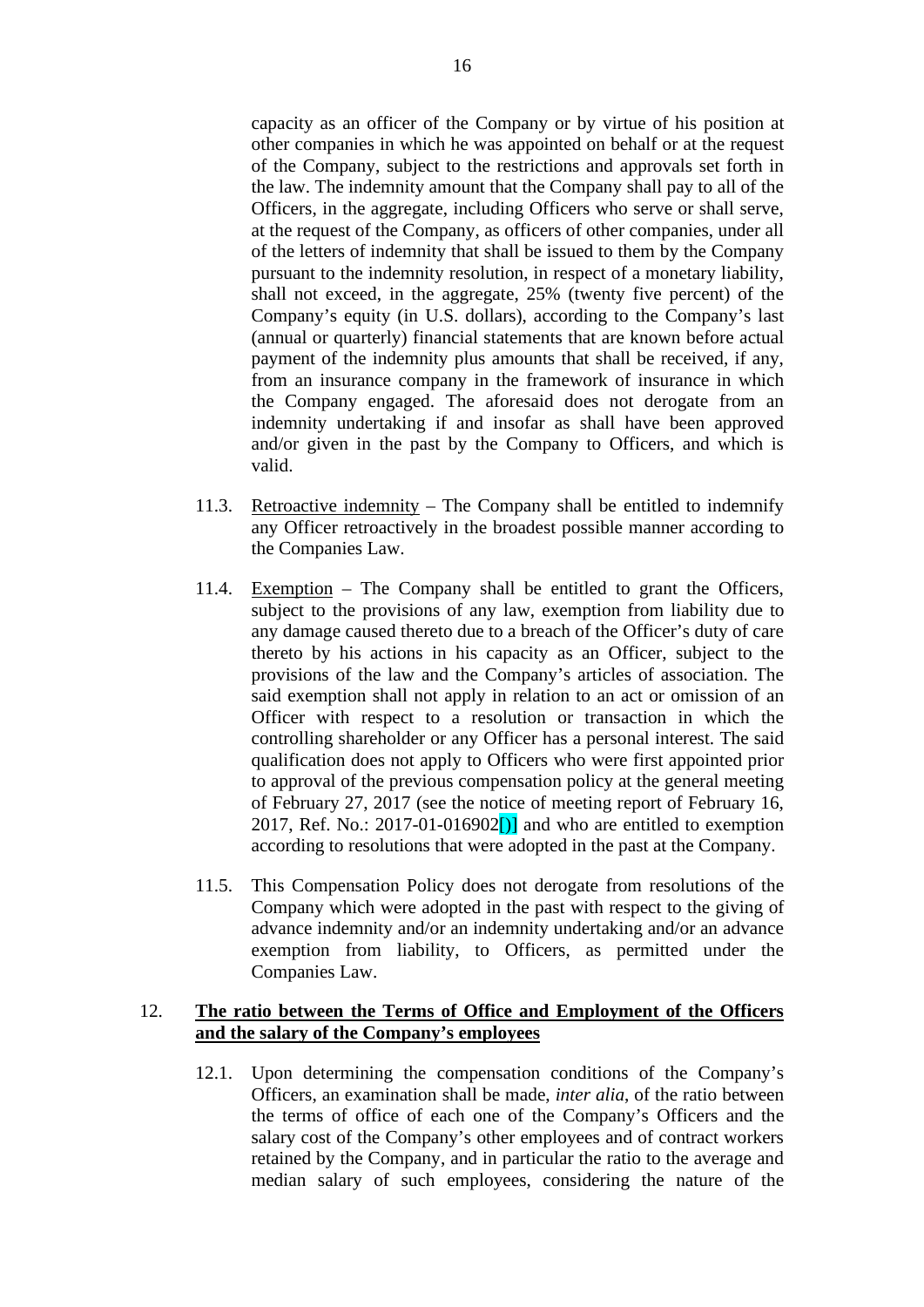Officer's role, his seniority, the level of responsibility imposed on him and the number of employees at the Company. The Compensation Committee and the Board of Directors of the Company shall examine, from time to time, the reasonableness of this ratio, considering, *inter alia*, the nature of the Company's activity, its size and the manpower mix employed thereby. In the process of formulating the Compensation Policy specified above and below, the Compensation Committee and the Board of Directors examined the ratio between the present terms of office of the Officers versus the average and median salary of the Company's employees. The Compensation Committee and the Board of Directors determined that the ratio is reasonable and does not adversely affect the working relations at the Company.

#### 13. **Repayment of Amounts Granted to Officers, to the Company**

- 13.1. In a case where, within 3 years from the date of approval of the Company's consolidated and audited financial statements for the Bonus Year, its financial statements are amended due to data that transpired to be erroneous and were restated in the Company's financial statements, such that, had the bonus amount that was due to the Officer for such year been calculated according to the amended data, the Officer would have received a lower bonus than that which he received in practice, the Officer shall repay the Company the difference between the bonus amount that he received and that to which he was entitled due to the said amendment. The said amounts shall be repaid without linkage. The manner of repayment of the amounts to the Company, including in installments, shall be determined by the Compensation Committee and the Board of Directors of the Company, provided that they are performed within a reasonable time, considering the circumstances.
- 13.2. In a case where the Company's consolidated and audited financial statements for any year are amended due to data that transpired to be erroneous and were restated in the Company's financial statements, such that had the bonus amount which was due to the Officer for such year been calculated according to the amended data, the Officer would have received a higher bonus, the Company shall pay the Officer the difference between the bonus amount to which he was entitled and that which he received due to the said amendment. The said amounts shall be paid without linkage. The amounts to be repaid (whether to the Company or to the Officer) shall be calculated considering mandatory payments according to law that were met by the Officer in respect of the amount that was initially paid to him, and any reimbursement of such mandatory payments that the Officer shall receive in respect of the amount that he repays.
- 13.3. The provisions of this section shall not apply in the event that an amendment to the Company's financial statements is made due to changes in the accounting standards or in legislation, the application of which shall commence after the date on which the Company's Board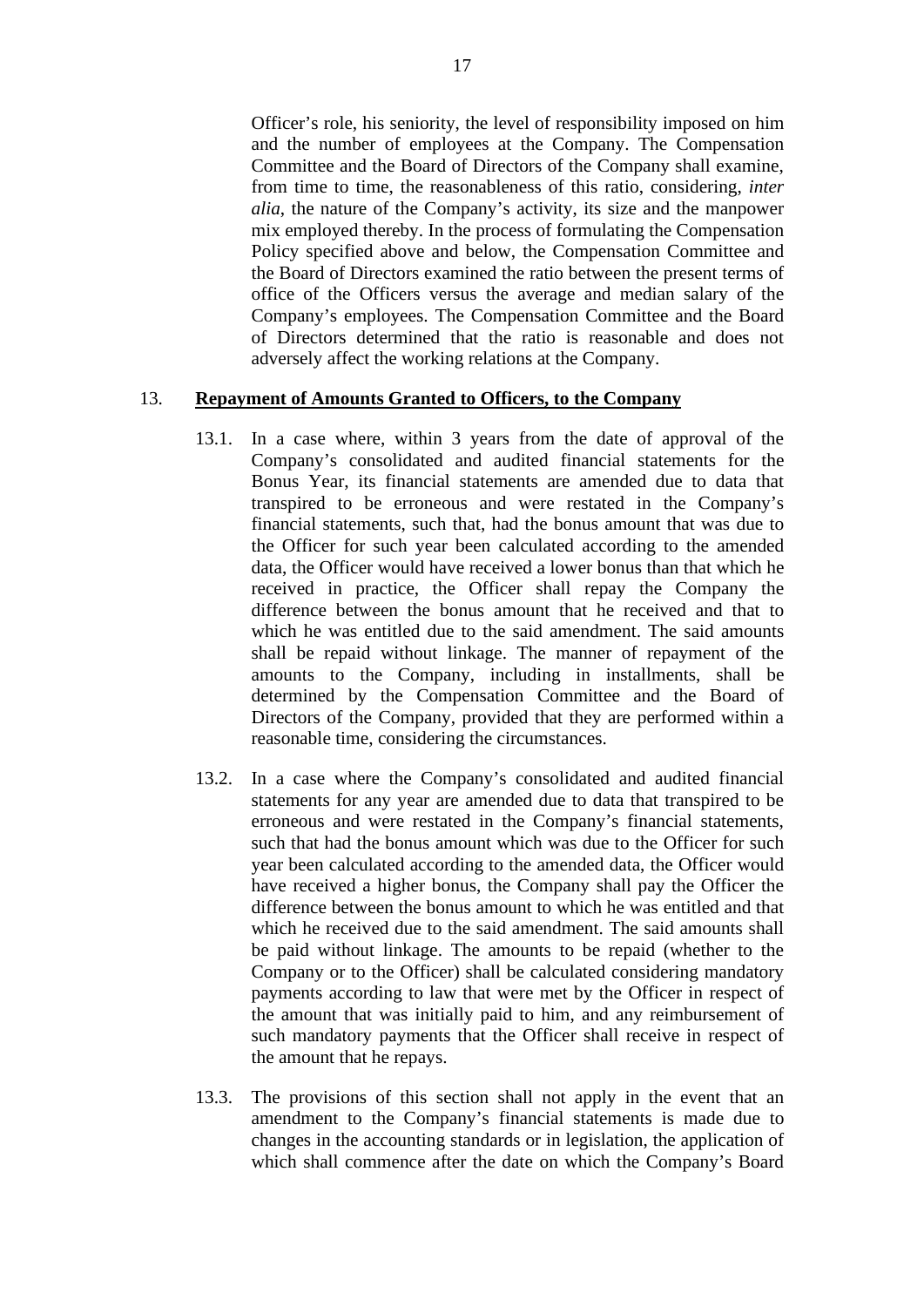of Directors shall approve, for the first time, the Company's financial statements for such year.

13.4. The Compensation Committee and the Board of Directors will be entitled to determine the repayment dates, such that they shall be performed within a reasonable period, considering the size of the amount that the Officer is required to repay.

#### 14. **An Immaterial Modification of the Employment Terms**

14.1. Pursuant to the provisions of the law, the Compensation Committee (with respect to the CEO) or the Compensation Committee and/or the Company's CEO (with respect to Officers who report to the Company's CEO), as the case may be, shall be entitled to approve an immaterial modification of the employment terms that were approved according to this policy as stated in Section 272(d) of the Companies Law or Section 1B3 of the Relaxations Regulations. For this purpose, "immaterial modification" – a modification of up to 10% per year versus the total compensation cost of the Officer that was originally approved by the Compensation Committee and the Board of Directors, and with respect to the CEO, by the general meeting, all subject to the compensation caps set forth in this policy, provided that the modification throughout the period of the Compensation Policy does not exceed 15%.

#### 15. **Period of the Compensation Policy**

The Compensation Policy shall be in effect for a period of three years commencing from the date of receipt of the general meeting's approval of the Compensation Policy and/or approval of the Board of Directors, insofar as the Compensation Committee and the Board of Directors shall have approved the policy despite the meeting's objection. For the avoidance of doubt, it is clarified that the provisions of this Compensation Policy with respect to the Annual Bonus shall apply commencing from the Annual Bonus for 2020 forth.

#### 16. **Miscellaneous**

- 16.1. The provisions of this Compensation Policy apply only to the Officers of the Company.
- 16.2. The Compensation Policy is drafted in the masculine gender for the sake of convenience only, but its provisions shall apply to both women and men, with no difference and with no change.
- 16.3. The Company may pay compensation to the Officer as an independent service provider (including through a company under his control) and not as a salaried employee, in which case, the payment cap for him shall be calculated according to the cost-of-salary cap for a salaried employee of the Company in his position (with the necessary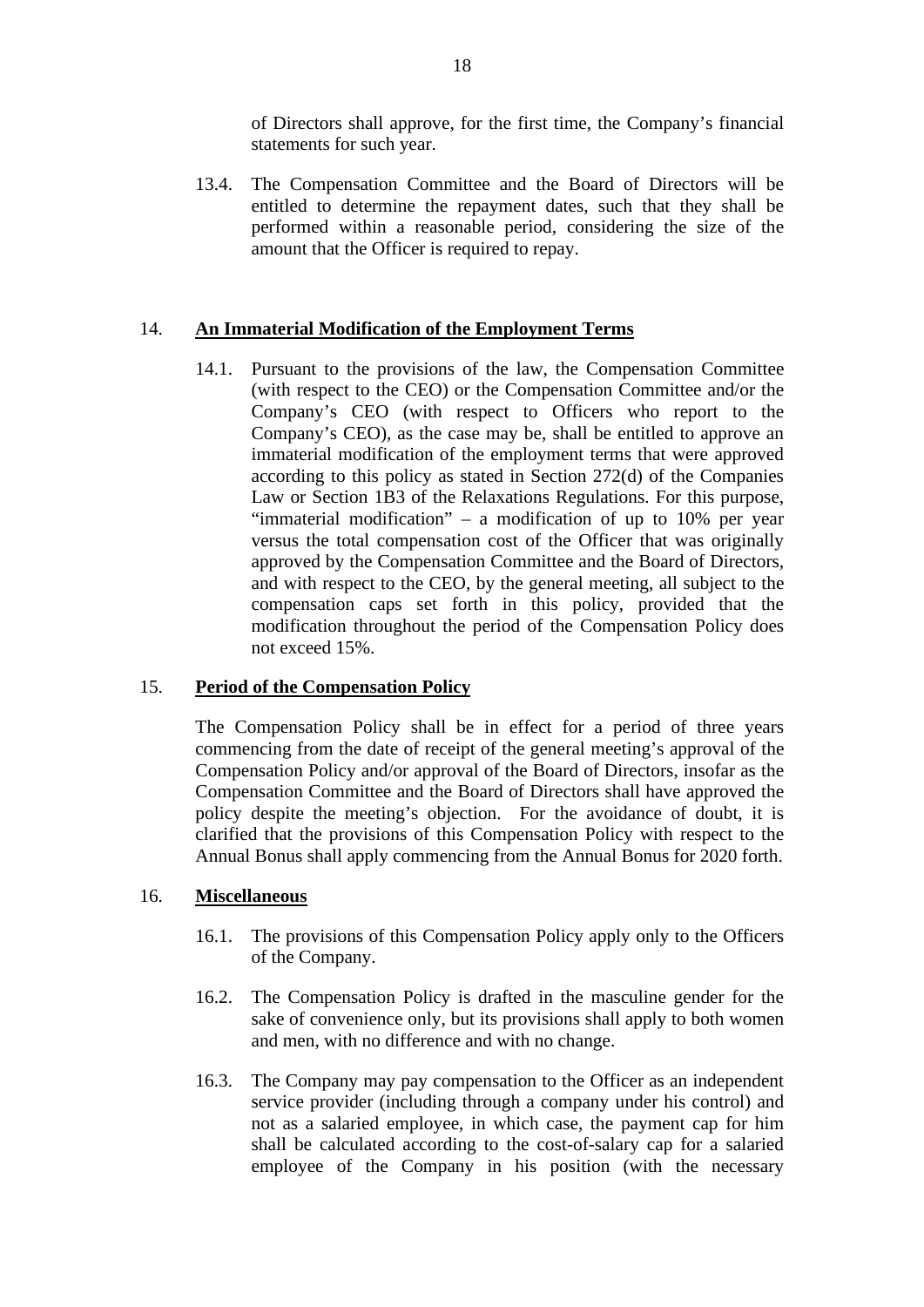adjustments), and the principles of the Compensation Policy shall apply with respect to him, *mutatis mutandis*.

- 16.4. This document establishes no right (including a right to receive compensation of any type whatsoever) for Officers to whom this Compensation Policy applies and/or any other third party. Insofar as an Officer is granted lower compensation than the compensation described in this policy with respect to the same kind of officer, the same shall not constitute a deviation from the provisions of this policy.
- 16.5. The Compensation Committee and the Board of Directors shall examine, from time to time, the Compensation Policy and the need for adjustment thereof, and in particular whether a material change has occurred in the circumstances that existed at the time of determination hereof or for other reasons, and the need to determine a compensation plan for Officers of the Company, in consideration of the Compensation Policy.
- 16.6. Subject to the provisions of any law, the Compensation Policy does not derogate from existing agreements, or from Terms of Office and Employment or compensation that were approved prior to the determination of the Compensation Policy.

\* \* \*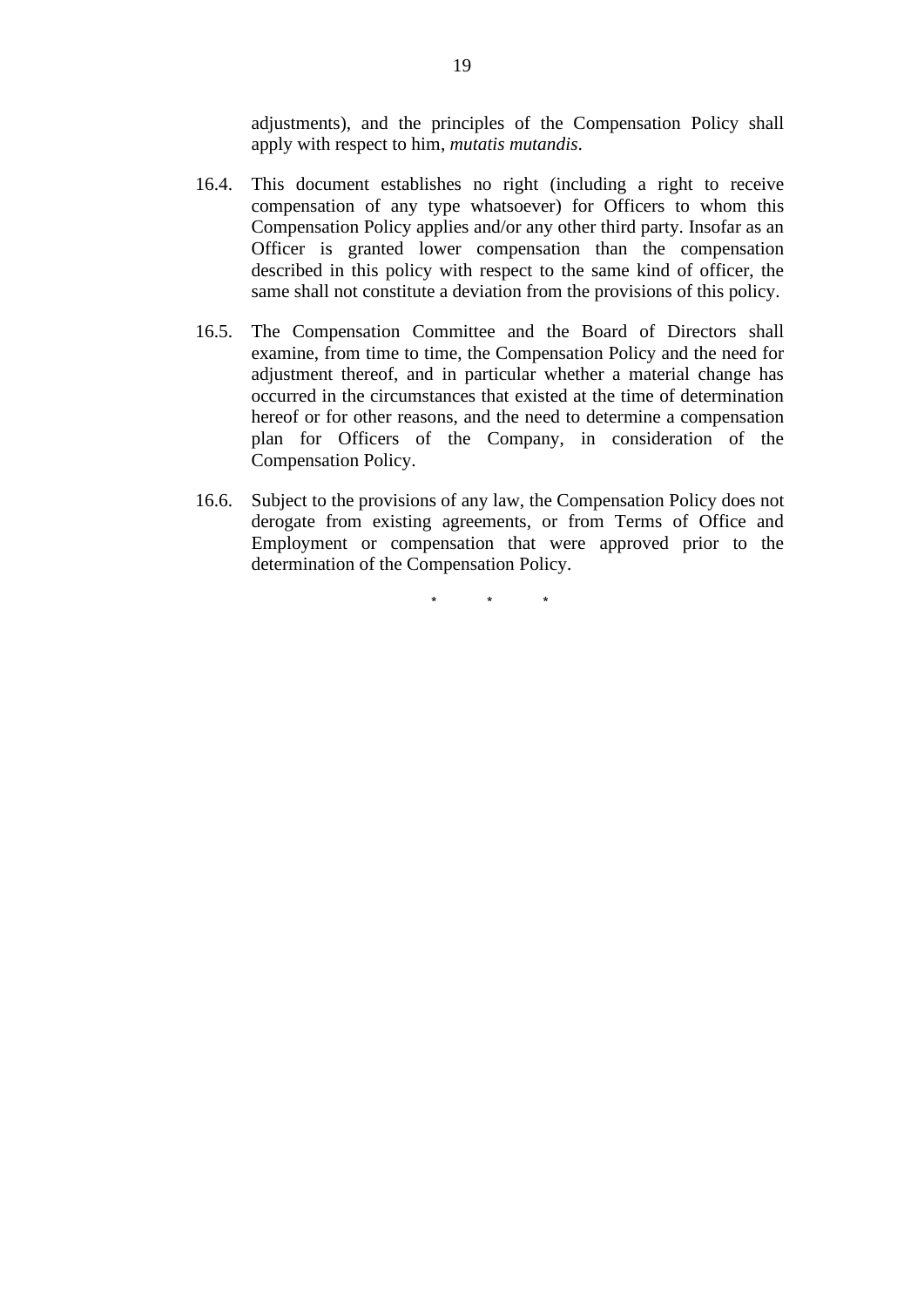$\overline{a}$ 

Dear. \_\_\_\_\_\_\_\_\_\_\_

## **English Translation of Indemnification Letter**

Whereas on December 25, 2011 the Company's board of directors resolved, after approval therefor had been received from the Company's audit committee, to approve the grant of this letter to all of the directors serving and who will serve from time to time at the Company, in respect of any acts carried out by them in their capacity as officers of the Company, as well as in respect of any acts carried out by them in their capacity, at the Company's request, as officers of another company, of which the Company is a shareholder, either directly or indirectly, or in which the Company has any interest whatsoever ("**Another/Other Company**") in accordance with the provisions of the Companies Law and other laws and the terms of indemnification specified in this Letter; and

Whereas, on February 1, 2012, the general meeting of the Company also approved the said resolution; and

Whereas on March 13, 2012 the Company's board of directors resolved, after approval therefor had been received from the Company's audit committee, to approve the grant of this Letter to the officers of the Company as well, for which the general meeting approval is not required, according to the provisions of the Companies Law and other laws and the terms of indemnification specified in this Letter.

Whereas on February 3, 2020 the Company's board of directors resolved, after approval therefor had been received from the Company's compensation committee, to approve the grant of this Letter to directors and officers serving and who will serve from time to time at the Company, who are or whose relatives are controlling shareholders in the Company and/or in the granting of which the controlling shareholders of the Company may have a personal interest and on March 12, 2020, the Company's shareholders approved the said matter.

We hereby notify you as follows:

## 1. **Indemnification Undertaking**

Without derogating from the Company's right to indemnify you retroactively, as permitted in the Company's articles of association, the Company hereby undertakes as follows:

1.1. To indemnify you for any liability or expense, as specified below, imposed upon you or expended by you as a result of acts carried out by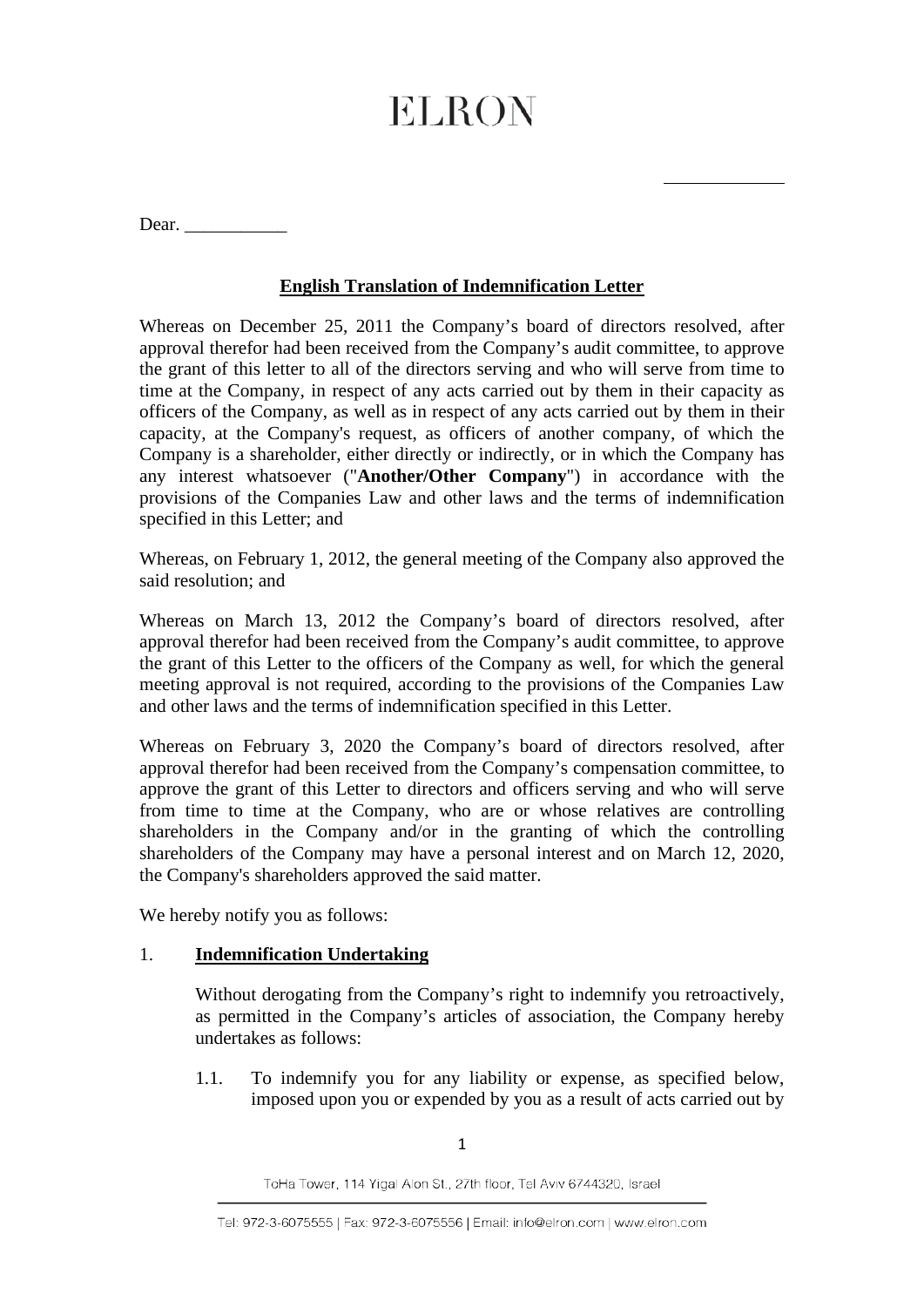you (including acts carried out prior to the date of this Letter) and/or to be carried out by you, in your capacity as an officer at the Company.

- 1.1.1. A monetary liability that shall be imposed upon you in favor of a third party pursuant to a judgment, including a judgment by way of compromise or a judgment of an arbitrator approved by a court, provided that such liability will be connected directly or indirectly, to one or more of the events specified in the Addendum hereto, or any part thereof or related thereto, directly or indirectly, provided that the maximum amount of the indemnification for such liability shall not exceed the amount specified in Section 2 below;
- 1.1.2. Reasonable expenses of the proceedings, including lawyers' fees, to be expended by you due to an investigation or proceeding that was conducted against you by an authority which is authorized to conduct an investigation or proceeding, and which has ended without the filing of an indictment against you and without a monetary liability being imposed upon you in lieu of criminal proceeding, or which has ended without the filing of an indictment against you but with the imposition of a monetary liability in lieu of a criminal proceeding in an offense which requires no proof of a criminal intention or in respect of a monetary sanction;

In this paragraph – "**A proceeding ending without the filing of an indictment in a matter on which a criminal investigation has been instituted**" and "**Monetary liability in lieu of a criminal proceeding**" – including in their meaning in Section 260 (a)(1a) of the Companies Law as shall be amended from time to time.

- 1.1.3. Reasonable expenses of the proceedings, including lawyers' fees, to be expended by you or imposed upon you by a court, in proceedingsissued against you by the Company or on its behalf or by a third party, or in criminal proceedings from which you shall be acquitted, or in criminal proceedings in which you shall be convicted of an offense which do not require proof of criminal intention;
- 1.1.4. Payment to a party injured by a breach, which will be imposed upon you in connection with an administrative proceeding;
- 1.1.5. Expenses that you shall incur in connection with an administrative proceeding that was conducted in your case,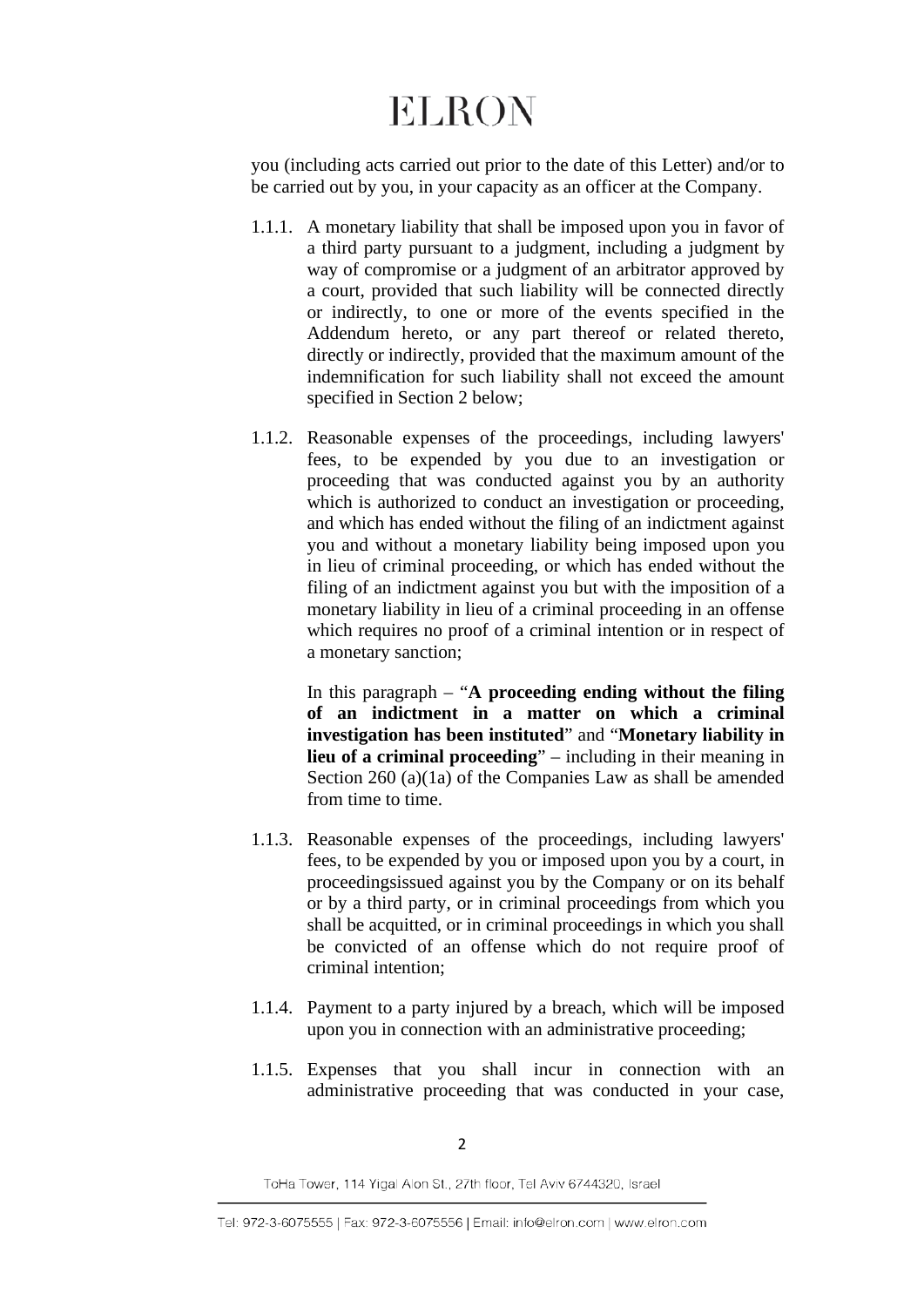including reasonable expenses of the proceedings, including lawyers' fees.

In this Section, "**A Third Party**" – including in case of a claim filed against you by way of a derivative claim.

- 2. The aggregate indemnification amount that the Company shall pay its officers, including officers serving or who will serve upon the Company's request as officers in Other Companies, pursuant to all the letters of indemnification that shall be issued by the Company, pursuant to the indemnification decision, for liability as stated in Section 1.1.1 above, shall not exceed 25% (twenty five percent) of the shareholders equity (in U.S. dollars) of the Company according to the Company's last (annual or quarterly) financial statements known before the actual indemnification payment (the "**Maximum Indemnification Amount**") in addition to sums that may be received, if any, from insurance companies in connection to insurance policies that the Company has purchased.
	- 2.1. If and insofar as the sum of all of the indemnification amounts that the Company shall be required to pay to officers thereof, as stated in Section 1.1.1 above, shall exceed the Maximum Indemnification Amount or the balance of the Maximum Indemnification Amount (as being at that time) according to Section 2 above, the Maximum Indemnification Amount, or the balance thereof, as the case may be, shall be divided among the officers who shall be entitled to such indemnification,which they have requested but not yet received, such that the indemnification amount that each one of the officers shall receive, in practice, shall be calculated according to the ratio between the sum of the indemnifiable liability of each of the officers and the total sum of the indemnifiable liability of all of such officers, in the aggregate.
	- 2.2. Upon the occurrence of an event for which you may be entitled to indemnification in accordance with the aforesaid, the Company shall make available to you, from time to time, such funds as are required to cover the expenses and other various payments involved in the handling of such legal and/or administrative proceeding, including in inquiry and investigation proceedings, such that you will not be required to pay or finance the same yourself, and all subject to the conditions and provisions of this letter of indemnification.

#### **3. Without derogating from the aforesaid, the indemnification undertaking pursuant to this Letter is subject to the provisions of this Section:**

3.1. You shall notify the Company of any legal and/or administrative proceeding (including inquiry/investigation proceedings) to be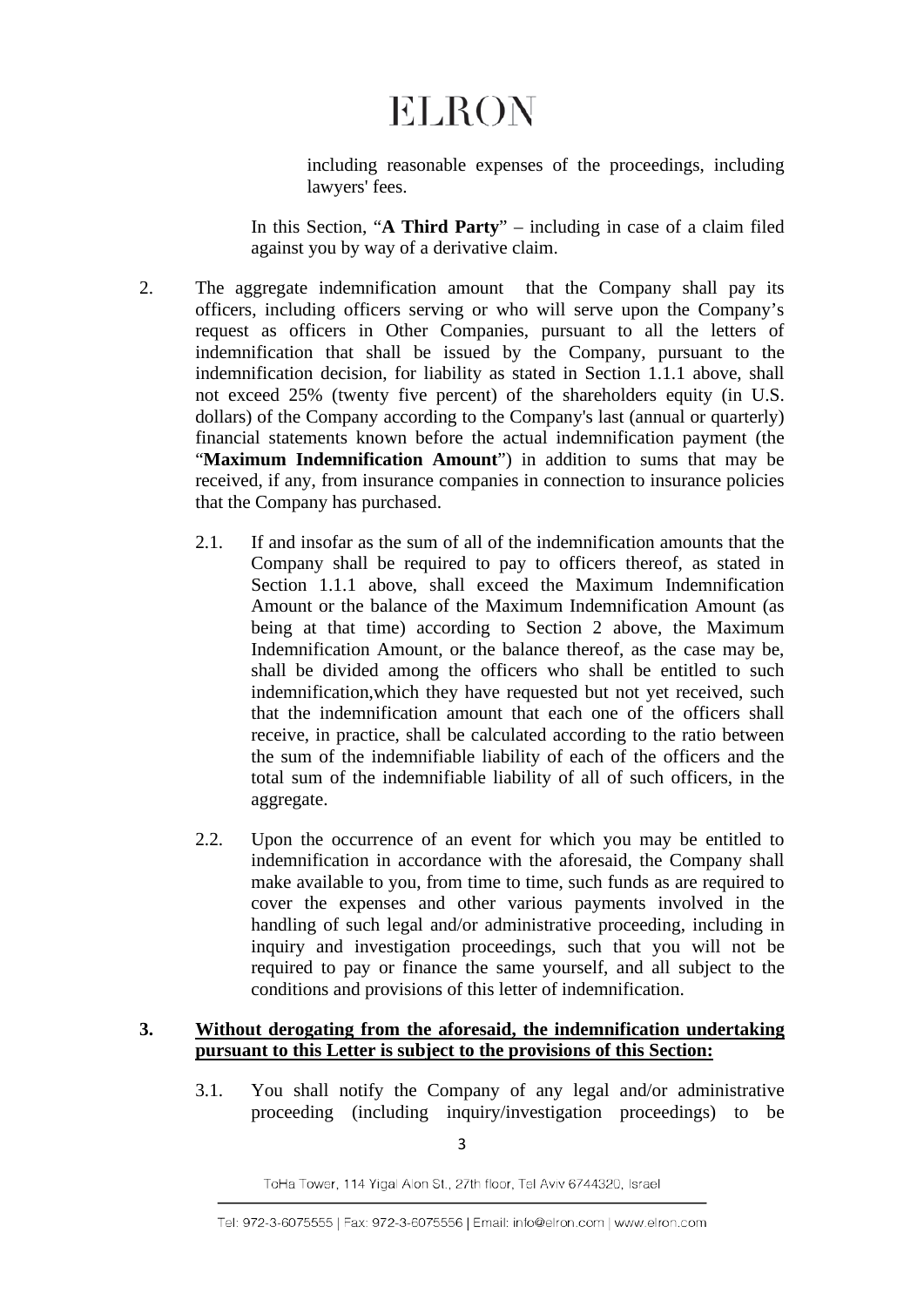instituted against you in connection with any event for which the indemnification may apply and of any threat that shall be delivered to you in writing according to which such proceeding is to be instituted against you, with the appropriate promptness after first learning thereof, and you shall forward to the Company, or to whomever it shall instruct you, any document in connection with such proceeding. The aforesaid is subject to any bar to do so pertaining to any proceeding, applicable to you according to law.

- 3.2. Subject to the same not contradicting the terms and conditions of the officer liability insurance policy of the Company – the Company shall be entitled to assume the handling of your defense against such legal and/or administrative proceeding (including inquiry/investigation proceedings) and/or to entrust such handling to any attorney whom the Company shall choose for this purpose (other than an attorney who shall be unacceptable to you, on reasonable grounds), provided that all of the following cumulative conditions shall be fulfilled: (a) The Company shall have given notice, within 45 days from the date of receipt of the notice as stated in Section 3.1 above (or a shorter period if required for the purpose of filing your statement of defense or your response to the proceeding), that it shall indemnify you in accordance with the provisions of this Letter; (b) The legal and/or administrative proceeding (including inquiry/investigation proceedings) against you shall include only a claim for financial compensation. In handling the proceedings, the Company and/or such attorney will be entitled to act according to their sole discretion to conclude such proceeding; the attorney so appointed will act and will owe a duty of trust to the Company and to you. Where a conflict of interests between you and the Company and/or the Other Company shall arise, the attorney shall notify thereof, and you will be entitled to appoint an attorney on your behalf and the provisions of this Letter of Indemnification shall apply to the expenses that you shall incur in respect of such appointment.In case that the Company shall elect to settle in respect of a monetary charge or decide a dispute by way of arbitration in respect of a monetary charge, it may do so, insofar as the claim against you and/or the threatened claim against you as aforesaid in Section 3.1 above shall be fully removed. Upon the Company's request, you shall sign any document which will authorize it and/or any such attorney, to handle in your name your defense in the same proceeding, and represent you in all matters related thereto, according to the aforesaid.
- 3.3. You shall cooperate with the Company and/or with any attorney as aforesaid in any reasonable manner as shall be required of you by any of them in handling such legal and/or administrative proceeding (including inquiry/investigation proceedings), provided that the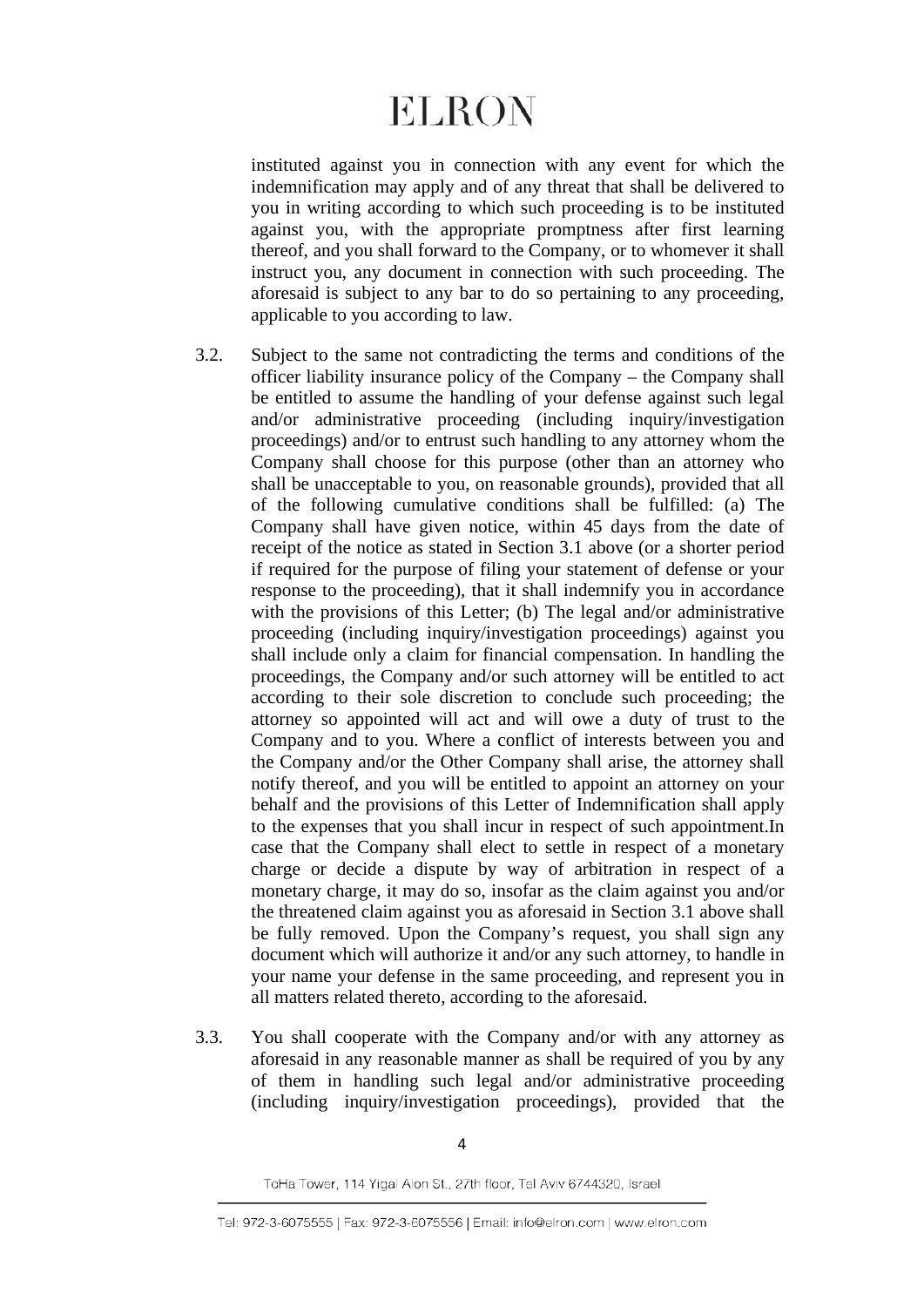Company shall arrange to cover all of the expenses entailed therein, in a manner that you shall not be required to pay or finance them yourself, all subject to the provisions of this Indemnification Letter.

- 3.4. Whether the Company shall act according to the provisions of Section 3.2 above or not, it shall ensure the coverage of all of the expenses and various other payments stipulated in Section 1.1 above in a manner that you shall not be required to pay them or finance them yourself, without such derogating from the indemnification secured to you according to the provisions of this Letter, all subject to the provisions of Section 2 above.
- 3.5. Your indemnification in connection with any legal and/or administrative proceeding (including inquiry/investigation proceedings) against you, as stated in this letter, will not apply with respect to any amount that shall be due from you following a settlement, arbitration or arrangement for abstention from institution of proceedings or cessation of proceedings in an administrative proceeding ("**Arrangement**"), unless the Company shall consent in writing to such settlement to such arbitration being conducted, or to engaging in such Arrangement, as the case may be. Notwithstanding the aforesaid, in an administrative proceeding, the Company's consent as aforesaid shall only be required if the Arrangement imposes or is expected to impose on the Company financial liabilities (except for expenses of the proceedings). The Company shall not withhold its consent to such settlement, to such arbitration being conducted or to engaging in such Arrangement, as the case may be, for unreasonable grounds.
- 3.6. The Company will not be required to pay, pursuant to this Letter, funds actually paid to you, or in your name or in your stead in any manner, in connection with an insurance policy or indemnification commitment of any party other than the Company. For avoidance of doubt, it shall be clarified that the indemnification according to this Letter shall apply in respect of all other amounts that may be due to you beyond (and in addition to) an amount to be paid (if any) in connection with such insurance and/or indemnification.
- 3.7. Upon your request for a payment in respect of any case, pursuant to this letter, the Company shall employ all of the necessary actions according to law for payment thereof, and will act for the arrangement of any approval required therefor, if any, including a court approval, if and insofar as it shall be required.
- 4. The Company's undertakings according to this Letter are subject to the provisions of any law, as shall exist from time to time, including the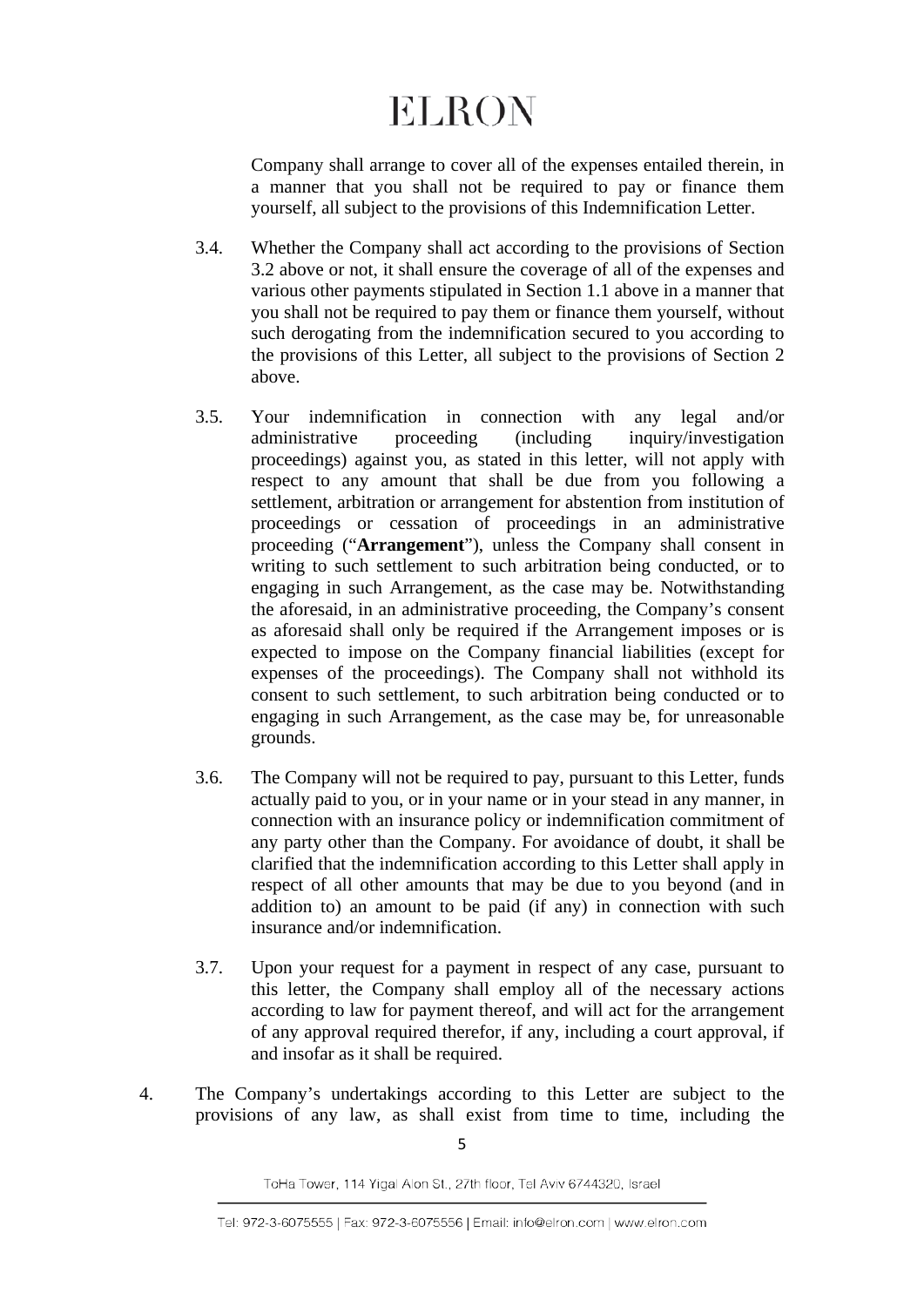provisions of the Companies Law, especially the provisions of Chapter 5 of Part VI of the Companies Law, addressing transactions with interested parties.

- 5. The Company's undertakings according to this letter shall be available to you and/or your estate, also after expiration of your term of office as an officer of the Company and/or Another Company, provided that the acts in respect of which the indemnification undertaking pursuant to this Letter is being granted were and/or shall be carried out during the period of your term of office as an officer of the Company and/or Another Company. It is further clarified that subject to the provisions of Section 12 of this Indemnification Letter, the Company's undertakings according to this Indemnification Letter will apply also in respect of events which occurred prior to the signing of this Indemnification Letter.
- 6. In the event that the Company shall pay you or in your stead any amounts in the context of this Letter in connection with proceedings as aforesaid, and it shall subsequently transpire that you are not entitled to indemnification from the Company for such amounts, such amounts shall be deemed as a loan given to you by the Company, which shall bear interest at the minimal rate required from time to time according to law, to avoid causing a taxable benefit, and you shall be required to repay such amounts to the Company, when you shall be requested to do so thereby in writing and according to a payment schedule to be determined by the Company, of which final repayment date shall not exceed 24 months.
- 7. In this Indemnification Letter –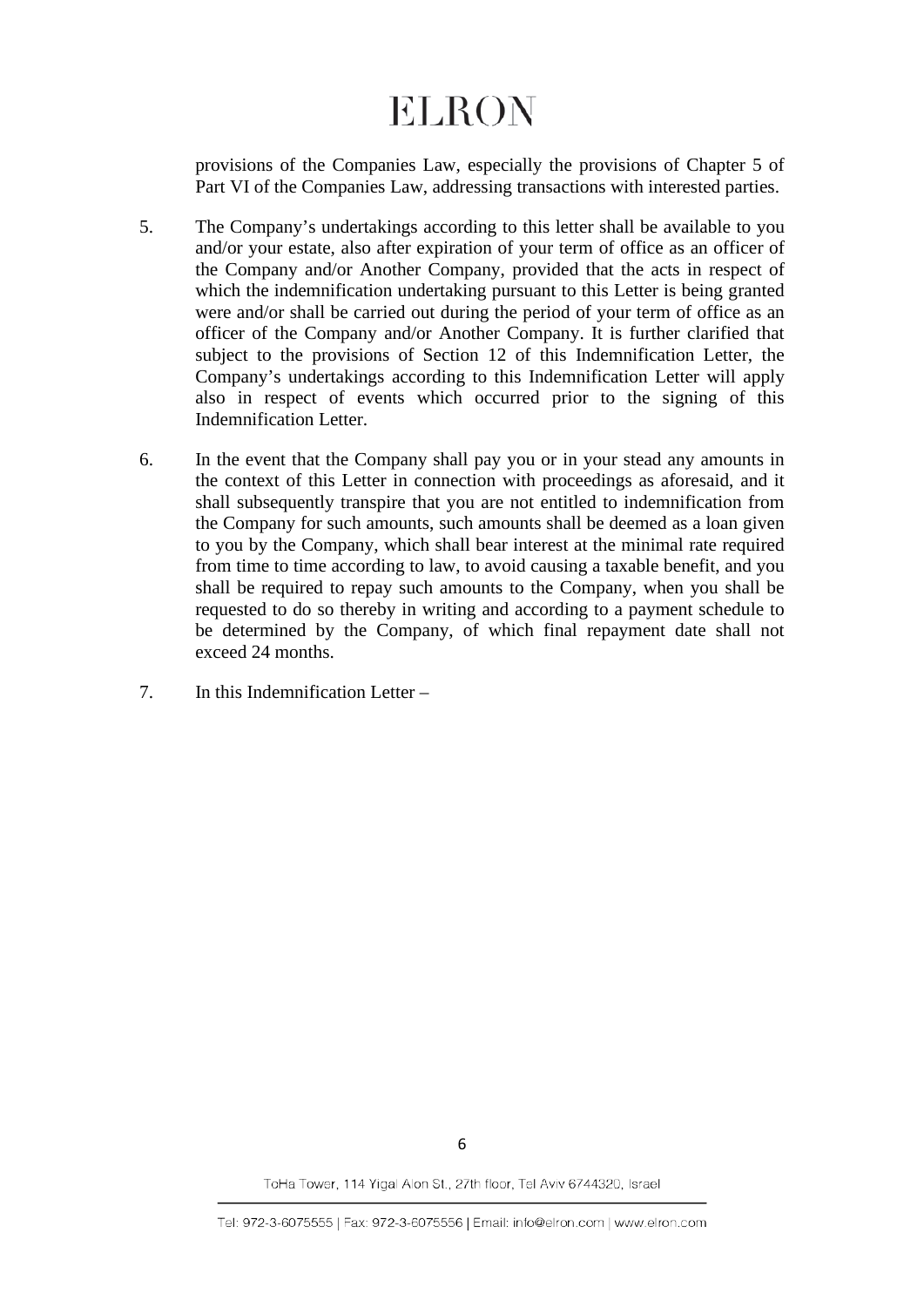| The "Companies Law" -             | The Israel Companies Law, 5759-<br>1999;                                                                                                                                                                                                                                              |
|-----------------------------------|---------------------------------------------------------------------------------------------------------------------------------------------------------------------------------------------------------------------------------------------------------------------------------------|
| "Securities Law" -                | The Israel Securities Law, 5728-<br>1968;                                                                                                                                                                                                                                             |
| The "Joint Investments Law"       | The Israel Joint Investments in Trust<br>Law, 5754-1994;                                                                                                                                                                                                                              |
| The "Advice Law" -                | Israel Regulation of Investment<br>Advice, Investment Marketing and<br>Management<br>Investment Portfolio<br>Law, 5755-1995;                                                                                                                                                          |
| The "Insurance Supervision Law" - | The<br>Israel Financial Services<br>(Insurance) Supervision Law, 5741-<br>1981;                                                                                                                                                                                                       |
| The "Pension Funds Law" -         | Israel<br>Financial Services<br>The<br>(Pension Funds) Supervision Law,<br>5765-2005;                                                                                                                                                                                                 |
| "Officer" -                       | In its meaning in the Companies Law<br>and including an employee of the<br>Company;                                                                                                                                                                                                   |
| "Act" or any derivative thereof - | Including<br>resolution<br>and/or<br>a<br>omission (or any derivative thereof)<br>implicitly, and including your acts<br>prior<br>the<br>date<br>this<br>to<br>of<br>Indemnification Letter during the<br>term of your office as an officer at the<br>Company and/or Another Company; |
| "Administrative Proceeding" -     | A proceeding pursuant to Chapter H3<br>(imposition of a monetary sanction by<br>the<br>authority),<br>Chapter<br>H4<br>administrative<br><i>(imposition</i> )<br>of                                                                                                                   |

7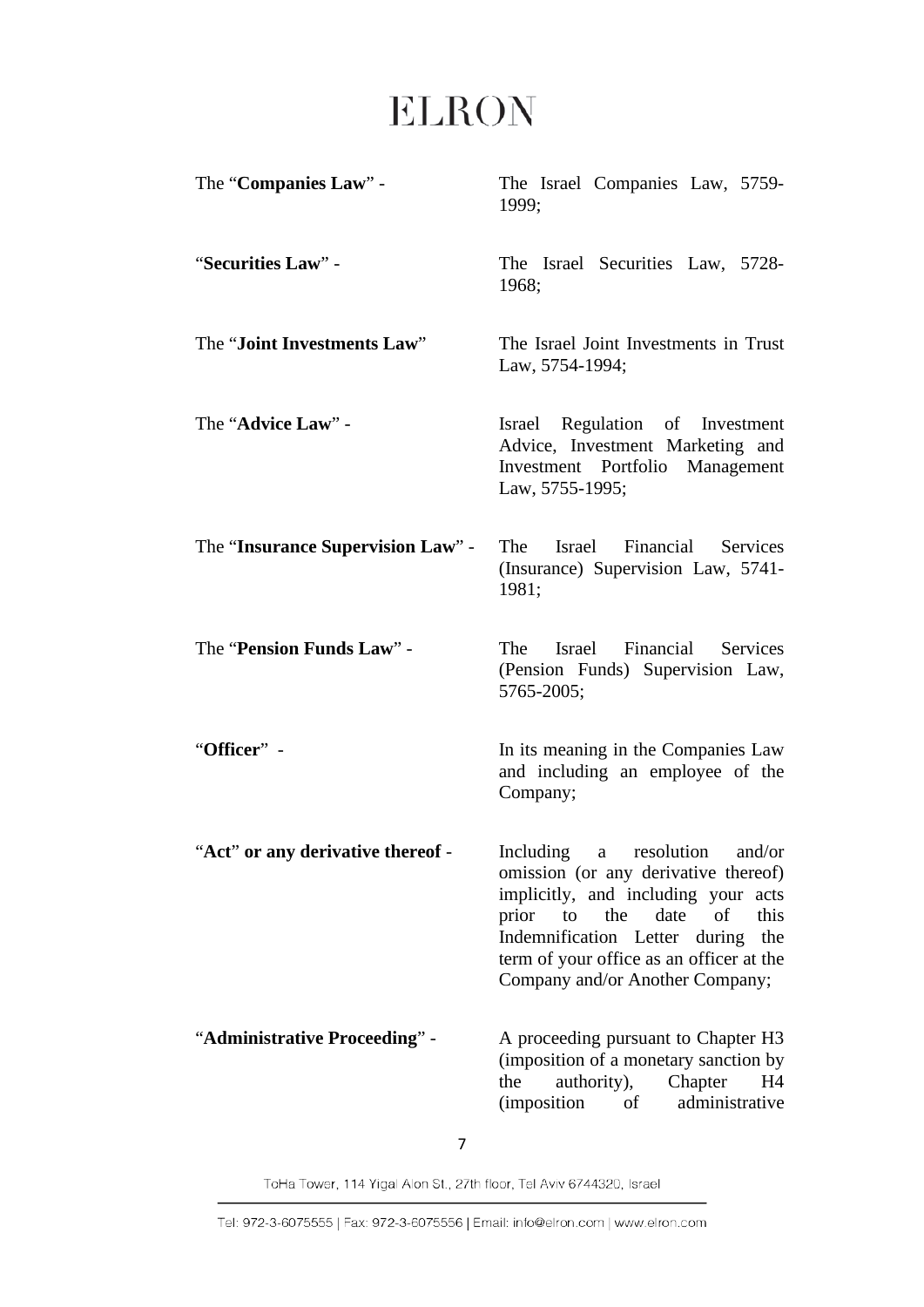enforcement measures by the administrative enforcement committee) or Chapter I1 (Arrangement for avoidance of institution of proceedings or cessation of proceedings, contingent upon conditions) of the Securities Law; Proceeding pursuant to Chapters J, J1 and K1 of the Joint Investments Law; Proceeding according to Chapters G1, G2 and H1 of the Advice Law; Proceeding according to Chapter I1 of the Insurance Supervision Law and according to Chapter H of the Pension Funds Law; Proceeding for imposition of a monetary sanction according to Article D of Chapter 4 of Part IX in the Companies Law, as shall be amended from time to time; and also any other administrative proceeding which according to law, indemnification may be granted for payments related thereto or expenses incurred in relation thereto;

| "Payment to a Party Injured by<br>Breach" - |  |  | Payment to a party injured by breach<br>as stated in Section $52(54)(a)(1)(a)$ of<br>the Securities Law (including as<br>applied in the Joint Investments Law<br>and in the Advice Law); as well as<br>payment to a party injured by breach<br>imposed by the Commissioner of the<br>Capital Market according to Section<br>92L of the Insurance Supervision<br>Law or Section 47 of the Pension |
|---------------------------------------------|--|--|--------------------------------------------------------------------------------------------------------------------------------------------------------------------------------------------------------------------------------------------------------------------------------------------------------------------------------------------------------------------------------------------------|
|                                             |  |  | Funds Law.                                                                                                                                                                                                                                                                                                                                                                                       |

All statements in the masculine, include feminine implicitly.

Any place where the name of a law or a section of law is referred to in this Indemnification Letter, the intention is to the form thereof as shall be amended from time to time (directly or through another law) and including regulations promulgated thereunder and provisions given according thereto.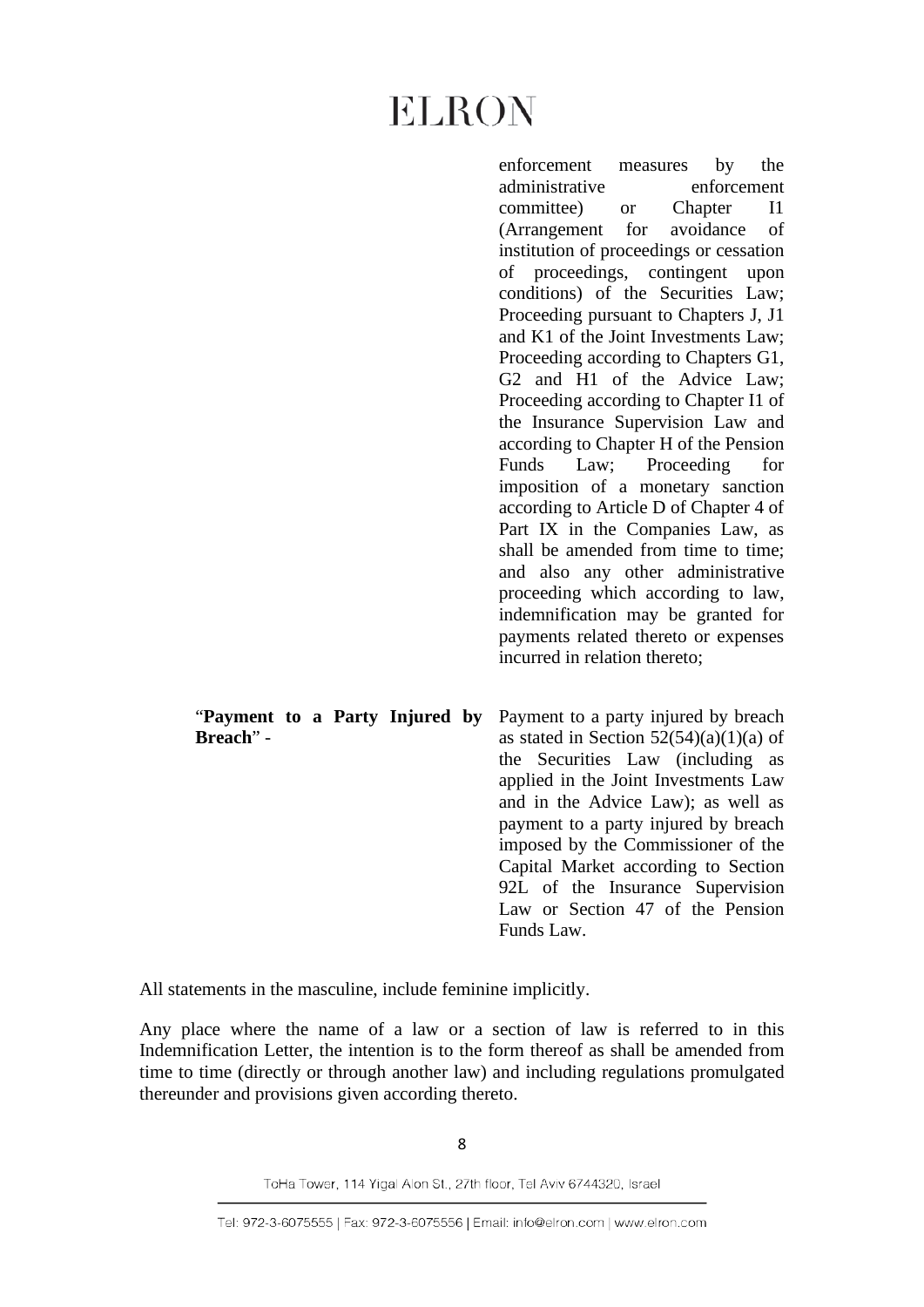- 8. The Company's undertakings pursuant to this Indemnification Letter shall be construed broadly and in a manner designed to fulfill the same, as far as is permissible by law, for the object for which they were intended. In any case of discrepancy between any provision of this Indemnification Letter and any provisions of mandatory law, which cannot be modified or supplemented, the said legal provision shall prevail, although this shall not prejudice or derogate from the validity of the remaining provisions in this Indemnification Letter.
- 9. The Addendum to this Indemnification Letter constitutes an integral part hereof.
- 10. The indemnification undertaking pursuant to this Indemnification Letter does not constitute a contract in favor of any third party, including any insurer, and no insurer shall have any right to demand the Company's participation in a payment for which the insurer is liable according to the policy executed therewith (except for the deducible amount).
- 11. This Indemnification Letter shall be governed by Israeli law, and sole jurisdiction is conferred upon the court in Tel Aviv-Jaffa to hear disputes that shall derive from this Indemnification Letter. However, in case that a legal proceeding be instituted against you in another court by any third party, for which you are entitled to indemnification or any other right according to this Letter from the Company, the said court shall also be authorized to hear the disputes deriving from this Indemnification Letter, in respect of such proceeding.
- 12. The provisions of this Indemnification Letter prevail any prior undertaking or agreement (prior to the signing of this Indemnification Letter), whether written or oral, between the Company and the officer on the matters specified in the Indemnification Letter, also in respect of events that occurred prior to the signing of this Indemnification Letter and prior to any indemnification being requested from the Company in respect thereof. The aforesaid is contingent upon a prior indemnification letter provided to the officer, if any, continuing to apply and remaining in effect in respect of any event that had occurred prior to the signing of this Indemnification Letter (even if indemnification in respect thereof was requested from the Company after the signing of the amended indemnification letter), if the terms of this Indemnification Letter worsen the indemnification terms for the officer in respect of such event, subject to any law.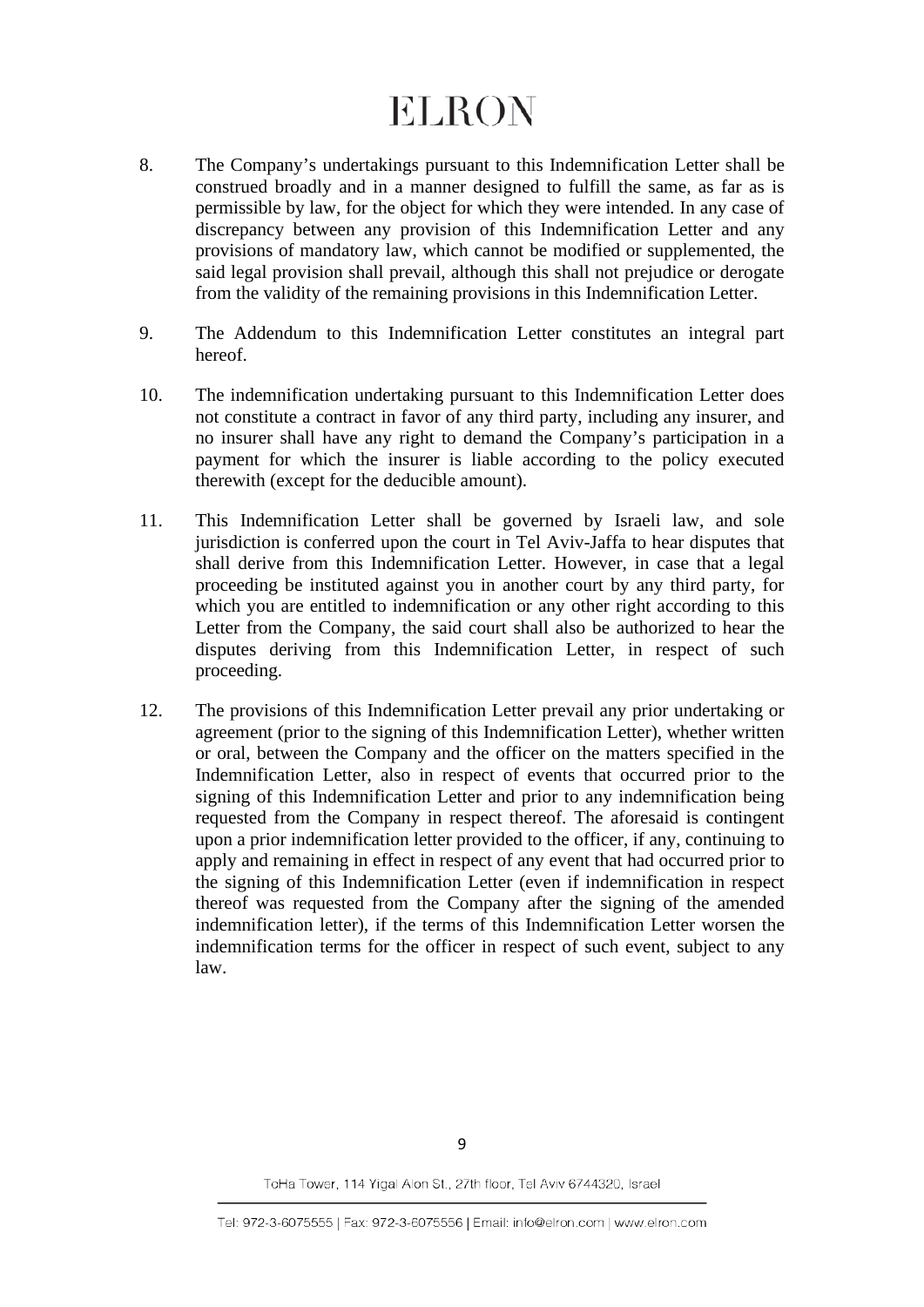In witness the Company has signed, through its signatories, who have been duly authorized.

> **\_\_\_\_\_\_\_\_\_\_\_\_\_\_\_\_\_\_\_\_\_\_\_\_ Elron Electronic Industries Ltd**

I confirm receipt of this Letter and confirm my agreement to all terms herein.

Date:

10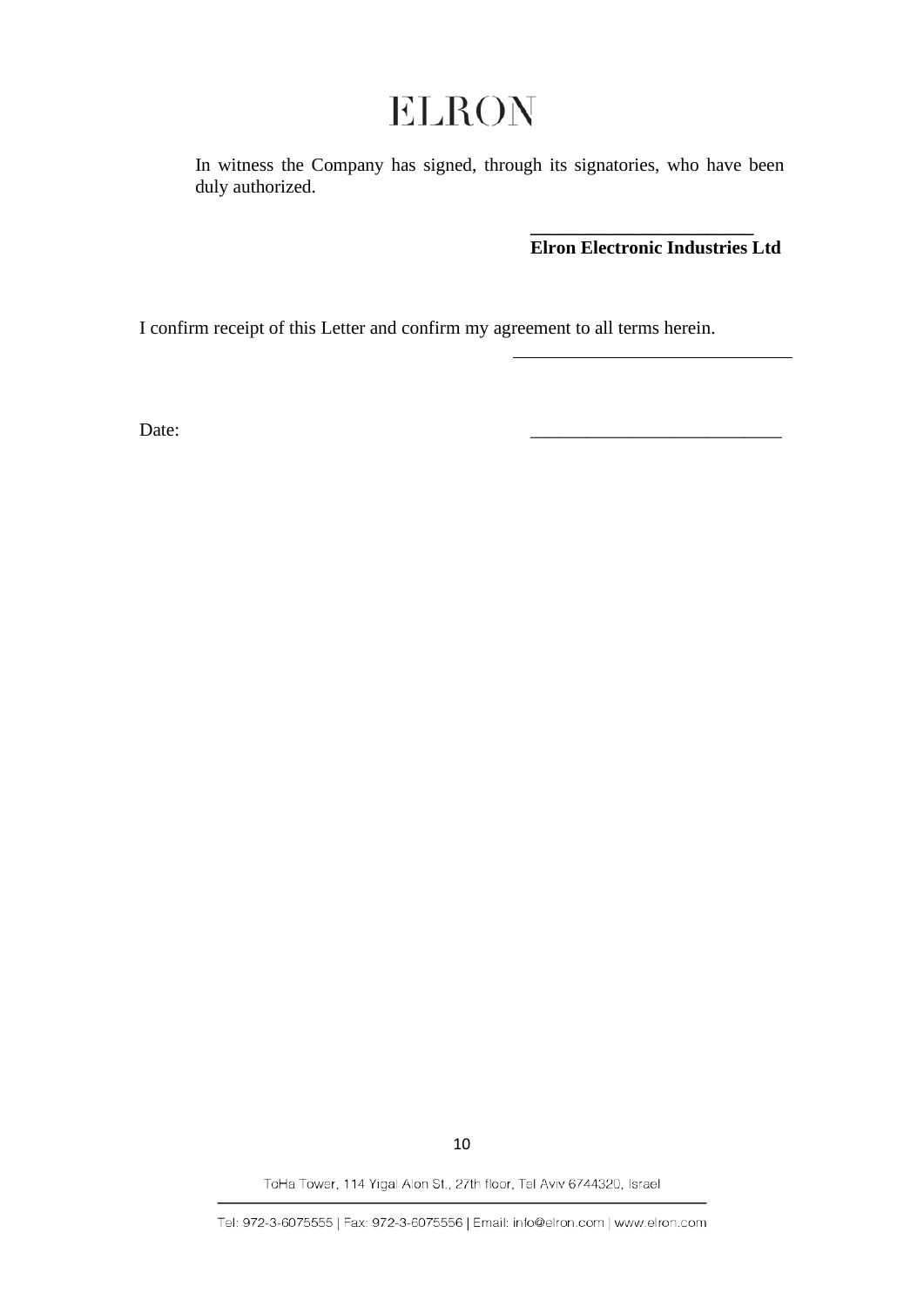## **The Addendum**

Subject to the provisions of law, these are the kinds of events:

- 1. An offering, issue and self-purchase of securities by the Company or by a subsidiary, a corporation controlled by the Company or another company, in which the Company is a shareholder, directly or indirectly, or that the Company has any interest in whatsoever (the "**Company**") or by a shareholder of the Company, including, but without derogating from the generality of the aforesaid, an offering of securities to the public pursuant to a prospectus or otherwise, a private placement or a securities offering in any other manner, or the issuance of bonus shares, or the performance of a tender offer or sale offer (including the offering of securities which was not ultimately executed), in or outside Israel, as well as other actions in respect of securities.
- 2. An event deriving from the Company being a public company or a reporting corporation, as such terms are defined in the Companies Law, or deriving from the fact that its shares or other securities shall have been offered to the public or deriving from the fact that its shares or securities are traded on a stock exchange in or outside of Israel or are held by the public in Israel or abroad.
- 3. Sale, purchase or holding of investments by or for or in the name of the Company.
- 4. Events associated with the execution of investments by the Company in any corporations, before, during and after the investment is executed, during the engagement, the signing, development and monitoring, including actions performed in the name of the Company as a director, officer, employee or observer on the board of directors of the corporation in which the investment is being executed.
- 5. Events related to consultation to the Company, performance and management of investments by the Company in any corporations.
- 6. Transactions and acts of the Company in their meaning in Section 1 of the Companies Law, including the execution, cancellation thereof and/or actions or transactions that the Company shall refrain from implementing, negotiations for engagement in a transaction, due diligence inquiry (including the non-performance thereof), transfer, sale, lease, renting, pledge or purchase of assets or liabilities, including securities, or rights or grant or receipt of a right in any of them including a tender offer of any type or merger of the Company with another entity, receipt of credit and grant of securities, cooperation agreements, ventures and management agreements, as well as another transaction in securities issued and/or to be issued by the Company, all whether the Company is a party thereto or not, and whether the transactions and/or act as aforesaid be concluded or not for any reason.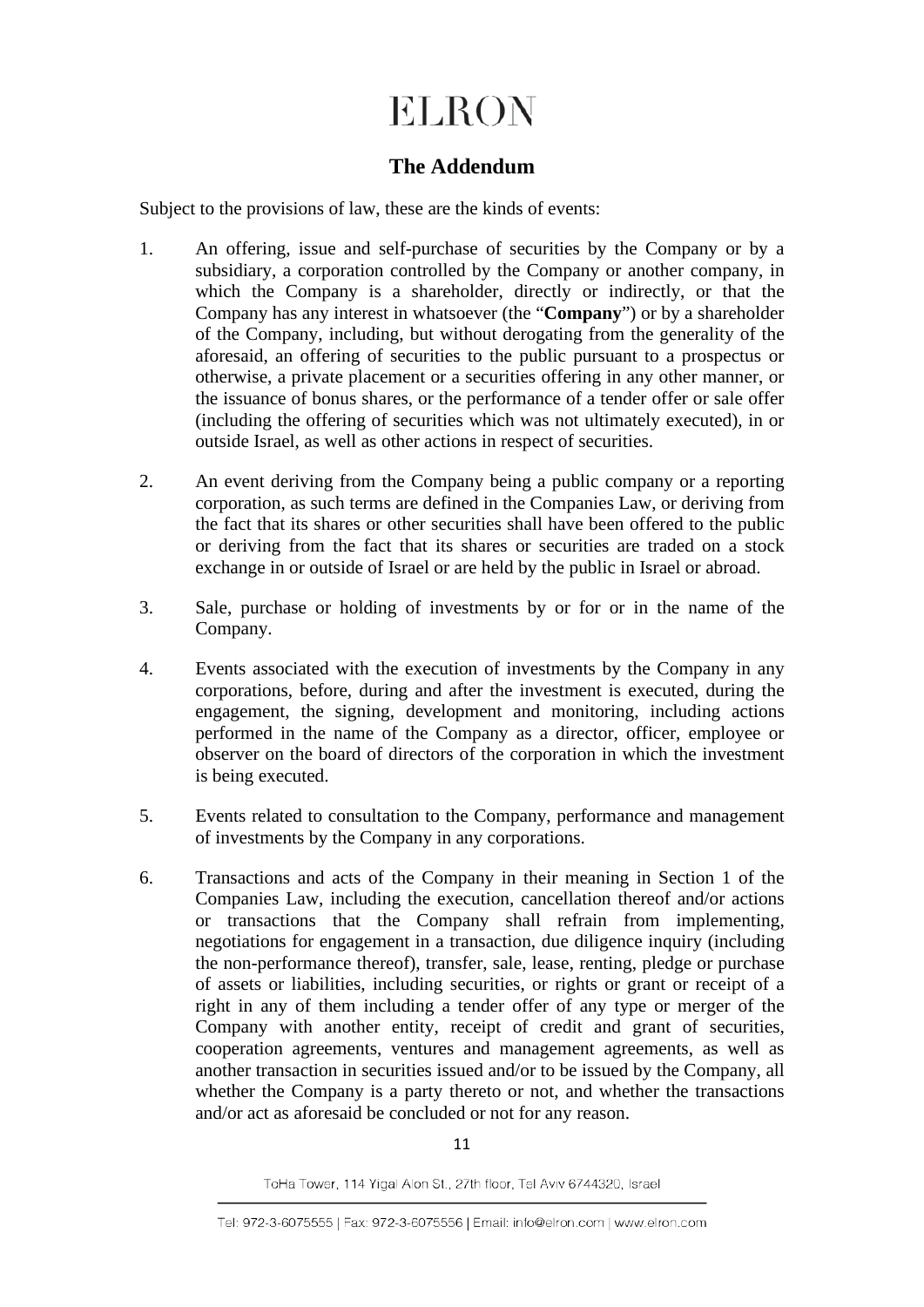- 7. An act in respect of the issuance of licenses and permits, including, but without derogating from the generality of the aforesaid, approvals and/or exemptions related to antitrust, the Chief Scientist and the Commissioner of the Capital Market, Insurance and Savings at the Israel Ministry of Finance.
- 8. An act or decision as well as any claim or demand either directly or indirectly connected with employment relations at the Company or held companies, employees' rights, including, without derogating from the generality of the aforesaid, negotiations, engagement and implementation of personal or collective employment agreements, employee benefits, allocation of options and other securities, loans to employees, employment and engagement terms, compensation, admission to work, employment and non-employment, promotion of employees, handling pension arrangements, insurance and saving funds and other benefits, hygiene and safety at work and injuries at work and so forth.
- 9. An act or omission related to information, representations, estimates, opinions, financial statements, reports or notices and applications for approval (as well as the actions underlying the same), filed with judicial and administrative authorities by the Company and/or in relation with the Company and its operations (even if not filed by the Company itself)(including the refraining from filing such report or notice) according to any law, including but without derogating from the generality of the aforesaid, the Companies Law or the Securities Law, including regulations promulgated thereunder, or according to rules or directives prevailing in the stock exchange in or outside Israel, or according to the directives of a qualified authority, including, without derogating from the generality of the aforesaid, the securities authority (in Israel and in the USA – SEC), the Antitrust Authority, Income Tax, the Databases Registrar, the Companies Registrar, the Trademarks Registrar, the Pledges Registrar, the Land Registrar, the Tel Aviv Stock Exchange Ltd., the Commissioner of the Capital Market, Insurance and Saving at the Ministry of Finance, the Supervisor of the Banks, local authorities, other qualified authorities in the field of communication, energy, planning and construction and so forth, whether in Israel or in other countries around the world, or according to the provisions of the tax laws applicable to the Company, as well as a claim or demand in respect of non-disclosure or failure to provide any type of information on the date required by law.
- 10. Transferring information required or permitted for transfer according to law to companies who are interested parties in the Company.
- 11. An act or omission in respect of voting rights in the Company or in held companies and the operation thereof.
- 12. Any proceeding (including a claim) or demand in respect of intellectual property rights of the Company or of held companies, the registration thereof,

12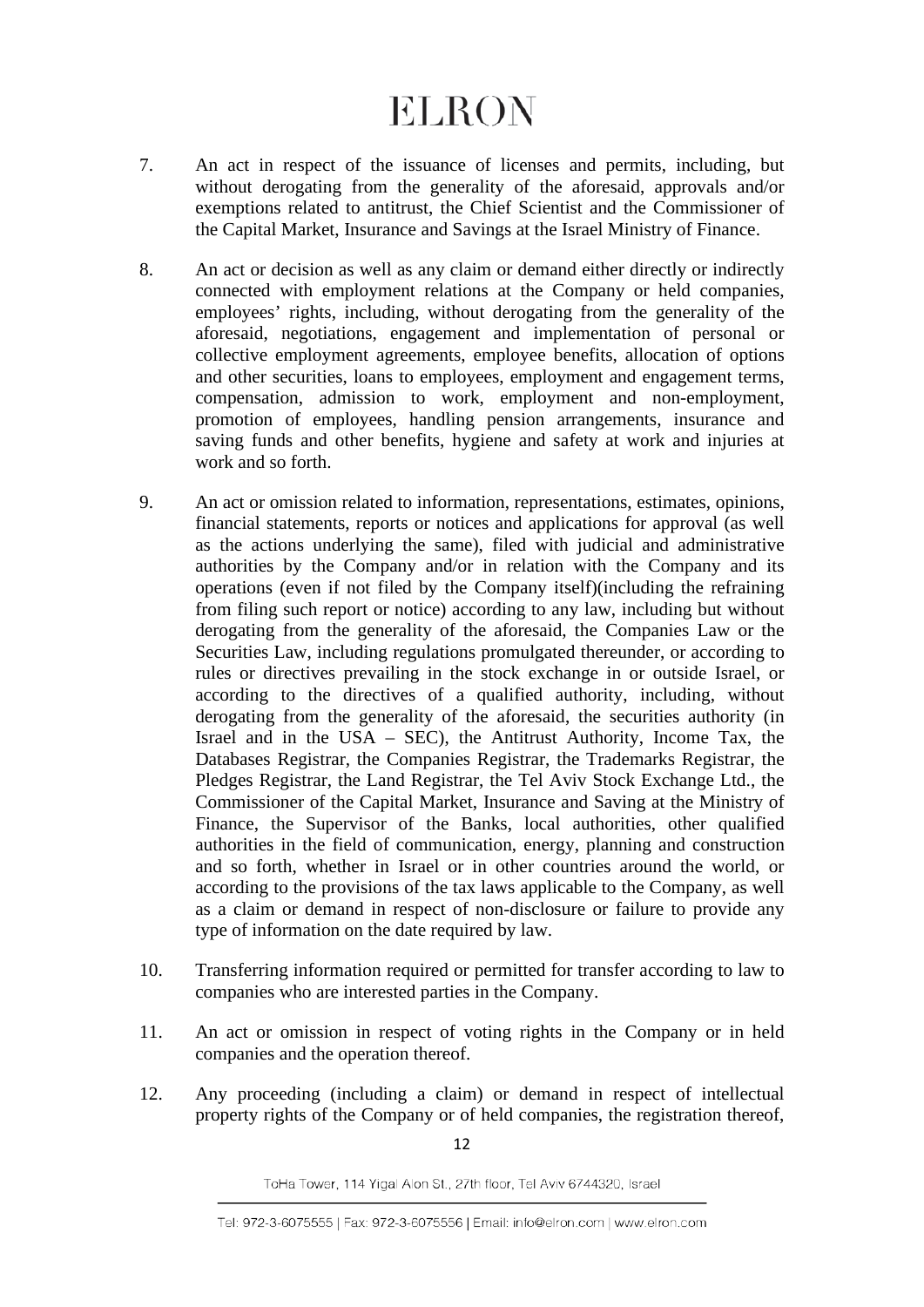enforcement and protection thereof, and/or in respect of a violation carried out or claimed to have been carried out of an intellectual property right and/or in respect of abuse through an act and/or omission in third party intellectual property by the Company or anyone on its behalf.

- 13. An act or omission in respect of the taking out and/or activation and/or handling of insurance arrangements and/or risk management, as well as any matter in respect of negotiations in respect of insurance agreements, engagement in insurance agreements, terms of insurance policies and the activation of insurance policies.
- 14. Any claim or demand filed by a lender or creditor of the Company in respect of funds loaned thereto thereby, and/or debts and/or undertakings of the Company and/or of a company held by the Company thereto.
- 15. Any claim or demand filed by the purchasers, owners, lessors, tenants or other holders of assets or products of the Company, for damage or losses related to the use of the said assets or products.
- 16. An act or omission in respect of issues in the field of environmental quality and/or in the field of planning and building, including any legal or administrative proceeding, whether in or outside Israel, in matters related, directly or indirectly, to environmental quality or the provisions of law, procedures or standards, as applicable in or outside Israel, in respect of environmental quality, and related, *inter alia*, to contamination, protection of health, production proceedings, distribution, use, handling, storage and transportation of hazardous materials including for bodily, property and environmental damage.
- 17. Any act or omission related to the distribution, as defined in the Companies Law, including the purchase of the Company's shares, provided that the indemnification for any such act or omission does not constitute breach of any law.
- 18. Claim or demand addressing any act or omission performed for the change of the Company's structure and/or reorganization thereof or any decision pertaining thereto, as well as any act, omission, claim or demand in respect of: merger, split, arrangement pursuant to the Companies Law, allotment or distribution as defined in the Companies Law.
- 19. Expression, statement including a position or opinion expressed in good faith by the officer while in office and in his capacity as officer, including in negotiations and engagements with suppliers or customers, and including within the context of meetings of the management, board of directors or any committee thereof.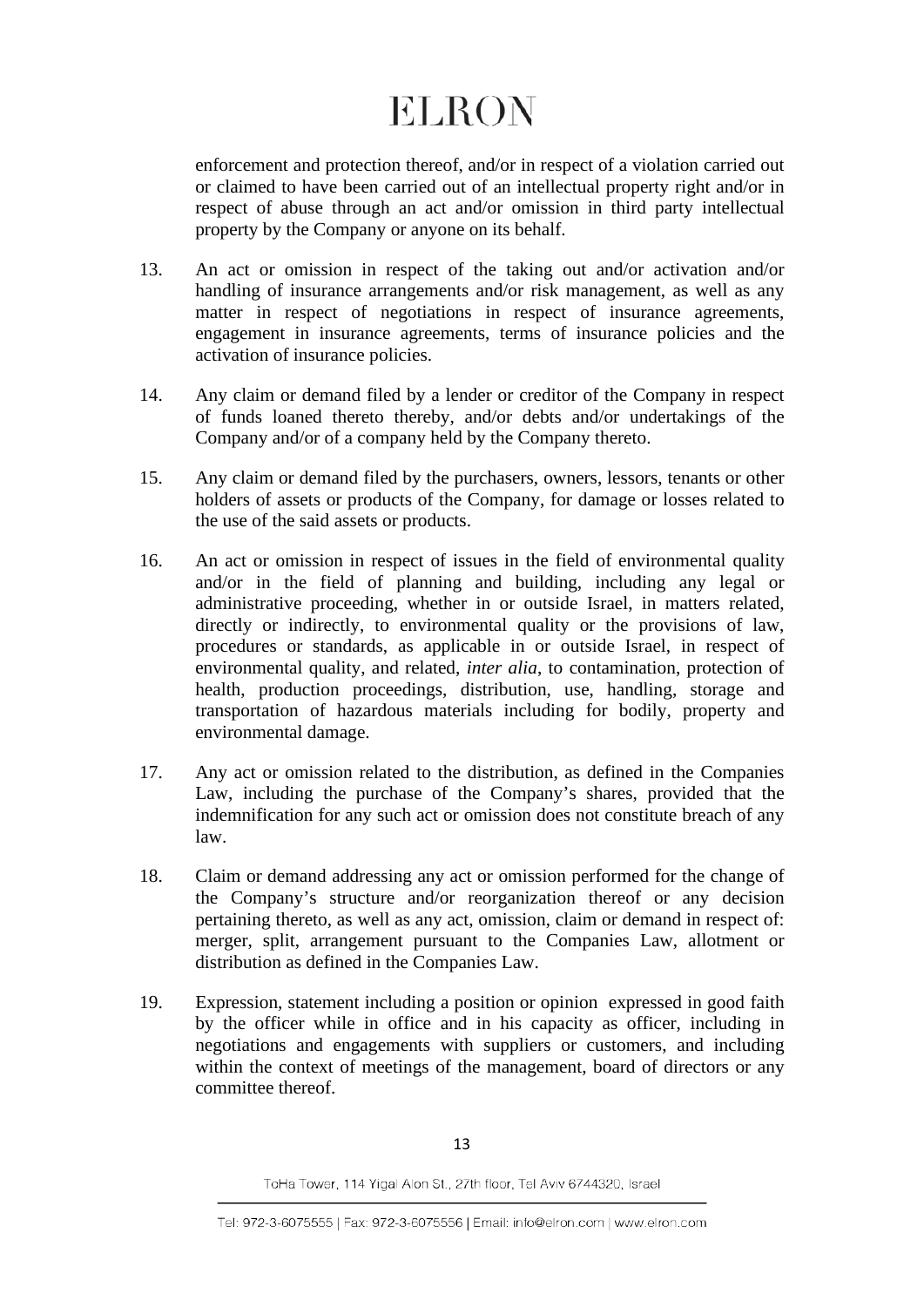- 20. Any claim or demand filed in respect of an appointment or motion for the appointment of a receiver for the Company or in respect of a motion for dissolution against the Company or in respect of any proceeding for settlement or arrangement with creditors of the Company.
- 21. Class actions or derivative actions in connection with the Company and its operations.
- 22. Acts and/or omissions in respect of the application for and/or receipt and/or renewal of licenses and/or approvals and/or permits required for the operations and business of the Company or that led to the non-renewal or revocation and/or non-compliance of the Company therewith or with standards and/or directives and/or requirements and/or procedures of a qualified authority by virtue of laws and/or orders and/or regulations that are relevant to the operations and business of the Company.
- 23. Proceedings, in or outside Israel, on matters related directly or indirectly, to the Israel Antitrust Law, 5748-1988 and/or to orders and/or regulations and/or rules promulgated thereunder, and/or approvals and/or permits issued by virtue thereof, including binding arrangements, mergers and monopolies.
- 24. All matters related to the preparation and/or approval of financial statements including acts or omissions related to the adoption of financial reporting standards (including international financial reporting standards – IFRS), preparation and signature on the Company's financial statements, consolidated or separate, as applicable as well as in connection with the preparation and/or approval of the Board of Directors report and/or business plans and projections and/or the provision of an estimate in respect of the effectiveness of the internal auditing in the Company and in respect of other issues included in the financial statements and the Board of Directors report, as well as provision of certifications referring to the financial statements – all, whether pursuant to the reporting requirements according to Israeli law or according to foreign law.
- 25. All matters related to the preparation and/or filing of any reporting and disclosure document pursuant to securities laws in or outside Israel, including periodic reports according to the securities laws in Israel and the filing of periodic reports according to securities laws in the USA.
- 26. An act or omission in respect of the formulation of a business plan, formulation of a work plan, including in respect of pricing, marketing, distribution, instructions to employees, customers, agents, marketers and suppliers and any cooperation, the Company's policy and procedures thereof; execution of actions following or in accordance with the Company's policy, procedures and proceedings prevailing therein, whether published or not.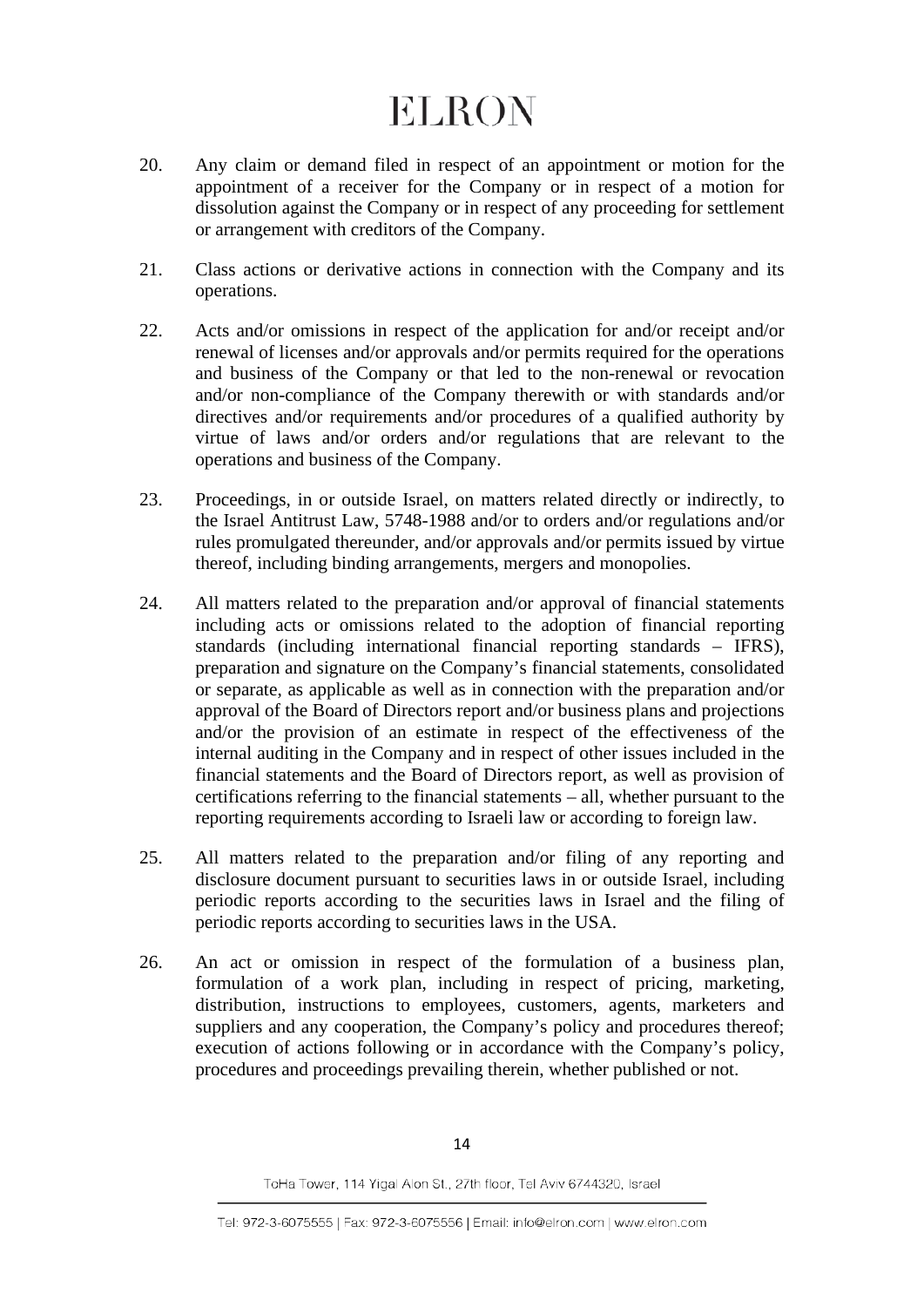- 27. All matters related, directly or indirectly to the management of the Company's investment portfolio and/or the bank accounts, including foreign currency deposits, securities, loans and credit facilities, charge cards, bank guarantees, letters of credit, investment consulting agreements, including with portfolio managers, hedging transactions, options, future contracts and so forth.
- 28. Acts related to the filing of bids for tenders and/or franchises and/or licenses, of any type whatsoever.
- 29. An act contrary to the incorporation documents of the Company.
- 30. An act pertaining to a tax liability of the Company and/or of its shareholders.
- 31. Breach of the provisions of any agreement to which the Company is party, whether actually performed or is claimed to have been performed.
- 32. An act or decision, related directly or indirectly to the Company's trade relations and/or the Company's business, including with employees, external contractors, customers, suppliers, franchisers, consultants, tenants and service providers, or any third party conducting any type of business, directly or indirectly, with the Company, including negotiations, the execution and performance and/or non-performance of contracts with all of the aforesaid.
- 33. Any claim or demand that are filed, by a third party suffering a bodily injury or damage to an asset, resulting from an act or omission which are attributed to the Company and/or employees, managers and/or officers thereof and/or anyone on behalf thereof.
- 34. Any action, act and/or omission which caused bodily harm, sickness, death and/or damage to property, including loss of use thereof.
- 35. Decisions and/or acts pertaining to the Israel Consumer Protection Law, 5741- 1981 and/or orders and/or regulations by virtue thereof, as well as decisions and/or acts pertaining to laws and/or regulations and/or orders and/or rules and/or directives of qualified authorities in matters of product liability, including without derogating from the generality of the aforesaid, the Israel Liability for Defective Products Law, 5740-1980, as well as legislation and regulation in the field of consumer health, as well as decisions and/or actions pertaining to the Israel Law for Supervision of Commodities and Services, 5756-1996 and/or orders and/or regulations promulgated thereunder.
- 36. Decisions and/or acts related to the Israel Protection of Privacy Law, 5741- 1981 and/or orders and/or regulations promulgated thereunder.
- 37. Acts within the context of a legal proceeding or an administrative proceeding by the Company and/or against it or against an officer.